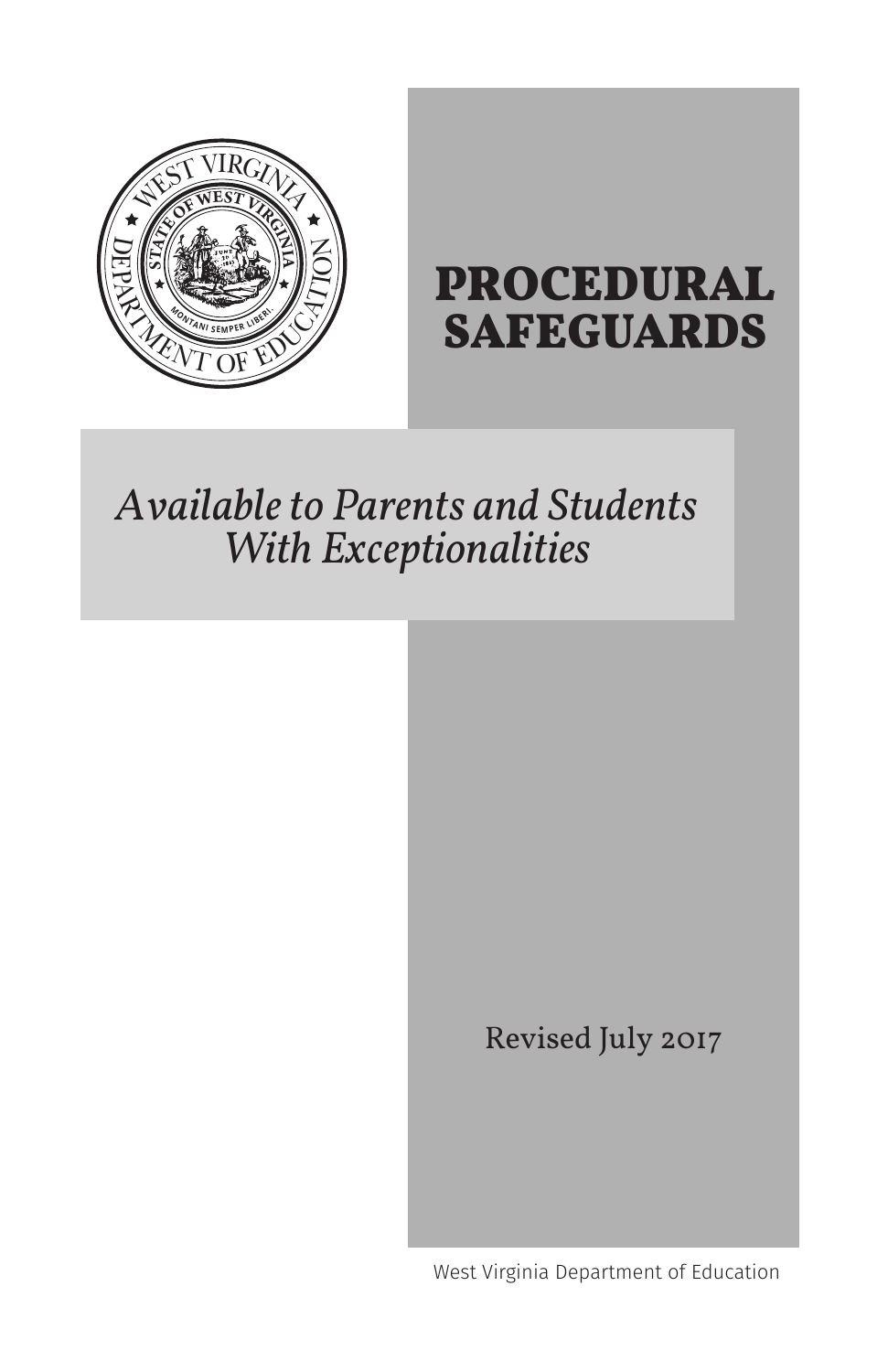

#### **West Virginia Board of Education 2017-2018**

**Thomas W. Campbell**, President **David G. Perry**, Vice President **Frank S. Vitale**, Financial Officer **Miller L. Hall**, Parliamentarian

**Jeffrey D. Flanagan**, Member **F. Scott Rotruck**, Member **Debra K. Sullivan**, Member **Joseph A. Wallace, J.D.**, Member **James S. Wilson, D.D.S.**, Member

**Paul L. Hill**, Ex Officio Chancellor West Virginia Higher Education Policy Commission

**Sarah Armstrong Tucker,** Ex Officio Chancellor West Virginia Council for Community and Technical College Education

> **Steven L. Paine,** Ex Officio State Superintendent of Schools West Virginia Department of Education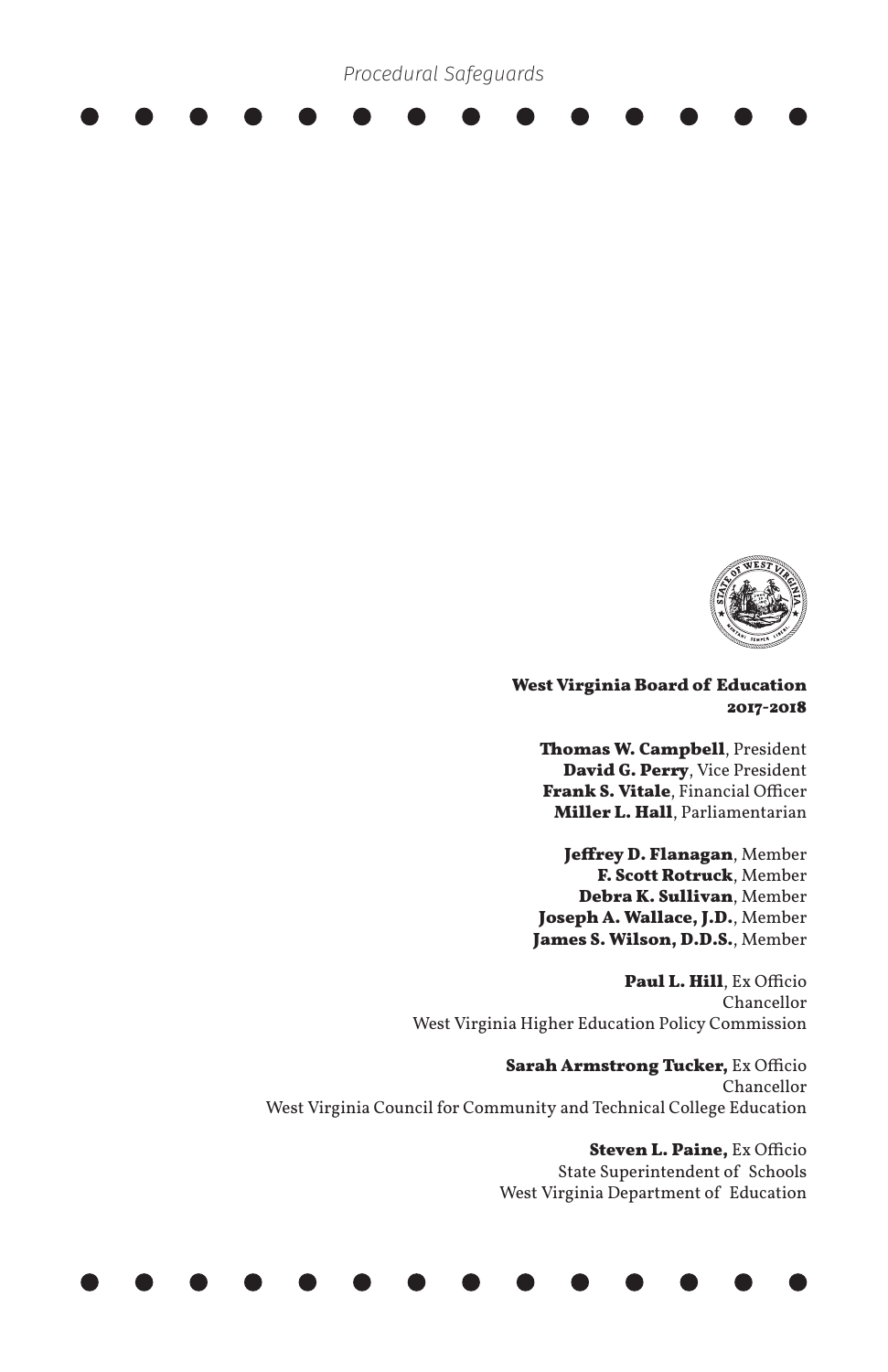# **PROCEDURAL SAFEGUARDS AVAILABLE TO PARENTS AND STUDENTS WITH EXCEPTIONALITIES**

Revised July 2017

West Virginia Department of Education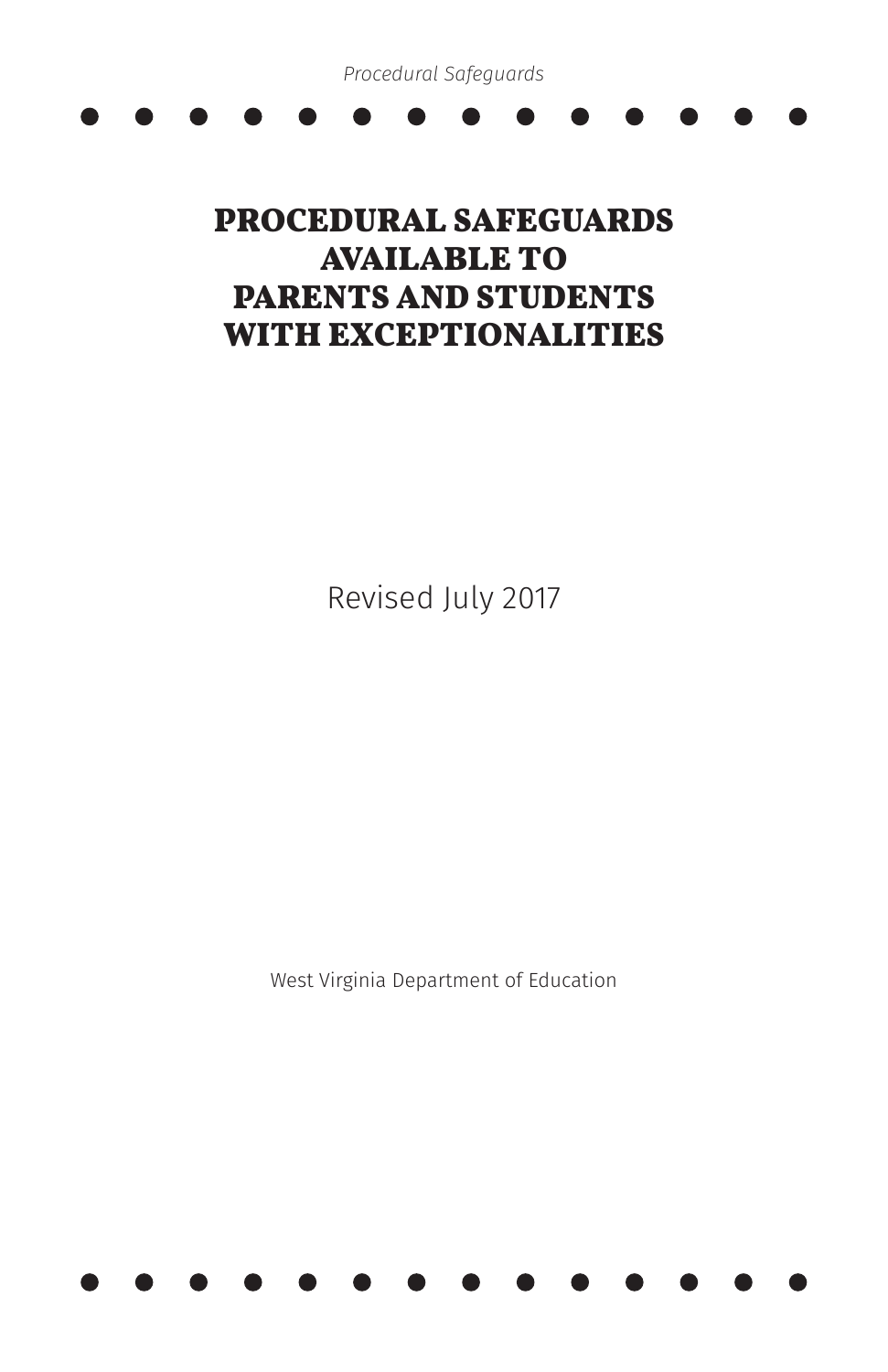|  |  |  | . |  |  |  |  |  |  |
|--|--|--|---|--|--|--|--|--|--|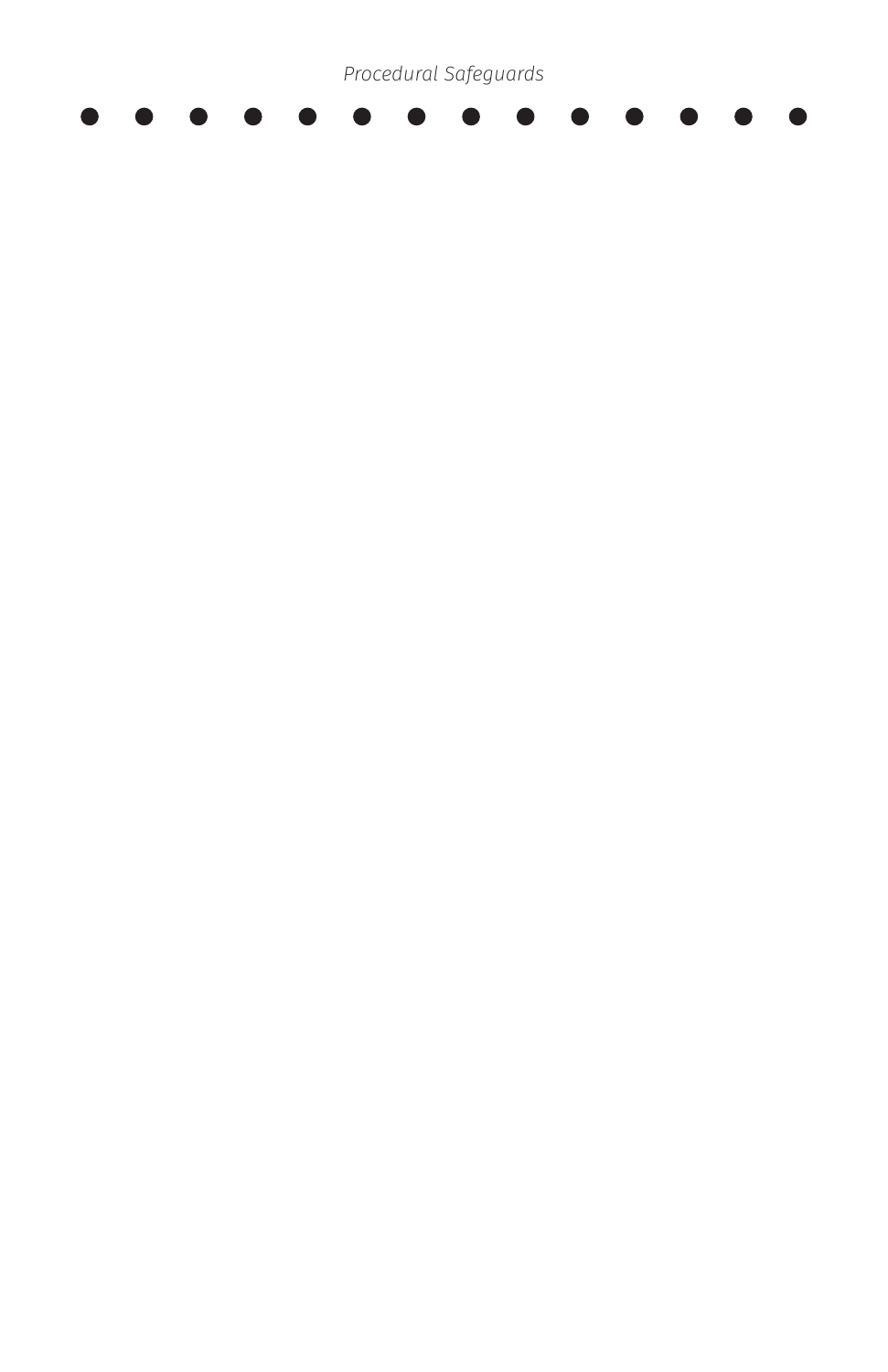

# **FOREWORD**

The West Virginia Department of Education is dedicated to ensuring students become engaged, productive citizens of our state, nation and world. We believe that all young people can and will learn and that every young person in West Virginia must be provided with a world-class education. When a student's individual needs require changes to his or her educational services, the parent and student have special protections, or procedural safeguards, under state and federal law to ensure they are informed participants in the decision-making process.

To facilitate informed parent involvement, this document explains the rights of parents, and students to whom rights have transferred, in the special education process. For situations in which the parent and school district disagree on important matters related to the student's education, it describes the processes available for resolving disputes.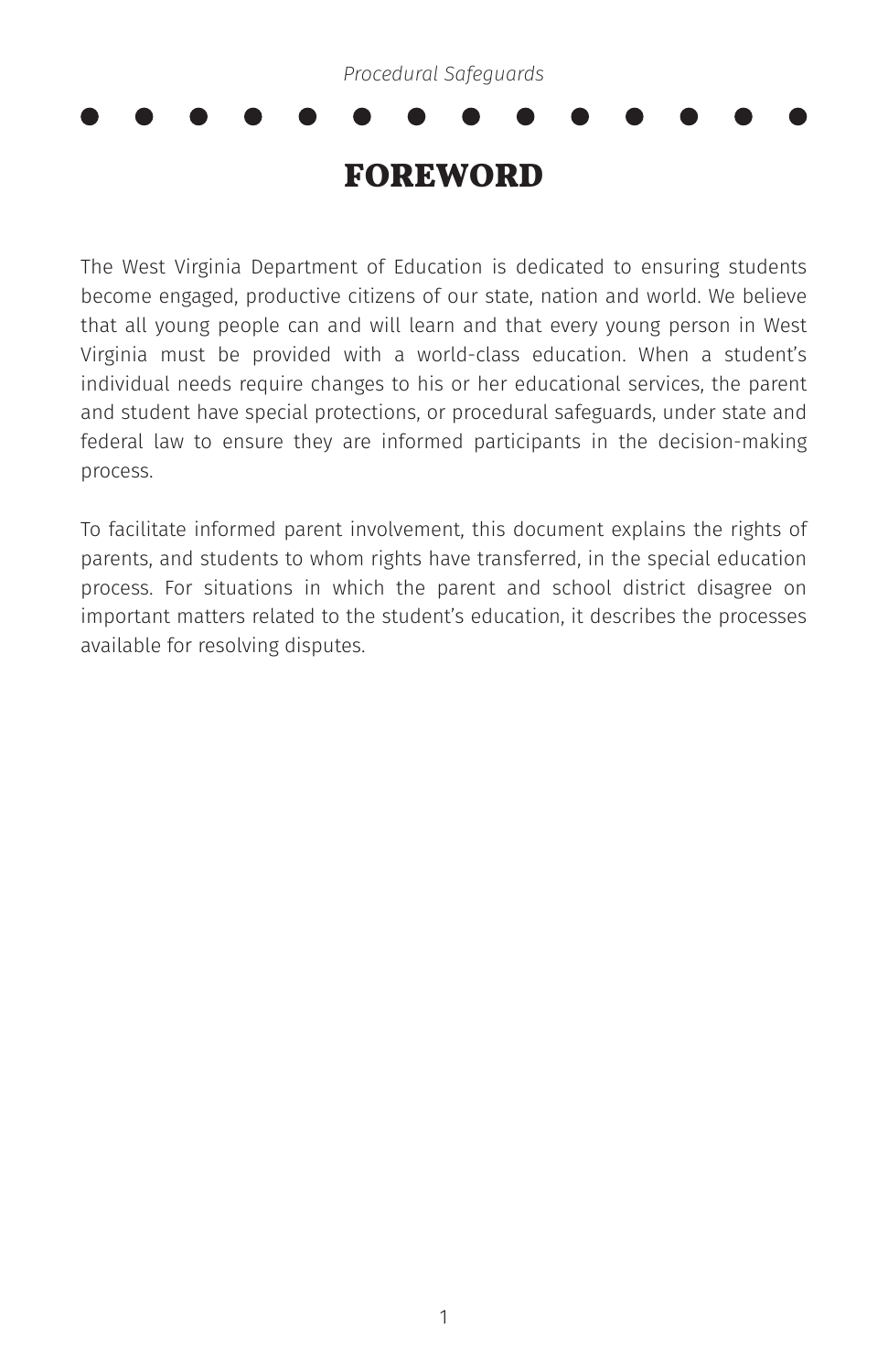# **PROCEDURAL SAFEGUARDS AT A GLANCE**

The following is a summary of the procedural safeguards, that is, parent and student rights under the special education laws and regulations, which are discussed in full in this document. The full explanation includes all procedural safeguards available under the Individuals with Disabilities Education Act implementing regulations, 34 Code of Federal Regulations (CFR) §300.148 (unilateral placement in private school at public expense), §§300.151 through 300.153 (state complaint procedures), §300.300 (consent), §§300.502 through 300.503, §§300.505 through 300.518, and §§300.500 through 300.537 (procedural safeguards in Subpart E of Part B regulations) and §§300.610 through 300.625 (confidentiality of information provisions in Subpart F). Please refer to the section indicated for complete information.

# **Parent Notice and Consent – Page 4**

A parent or adult student (student age 18 or older to whom rights have transferred) has the right to be informed of actions, and for some actions, to give consent before the school district considers or makes changes to the student's education based on special needs. The school district must give the parent **prior written notice**, information in writing, before it takes any action to identify, test or place the student in special education for the first time and before it makes any changes to the student's special education and related services or placement. When the parent has requested a change, and the district refuses, the parent also must be informed in writing of the basis for the action. Parents have certain **consent** rights. The school district must get written parental consent before first evaluating a student and before providing special education services for the first time to a student. After the student is placed in special education, consent will be requested before reevaluations. Parents also have the right to revoke (withdraw) consent.

# **Independent Educational Evaluations – Page 9**

A parent who disagrees with an evaluation completed by the school district has the right to have the student evaluated by someone who does not work for the school district. If the evaluation meets certain conditions, the school district must pay for it, unless the district proves in a due process hearing its evaluation was appropriate.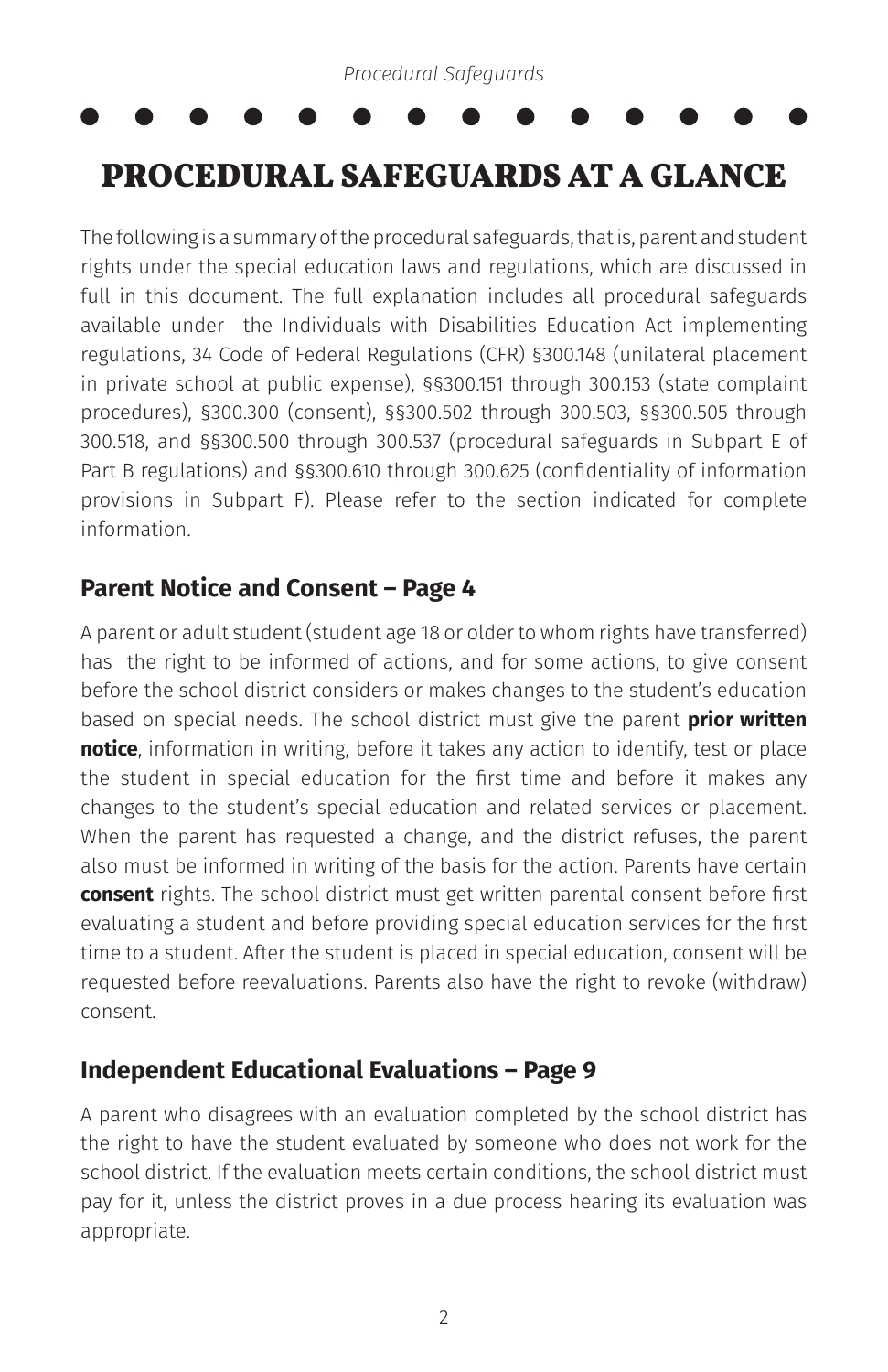

# **Confidentiality (Privacy) of Education Records – Page 10**

Parents (and adult students) have **access rights** to review education records about the student kept by the school district and the right to expect that those records will not be open to anyone except certain people who need the information for reasons related to the student's education. Parents must give written **consent** before records may be released, except in certain circumstances. If a parent believes the student's records are incorrect or violate privacy, an **amendment of the record** may be requested. When the records are no longer needed for the student's education, the parent (or adult student) has the right to request **destruction of the records**.

# **Dispute Resolution – Page 16**

When a concern arises about a student's education, parents are encouraged to discuss it with teachers, the principal and the district special education director. Many issues may be resolved through informal conferences or IEP team meetings. When these steps do not resolve the issue, a parent may consider a Facilitated Individualized Education Program (FIEP) Team Meeting, mediation, state complaint or a due process hearing.

# **Disciplinary Actions for Students with Disabilities – Page 32**

School personnel may remove a student with a disability from class or school for a violation of the student code of conduct used for all students for ten days in a school year. When the removal is for more than ten days in a school year, special rules for functional behavior assessment, behavior plans and continued services apply. If the removal is for more than ten days in a row or otherwise is a change of placement, an Individualized Education Program (IEP) team must decide whether the behavior was caused by the student's disability (manifestation determination). A parent may file an appeal if he or she disagrees with the district's manifestation determination or change of placement decision.

# **Unilateral Parental Placement of Students with Disabilities in Private Schools – Page 39**

Special conditions apply when a due process hearing is filed to resolve a dispute between a parent and the school district regarding payment for private school services.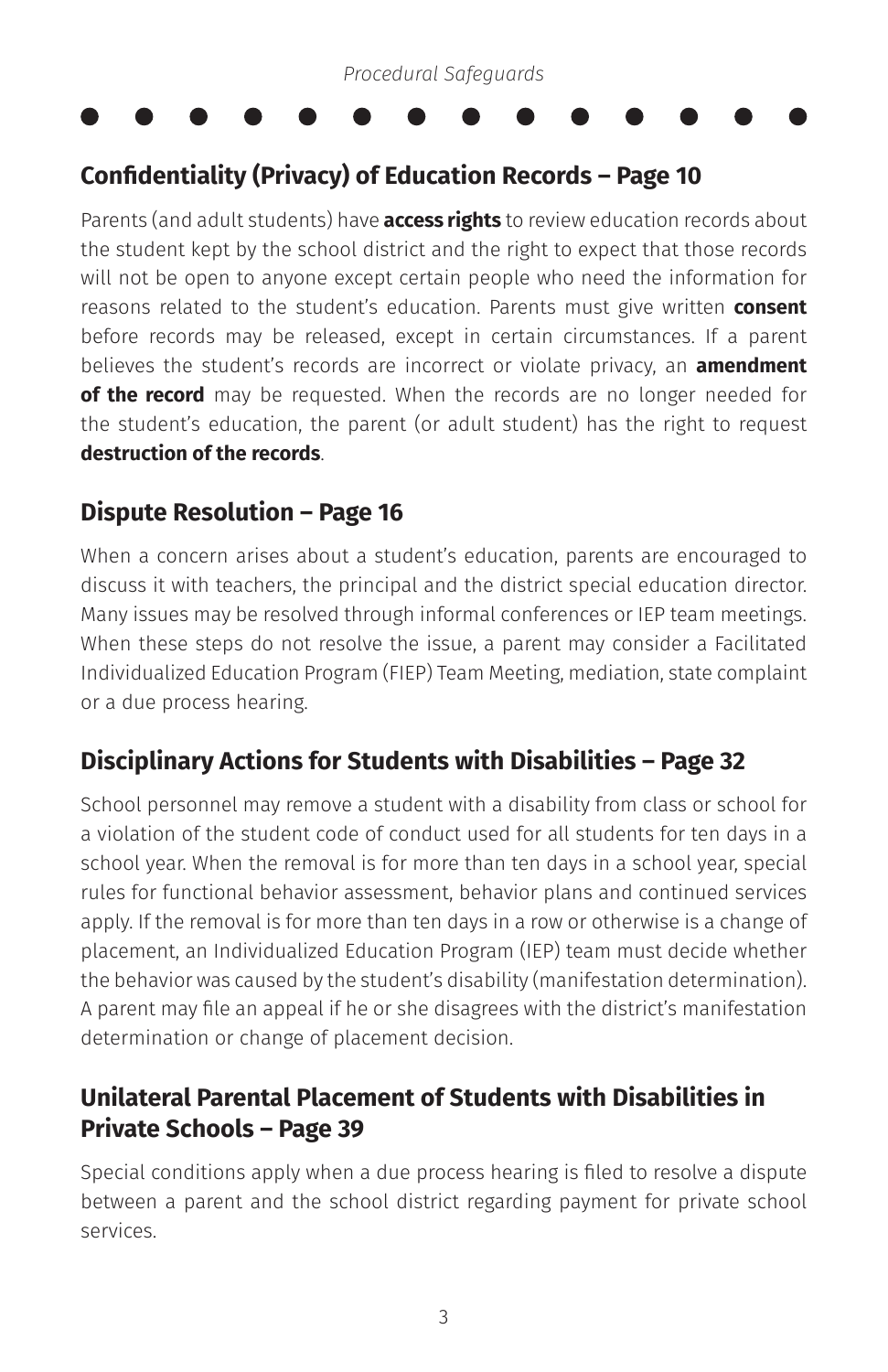# **PROCEDURAL SAFEGUARDS AVAILABLE TO PARENTS AND STUDENTS**

The Individuals with Disabilities Education Act (IDEA), the federal law concerning the education of students with disabilities, and West Virginia Board of Education Policy 2419: Regulations for the Education of Students with Exceptionalities provide procedural safeguards to ensure parent participation in the special education process and to ensure the student's right to a free appropriate public education (FAPE). In addition, Policy 4350: Regulations for the Collection, Maintenance and Disclosure of Student Data protects confidentiality of student information. At age eighteen, all the following rights given to parents transfer to the student. The student will receive any notices sent to parents and may exercise these rights unless a court has appointed a legal guardian to represent the educational interests of the student. Parents also continue to receive all required notices. Procedural safeguards in IDEA may be found in Part B at 34 Code of Federal Regulations (CFR) §§300.500 through 300.536.

# **Parent Notice and Consent**

# *Prior Written Notice (PWN)*

The school district must give the parent written notice (provide certain information in writing), whenever it:

- 1. Proposes to initiate or to change the identification, evaluation or educational placement of a student, or the provision of a free appropriate public education (FAPE), or
- 2. Refuses to initiate or to change the identification, evaluation or educational placement of a student, or the provision of FAPE.

The written notice must:

- 1. Describe the action the school district proposes or refuses to take;
- 2. Explain why the school district is proposing or refusing to take the action;
- 3. Describe each evaluation procedure, assessment, record or report the school district used in deciding to propose or refuse the action;
- 4. Include a statement that parents have protections under the procedural safeguards provisions of the IDEA;
- 5. Tell how to obtain a description of the procedural safeguards if the action the school district is proposing or refusing is not an initial referral for evaluation;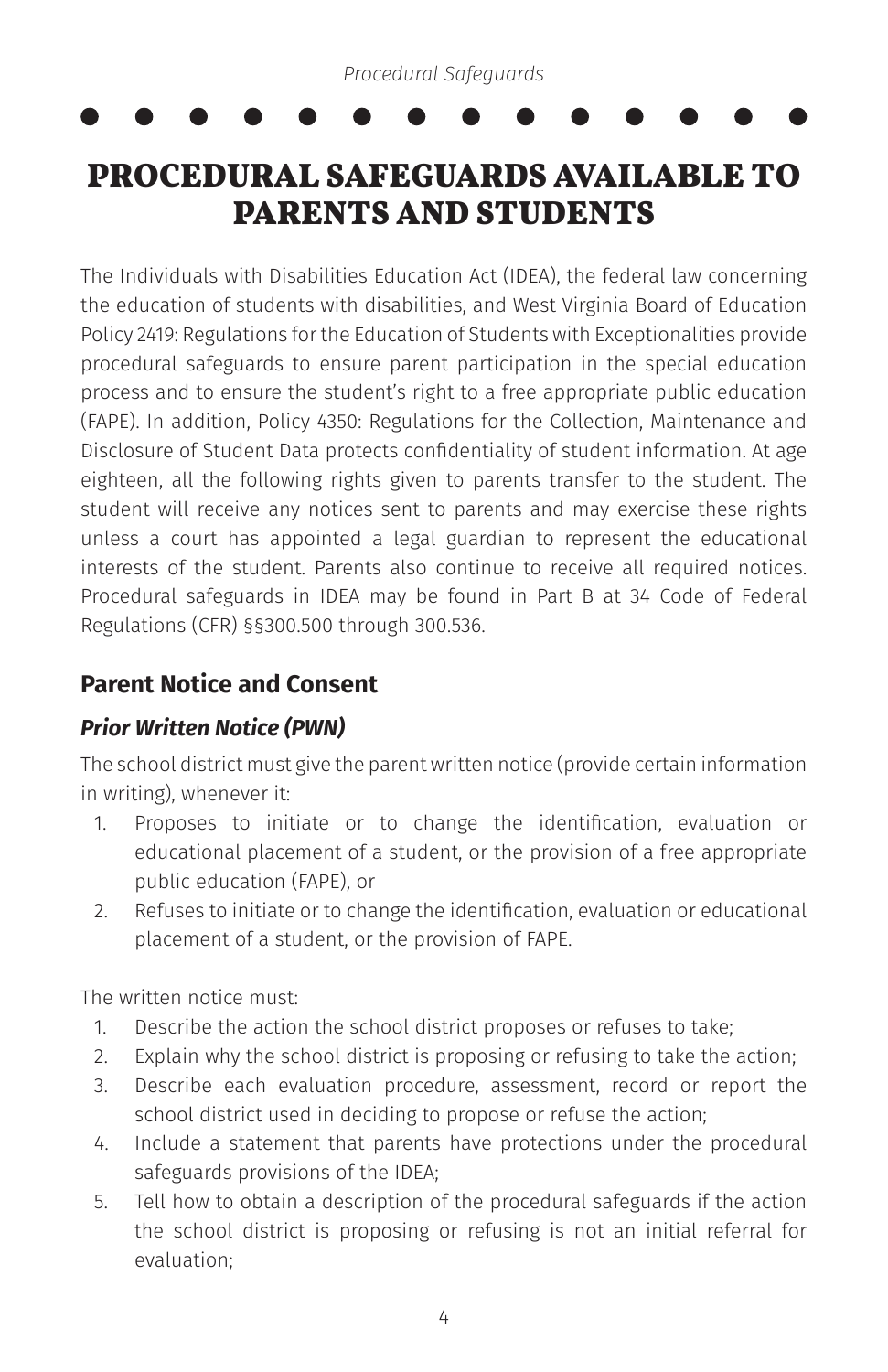

- 6. Include resources for parents to contact for help in understanding the IDEA;
- 7. Describe any other choices the student's Individualized Education Program (IEP) Team considered and the reasons why those choices were rejected; and
- 8. Provide a description of other reasons why the school district proposed or refused the action.

# *Notice in understandable language*

The notice must be:

- 1. Written in language understandable to the general public; and
- 2. Provided in the parent's native language or other mode of communication, unless it is clearly not feasible to do so.

If the native language or other mode of communication is not a written language, the school district must take steps to ensure that:

- 1. The notice is translated orally or by other means to the parent in the native language or other mode of communication;
- 2. The parent understands the content of the notice; and
- 3. Written evidence that 1 and 2 have been met is maintained.

**Native language**, when used with an individual who has limited English proficiency, means the following:

- 1. The language normally used by that person, or, in the case of a student, the language normally used by the student's parents;
- 2. In all direct contact with a student (including evaluation of the student), the language normally used by the student in the home or learning environment.

For a person with deafness or blindness, or for a person with no written language, the method of communication is what the person normally uses (such as sign language, Braille or oral communication).

If the school district offers parents the choice of receiving documents by electronic mail (e-mail), parents may choose to receive the following by e-mail:

- 1. Prior written notice;
- 2. Procedural safeguards notice; and
- 3. Notices related to a due process complaint.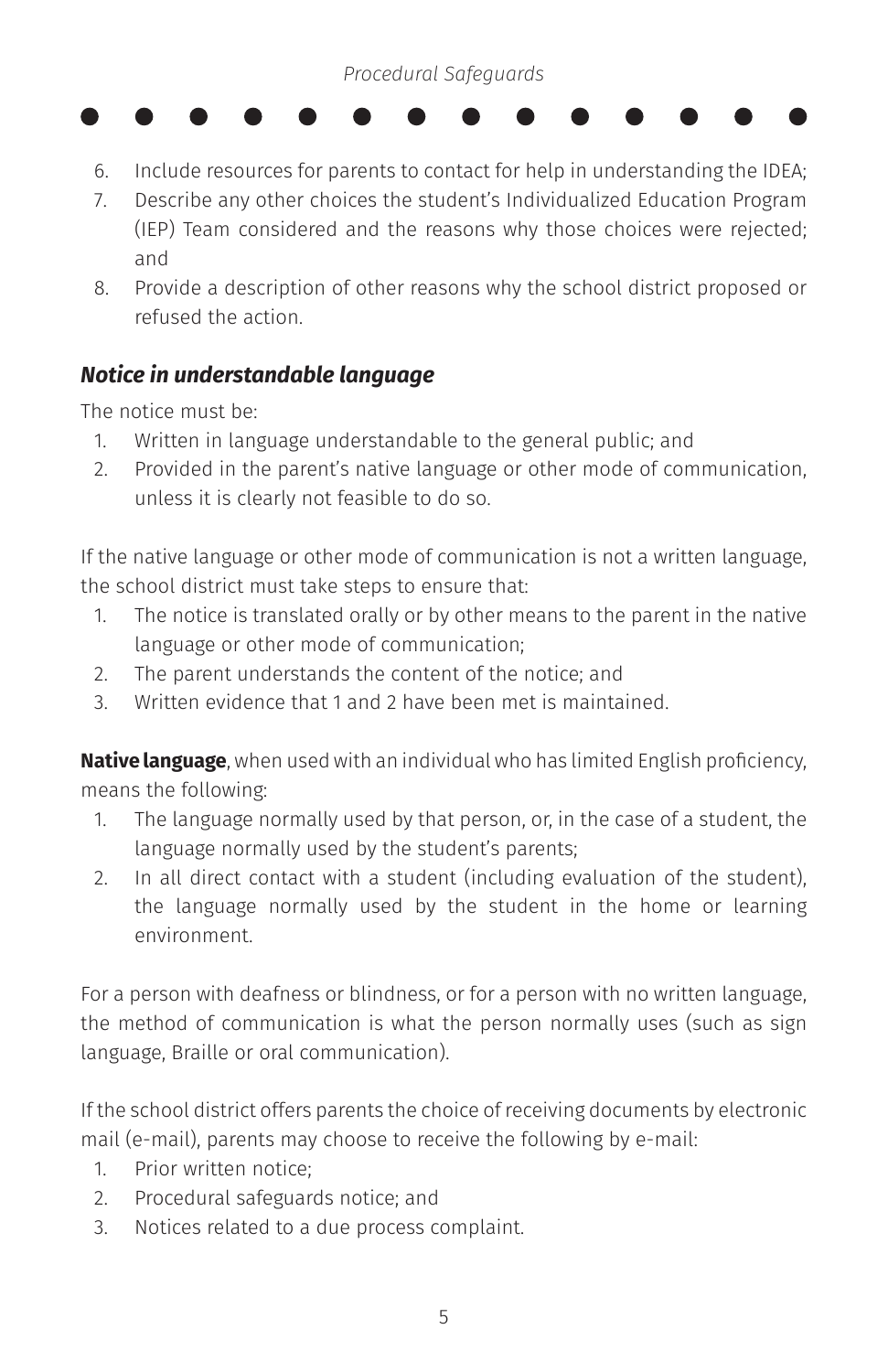

# *Definition of consent*

*Consent* means the parent:

- 1. Has been fully informed in his or her native language or other method of communication (such as sign language, Braille or oral communication) of all information about the action for which consent is given;
- 2. Understands and agrees in writing to that action, and the consent describes that action and lists the records (if any) that will be released and to whom; and
- 3. Understands the consent is voluntary and may be withdrawn at any time.

If the parent wishes to revoke (cancel) consent after the student has begun receiving special education and related services, the parent must do so in writing. Withdrawal of consent does not negate (undo) an action that occurred after the parent gave consent and before it was withdrawn. In addition, the school district is not required to amend (change) the student's education records to remove any references that the student received special education and related services after withdrawal of consent.

# *Consent for initial evaluation*

Before the school district conducts an initial evaluation of a student to determine eligibility under IDEA to receive special education and related services, it must provide the parent PWN of the proposed action and obtain parent consent.

The school district must make reasonable efforts to obtain informed consent for an initial evaluation to decide whether a student has an exceptionality. Parent consent for initial evaluation does not mean the parent has given consent for the school district to start providing special education and related services to the student.

Refusal to consent to one service or activity related to the initial evaluation many not be used as a basis for denying the parent or the student any other service, benefit or activity, unless IDEA, Part B requires the school district to do so.

If the student is enrolled in public school, or parents are seeking to enroll the student in a public school, and consent has been refused or the parents have not responded to a request for consent for an initial evaluation, the school district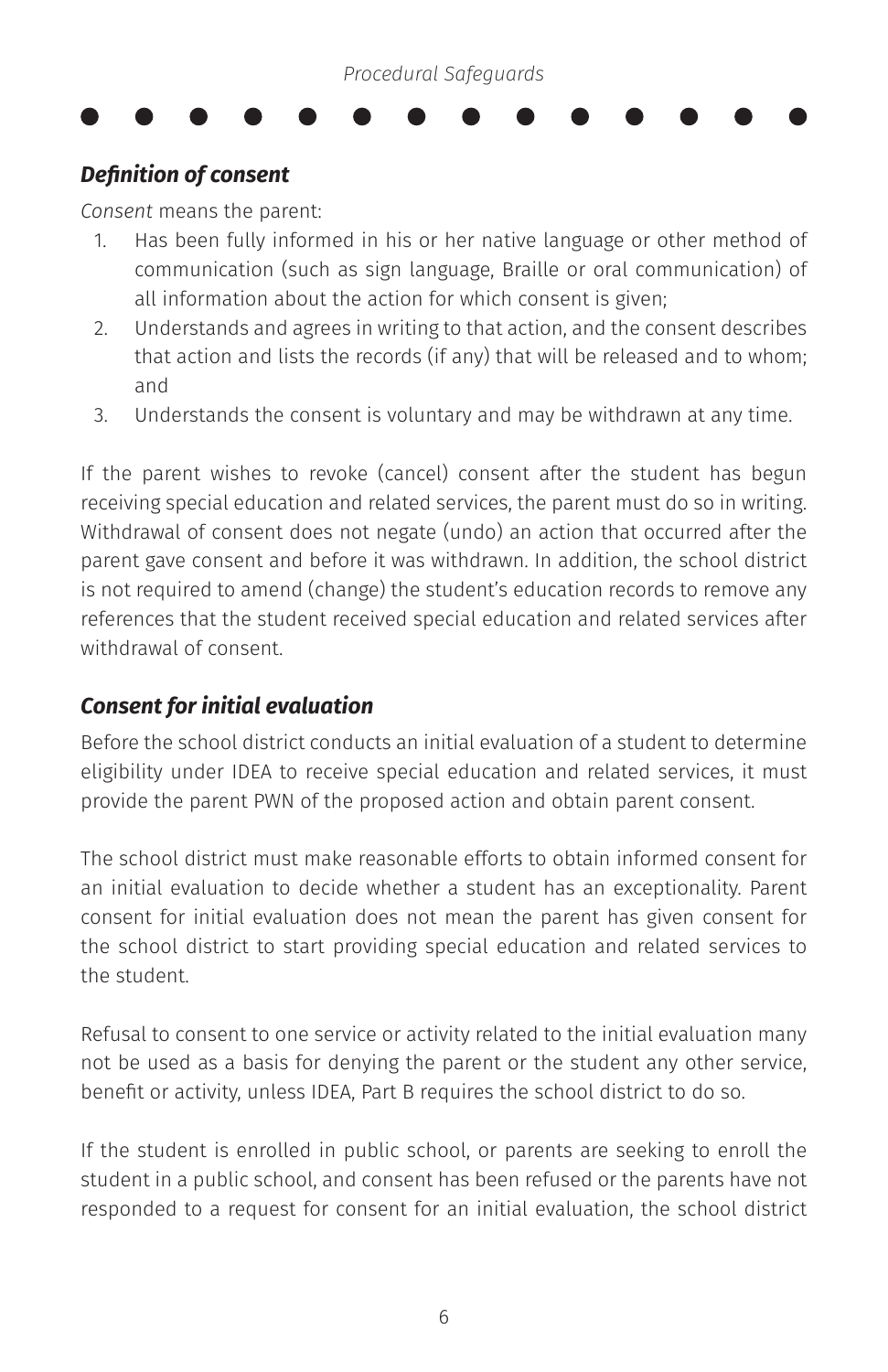

may, but is not required to, seek to conduct an initial evaluation through the special education mediation or due process hearing procedures. The school district will not violate its obligations to locate, identify and evaluate the student if it does not pursue an evaluation in these circumstances.

# *Special rules for initial evaluation of wards of the state*

If a student is a ward of the state and is not living with the parent, the school district does not need consent from the parent for an initial evaluation to determine if the student is a student with an exceptionality if:

- 1. Despite reasonable efforts to do so, the school district cannot find the student's parent;
- 2. The rights of the parents have been terminated in accordance with state law; or
- 3. A judge has assigned the right to make educational decisions and to consent for an initial evaluation to an individual other than the parent.

Ward of the State, as used in the IDEA, means a child who, as determined by the state where the child lives, is:

- 1. A foster child;
- 2. Considered a ward of the state under state law; or
- 3. In the custody of a public child welfare agency.

Ward of the State does not include a foster child who has a foster parent who meets the definition of a parent as used in IDEA.

# *Parental consent for services*

The school district must obtain the parent's informed consent before providing special education and related services to the student for the first time. The school district must make reasonable efforts to obtain this informed consent.

If the parent does not respond to a request to provide such consent, if consent is refused or if the parent later revokes (cancels) consent in writing, the school district cannot use the procedural safeguards (i.e., mediation, due process complaint, resolution meeting or an impartial due process hearing) to obtain agreement or a ruling that the special education and related services may be provided without consent.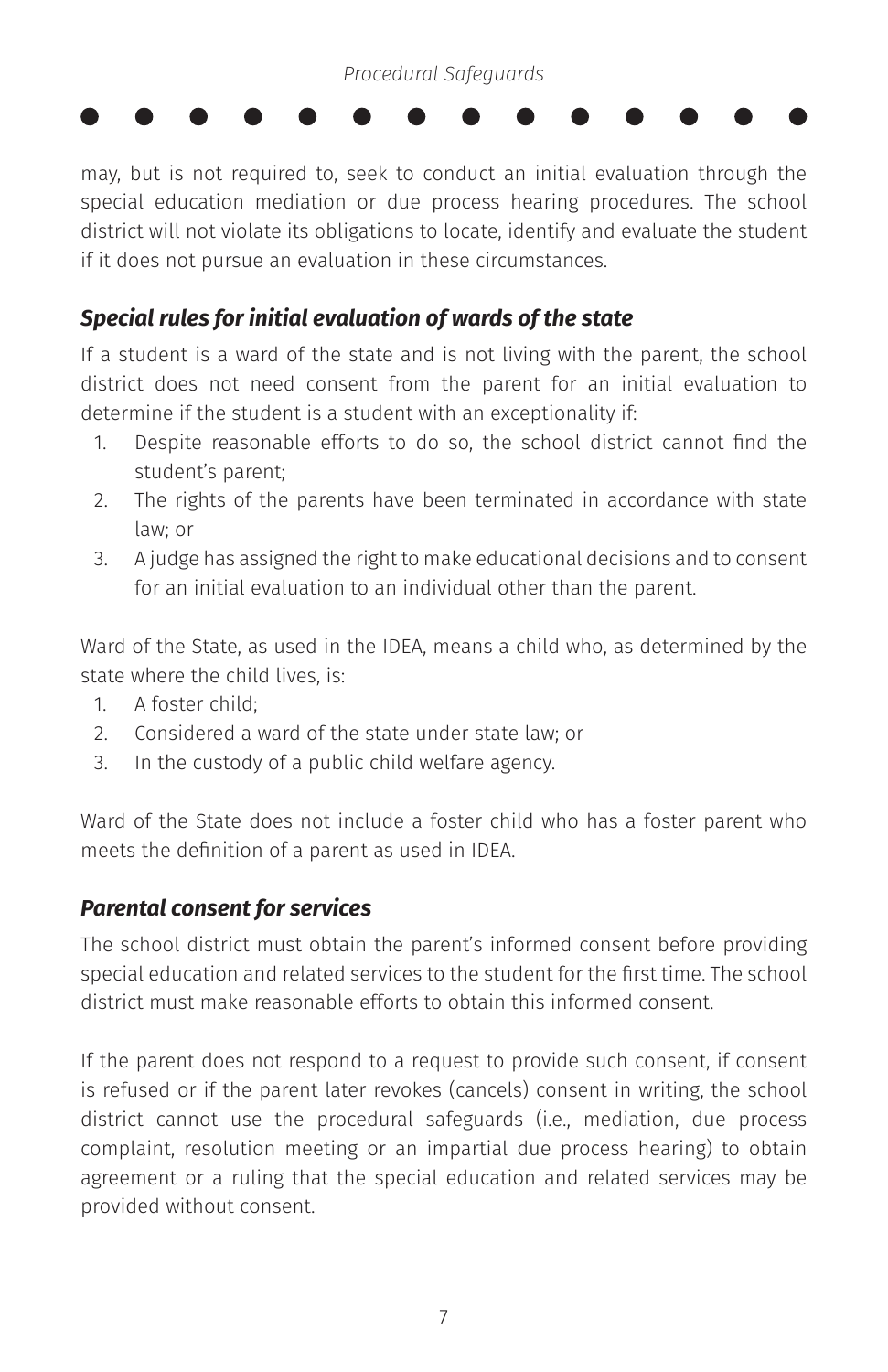

When the school district does not provide special education and related services because the parent refused to give consent for the student to receive special education and related services for the first time, did not respond to a request to provide such consent or revoked (cancelled) consent in writing, the district:

- 1. Is not in violation of the requirement to make a free, appropriate public education (FAPE) available to the student for its failure to provide those services; and
- 2. Is not required to have an IEP Team meeting or develop an IEP for the student.

If the parent revokes (cancels) consent in writing at any point after the student is first provided special education and related services, then the school district may not continue to provide such services, but must provide the parent prior written notice, as described under the heading PWN, before discontinuing the services.

# *Parental consent for reevaluations*

The school district must obtain informed parental consent before it reevaluates a student, unless the school district can demonstrate that:

- 1. It took reasonable steps to obtain consent for reevaluation; and
- 2. The parent did not respond.

If the parent refuses consent for the reevaluation, the school district may, but is not required to, pursue the reevaluation by using the mediation or due process hearing procedures to seek to override the parent's refusal to consent to the reevaluation. As with initial evaluations, the school district does not violate its obligations under the IDEA if it does not pursue the reevaluation in this manner.

# *Documentation of reasonable efforts to obtain parental consent*

The school district must keep records of reasonable efforts to obtain parental consent for initial evaluations, to provide special education and related services for the first time, to reevaluate and to locate parents of wards of the state for initial evaluations. The documentation must include a record of the school district's attempts in these areas, such as:

- 1. Detailed records of telephone calls made or attempted and the results of those calls;
- 2. Copies of correspondence sent to the parents and any responses received;
- 3. Detailed records of visits made to the parent's home or place of employment and the results of those visits.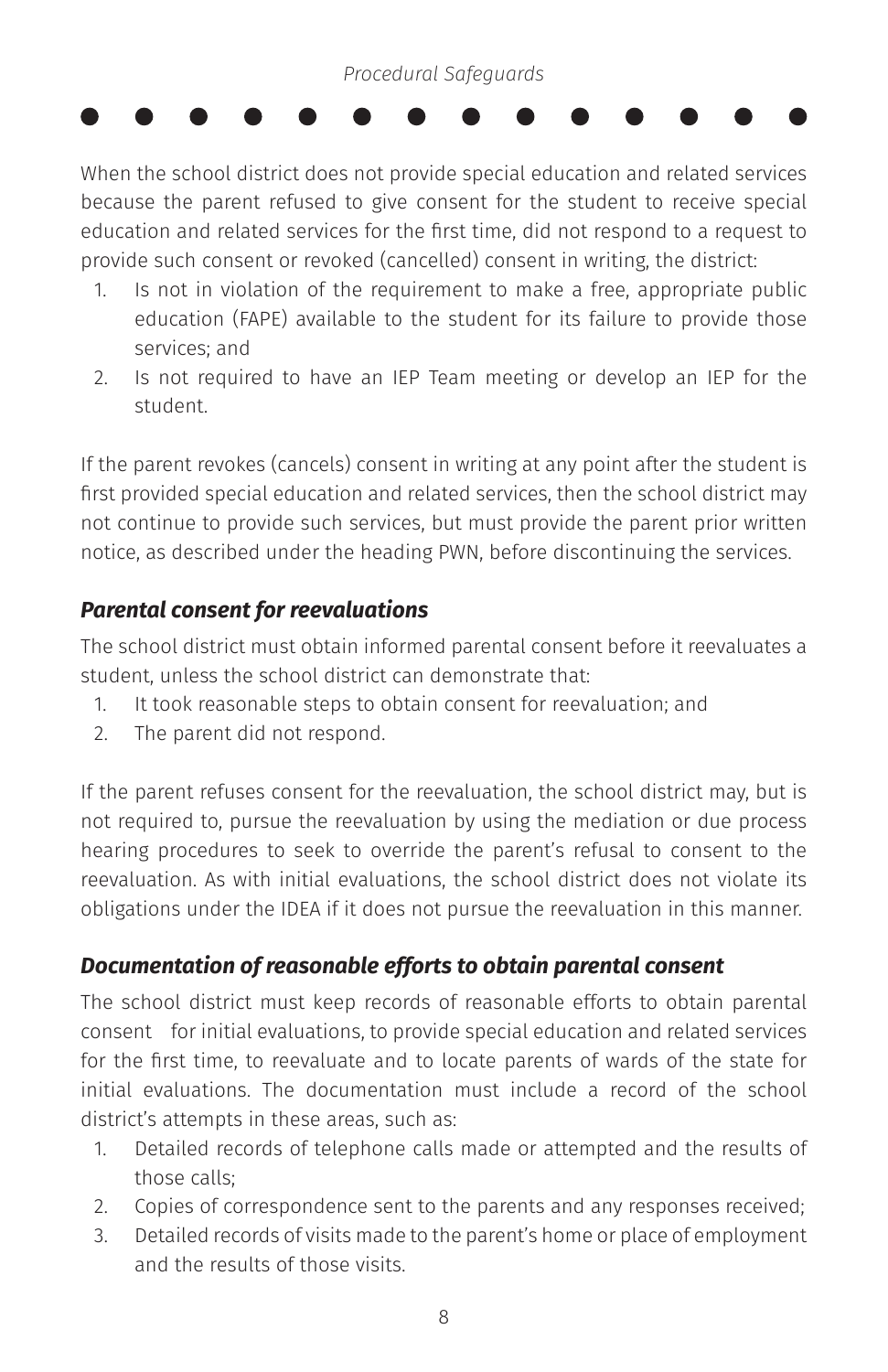

### *Other consent requirements*

Parental consent is not required before the school district may:

- 1. Review existing data as part of a student's evaluation or a reevaluation;
- 2. Give a test or other evaluation that is given to all students unless, before that test or evaluation, consent is required from parents of all students;
- 3. Conduct evaluations, tests, procedures or instruments that are identified on an IEP as a measure for determining progress toward IEP goals; or
- 4. Conduct a screening of a student by a teacher or specialist to determine appropriate instructional strategies for curriculum implementation.

If the student is enrolled in a private school at parent expense, or if the student is home schooled, and the parent does not consent to the student's initial evaluation, or to reevaluation, or does not respond to a request for consent, the school district cannot use its consent override procedures (i.e., mediation, state complaint, resolution meeting or an impartial due process hearing) and is not required to consider the student eligible to receive equitable services (services made available to parentally-placed private school students with disabilities).

# **Independent Educational Evaluations**

A parent has the right to obtain an independent educational evaluation (IEE) of the student if he or she disagrees with the evaluation conducted by the school district. If a parent requests an independent educational evaluation, the school district must provide information about where to obtain an IEE and about the school district's criteria that apply to independent educational evaluations.

# *Definitions*

**Independent educational evaluation** means an evaluation conducted by a qualified examiner who is not employed by the school district responsible for the student's education.

**Public expense** means the school district either pays for the full cost of the evaluation or ensures the evaluation is otherwise provided at no cost to parents, consistent with the provisions of the IDEA, which allow each state to use whatever state, local, federal and private sources of support are available in the state to meet the requirements of the IDEA.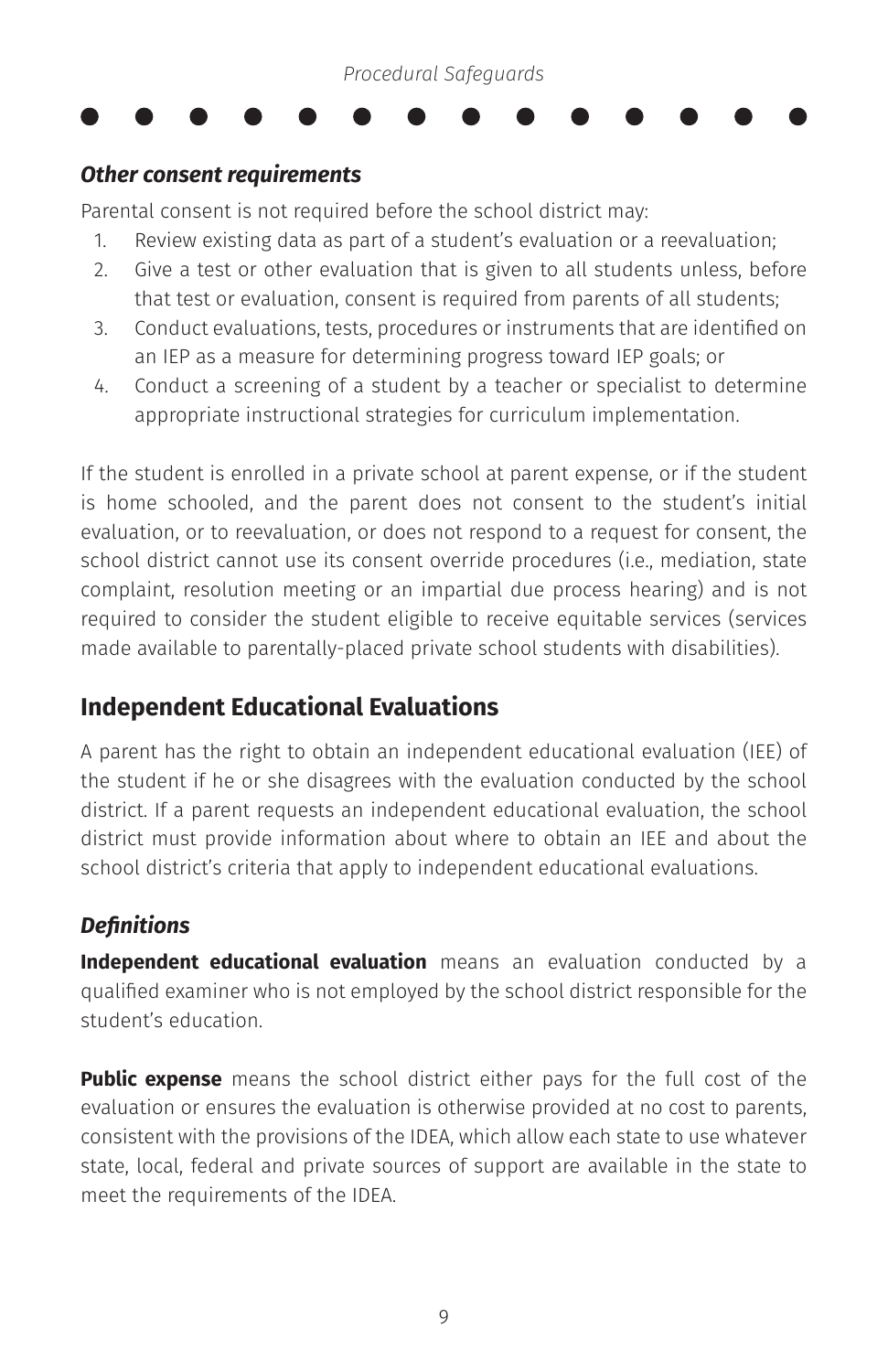

# *Parent right to evaluation at public expense*

The parent who disagrees with a school district's evaluation has the right to an independent educational evaluation (IEE) of the student at public expense, subject to the following conditions:

- 1. If the parent requests an IEE of the student at public expense, the school district must, without unnecessary delay, either: (a) Request a due process hearing to show its evaluation is appropriate; or (b) Provide an IEE at public expense unless the district demonstrates in a hearing that the evaluation of the student obtained by the parent did not meet the school district's criteria.
- 2. If the school district requests a hearing and the final decision is that the school district's evaluation is appropriate, the parent still has the right to an IEE, but not at public expense.
- 3. If a parent requests an IEE of the student, the school district may ask why the parent objects to the school district's evaluation. However, the school district may not require an explanation and may not unreasonably delay either providing the IEE at public expense or filing a due process complaint to defend the school district's evaluation.

The parent is entitled to only one IEE at public expense each time the school district conducts an evaluation of the student with which the parent disagrees.

# *Parent-initiated Evaluations*

If a parent obtains an IEE at public expense or shares with the school district an evaluation obtained at private expense:

- 1. The school district must consider the results of the evaluation, if it meets the school district's criteria for an IEE, in any decision made with respect to the provision of a free appropriate public education (FAPE) to the student; and
- 2. The parent or the school district may present the evaluation as evidence at a due process hearing regarding the student.

If a parent/adult student asks the district to pay for an IEE that has already been obtained, the district must:

- 1. Pay for the IEE; or
- 2. Request WVDE mediation when parent agrees to mediate; and/or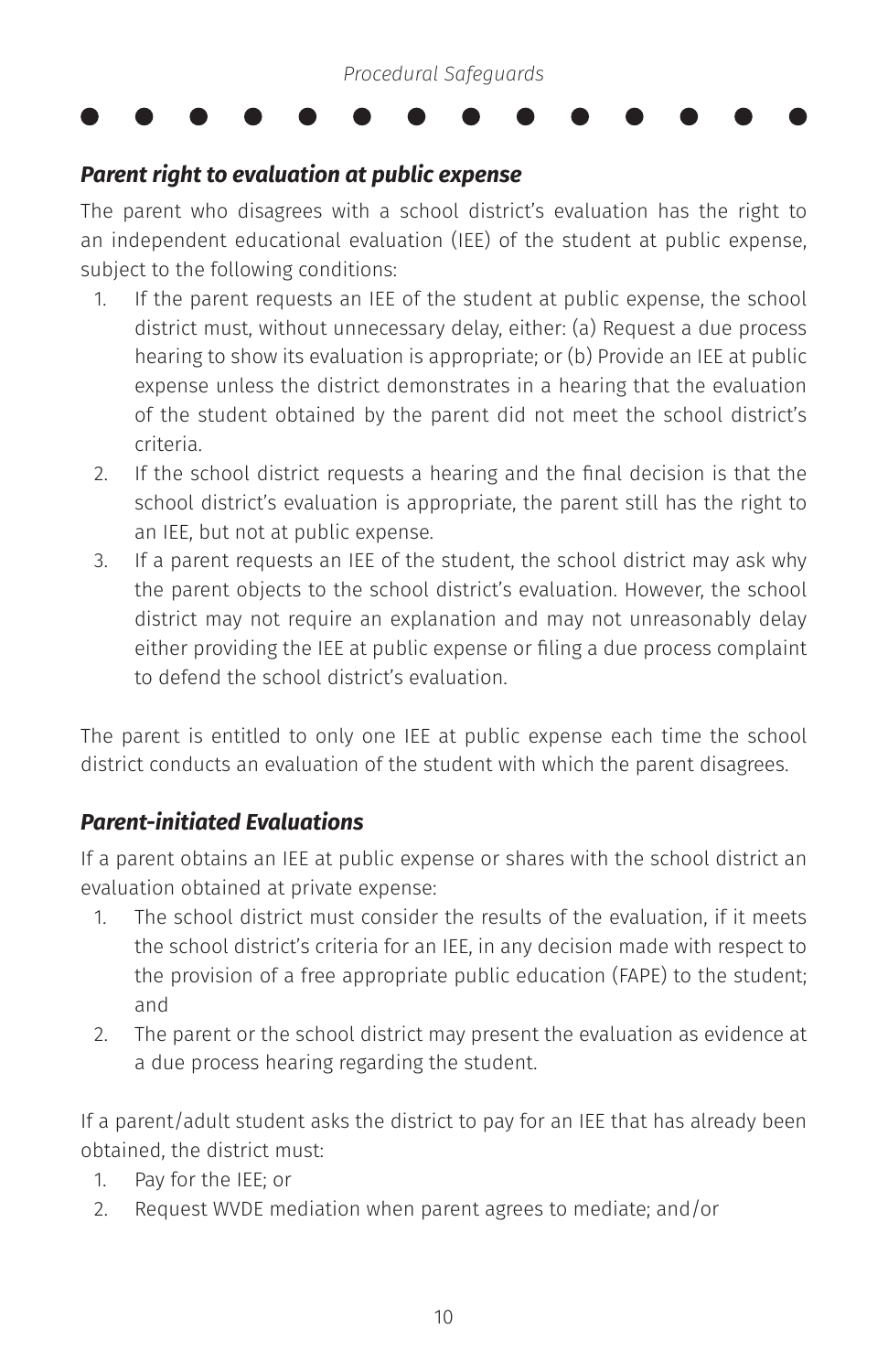

- 3. Request a due process hearing within ten school days of the receipt of the evaluation report to show that the evaluation obtained by the parent/adult student did not meet the criteria for a publicly funded IEE; or
- 4. Request a due process hearing within ten school days to demonstrate that the district's evaluation was appropriate. The district does not have to pay for an IEE if the hearing officer finds for the district.

# *Requests for evaluations by a due process hearing officer*

If a due process hearing officer requests an IEE of the student as part of a due process hearing, the cost of the evaluation must be at public expense.

# *School District Criteria*

If an independent educational evaluation is at public expense, the criteria under which the evaluation is obtained, including the location of the evaluation and the qualifications of the examiner, must be the same as the criteria the school district uses when it initiates an evaluation (to the extent those criteria are consistent with the parent's right to an IEE).

Except for the criteria described above, a school district may not impose conditions or timelines related to obtaining an IEE at public expense.

# **Confidentiality of Information**

# *Definitions*

As used under the heading **Confidentiality of Information**:

- **Destruction** means physical destruction or removal of personal identifiers from information so that the information is no longer personally identifiable.
- **Education records** means those records that are directly related to a student and are collected, maintained or disclosed by an educational agency or institution or by a party acting for the educational agency or institution. This term is further defined in 34 CFR Part 99 (the regulations implementing the Family Educational Rights and Privacy Act of 1974, 20 U.S.C. 1232g (FERPA) and Policy 4350: Procedures for the Collection, Maintenance and Disclosure of Student Information.
- **Personally identifiable** means information that has:
	- (a) The student's name, the name of the student's parent, or the name of another family member;
	- (b) The student's address;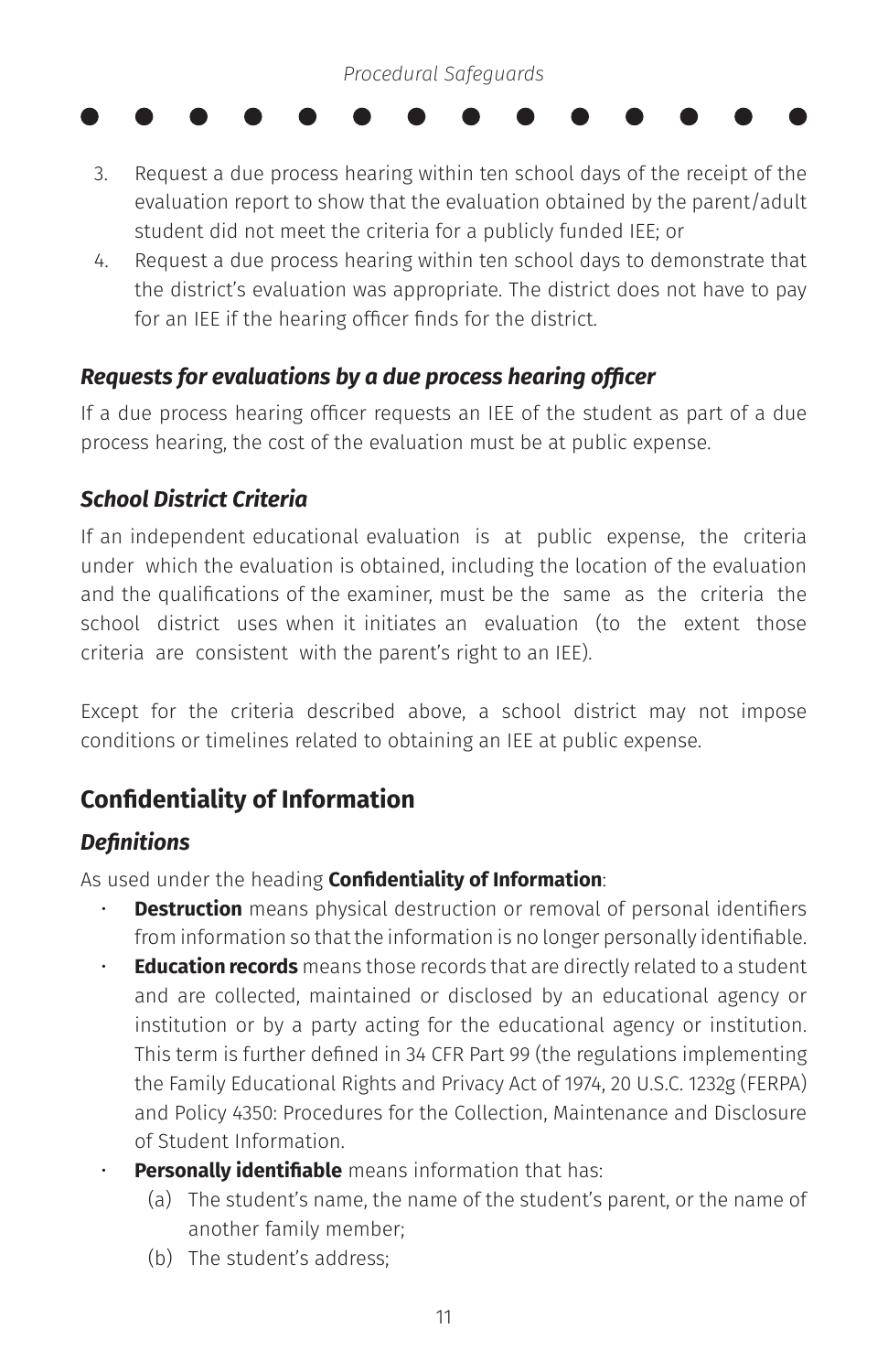

- (c) A personal identifier, such as the student's Social Security number or student number; or
- (d) A list of personal characteristics or other information that would make it possible to identify the student.

The rules for confidentiality apply to any "participating agency", that is, any school district, agency or institution that collects, maintains or uses personally identifiable information, or from which information is obtained, under IDEA, Part B. This includes the West Virginia Department of Education (WVDE), school districts and other agencies under the general supervision of the West Virginia Board of Education. Because this document focuses on the parent's involvement with the local school district, "school district" is used rather than the broader term, "participating agency".

# *Notice to Parents*

The WVDE must give notice that is adequate to fully inform parents about confidentiality of personally identifiable information, including:

- 1. A description of the extent to which the notice is given in the native languages of the various population groups in the state;
- 2. A description of the students on whom personally identifiable information is maintained, the types of information sought, the methods the state intends to use in gathering the information (including the sources from whom information is gathered) and the uses to be made of the information;
- 3. A summary of the policies and procedures participating agencies must follow regarding storage, disclosure to third parties, retention and destruction of personally identifiable information; and
- 4. A description of all of the rights of parents and students regarding this information, including the rights under the Family Educational Rights and Privacy Act (FERPA) and its implementing regulations in 34 CFR Part 99.

Before any major activity to identify, locate and evaluate students in need of special education and related services, (also known as "child find") the notice must be published or announced in newspapers or other media, or both, with circulation adequate to notify parents throughout the state of the activities.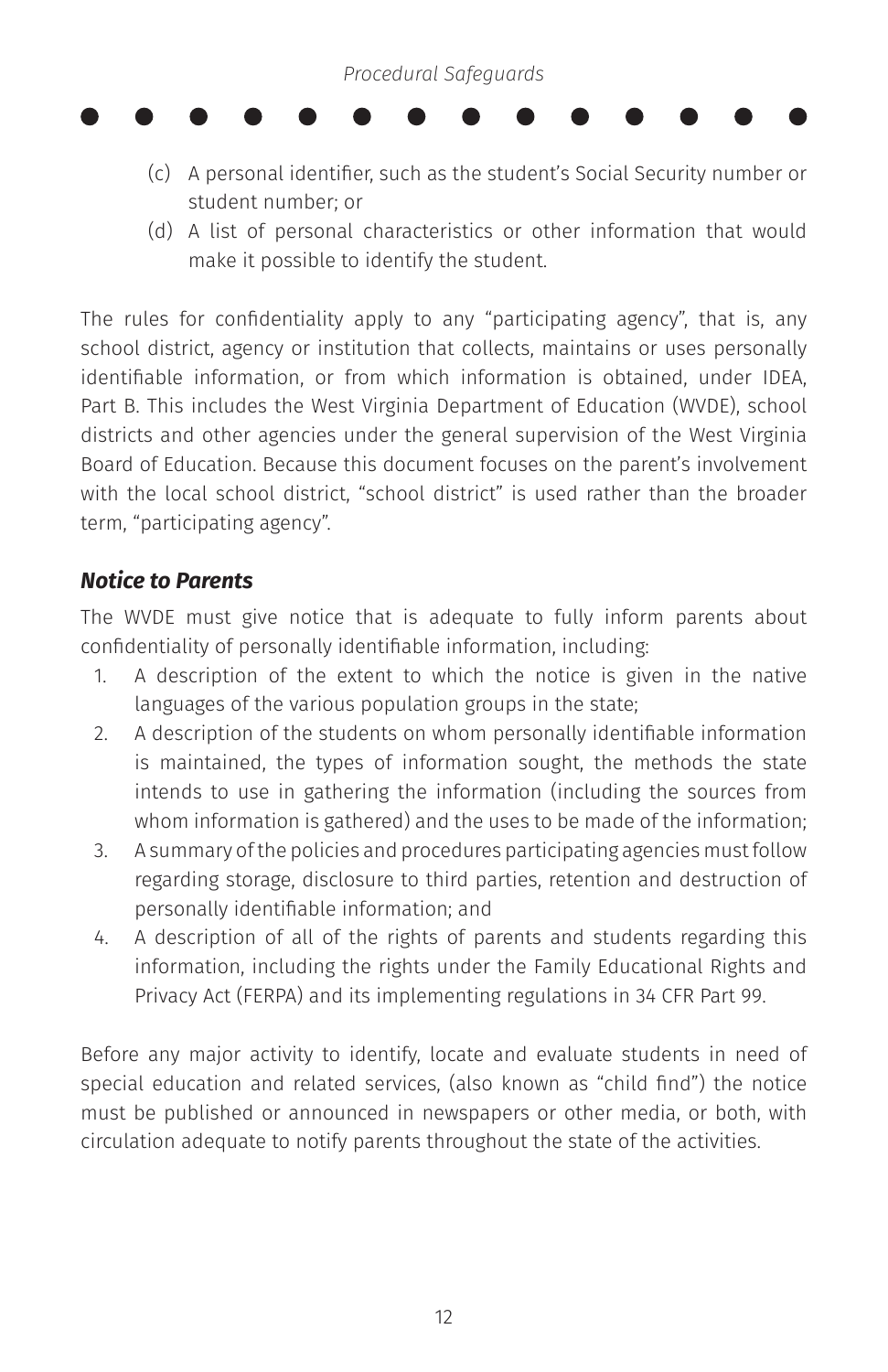



# *Access Rights*

The school district must permit the parent (or adult student to whom rights have transferred) to inspect and review any education records relating to the student that are collected, maintained or used by the school district under the IDEA. The school district must comply with a parent's request to inspect and review a student's education records without unnecessary delay and before any meeting regarding an IEP or any impartial due process hearing (including a resolution meeting or a hearing regarding discipline), and in no case more than 45 calendar days after the parent made the request.

The right to inspect and review education records includes:

- 1. The right to a response from the school district to reasonable requests for explanations and interpretations of the records;
- 2. The right to request the school district provide copies of the records if parents cannot effectively inspect and review the records unless they receive those copies; and
- 3. The right to have a representative inspect and review the records.

The school district may presume a parent has authority to inspect and review records relating to his or her child unless advised the parent does not have the authority under applicable state law governing such matters as guardianship, separation and divorce.

# *Record of Access*

Each school district must keep a record of parties obtaining access to education records collected, maintained or used under the IDEA (except access by parents and authorized employees of the district ), including the name of the party, the date access was given and the purpose for which the party is authorized to use the records.

# *Records on more than one student*

If any education record includes information on more than one student, the parent has the right to inspect and review only the information relating to his or her child or to be informed of that specific information.

# *List of types and locations of information*

On request, the school district must provide parents with a list of the types and locations of education records collected, maintained or used by the agency.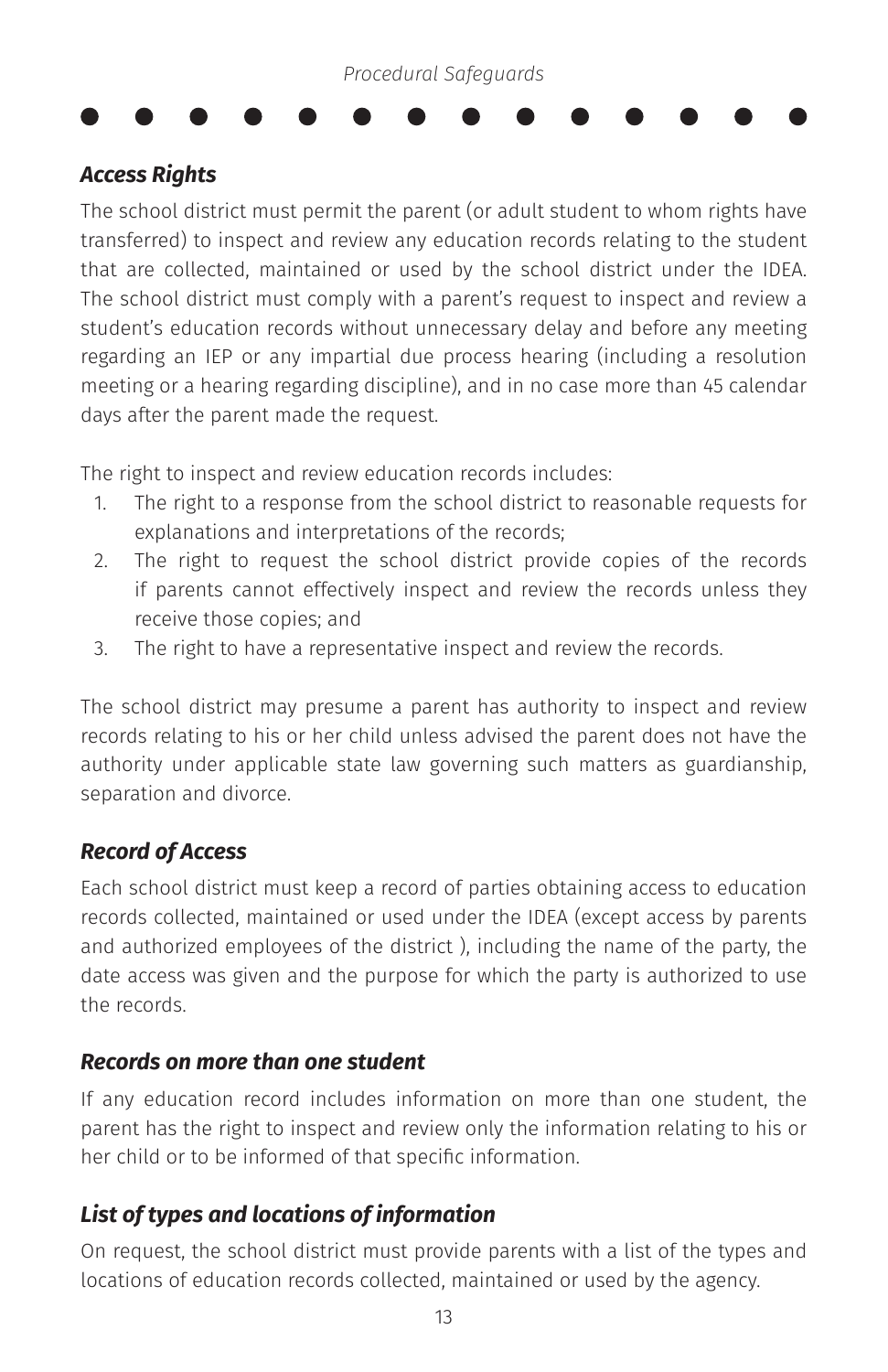

# *Fees*

The school district may charge a fee for copies of records made for a parent, if the fee does not effectively prevent the parent from exercising the right to inspect and review those records. A school district may not charge a fee to search for or to retrieve information from education records under Part B of IDEA.

### *Amendment of records at parent's request*

If a parent believes that information in the education records regarding his or her child collected, maintained or used under the IDEA is inaccurate, misleading or violates the privacy or other rights of the student, the parent may request the school district to change the information. The school district must decide whether to change the information in accordance with the request within a reasonable period of time of receipt of the request. If the school district refuses to change the information as requested, it must inform the parent of the refusal and of the right to a hearing.

# *Opportunity for a hearing and results of a hearing*

The school district must, on request, provide the parent an opportunity for a hearing to challenge information in a student's education records to ensure it is not inaccurate, misleading or otherwise in violation of the privacy or other rights of the student. A hearing to challenge information in education records must be conducted according to the procedures for such hearings under the Family Educational Rights and Privacy Act (FERPA) and Policy 4350.

If, as a result of the hearing, the school district decides the information is inaccurate, misleading or otherwise in violation of the privacy or other rights of the student, it must change the information and inform the parent in writing. If, as a result of the hearing, the school district decides the information is not inaccurate, misleading or otherwise in violation of the privacy or other rights of the student, it must inform the parent of the right to place in the records it maintains on the student a statement commenting on the information or providing any reasons the parent disagrees with the decision of the school district.

The parent's explanation must:

- 1. Be maintained by the school district as part of the student's records as long as the record or contested portion is maintained by the school district, and
- 2. If the school district discloses the student's records or the challenged portion to any party, the explanation must also be disclosed to that party.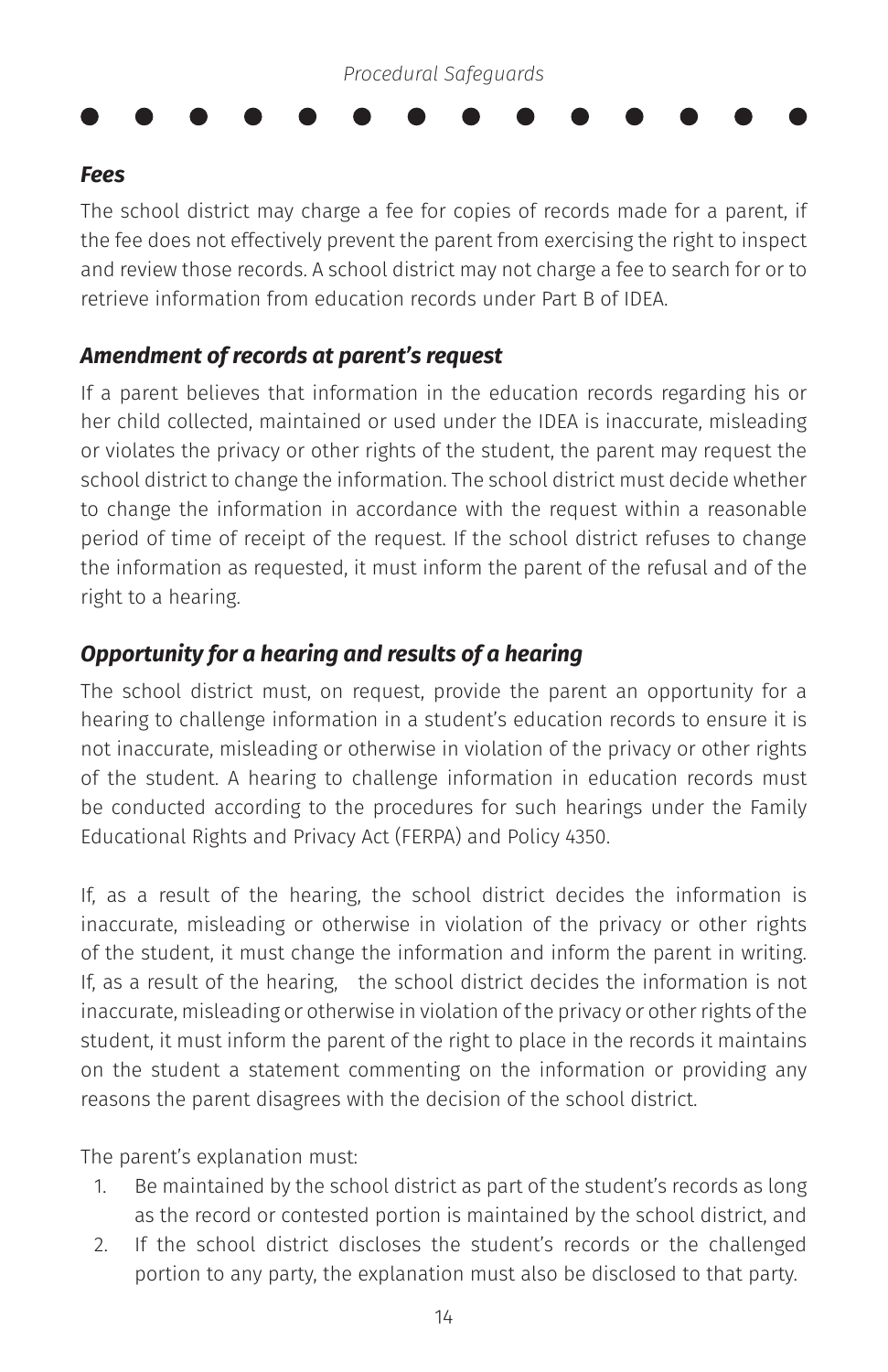

# *Consent for disclosure of personally identifiable information*

Unless the information is contained in education records and the disclosure is authorized without parental consent under the Family Educational Rights and Privacy Act (FERPA), parent consent must be obtained before personally identifiable information is disclosed to parties other than officials of the student's school district who have a legitimate educational interest in the student's education, or to a school or district in which the student seeks to enroll. WVDE officials responsible for monitoring the requirements of IDEA also have access.

Parent consent, or the consent of an eligible student who has reached the age of majority under state law, must be obtained before personally identifiable information is released to officials of participating agencies providing or paying for transition services.

If the parent has enrolled the student in a private school that is not located in the same school district in which the parent resides, parent consent must be obtained before any personally identifiable information about the student is released between officials in the school district where the private school is located and officials in the school district where the parent resides.

# *Safeguards*

Each school district must protect the confidentiality of personally identifiable information at collection, storage, disclosure and destruction stages. One official at each participating agency must assume responsibility for ensuring the confidentiality of any personally identifiable information. All persons collecting or using personally identifiable information must be trained in Policy 4350, which includes policies and procedures for confidentiality under the IDEA and the Family Educational Rights and Privacy Act (FERPA). Each school district must maintain, for public inspection, a current listing of the names and positions of those employees within the agency who may have access to personally identifiable information.

# *Destruction of Information*

Parents (or adult students) must be informed when personally identifiable information collected, maintained or used is no longer needed to provide educational services to the student. The information must be destroyed at parent (or adult student) request. However, a permanent record of the student's name, address, phone number, grades, attendance record, classes attended, grade level completed and year completed may be maintained without time limitation.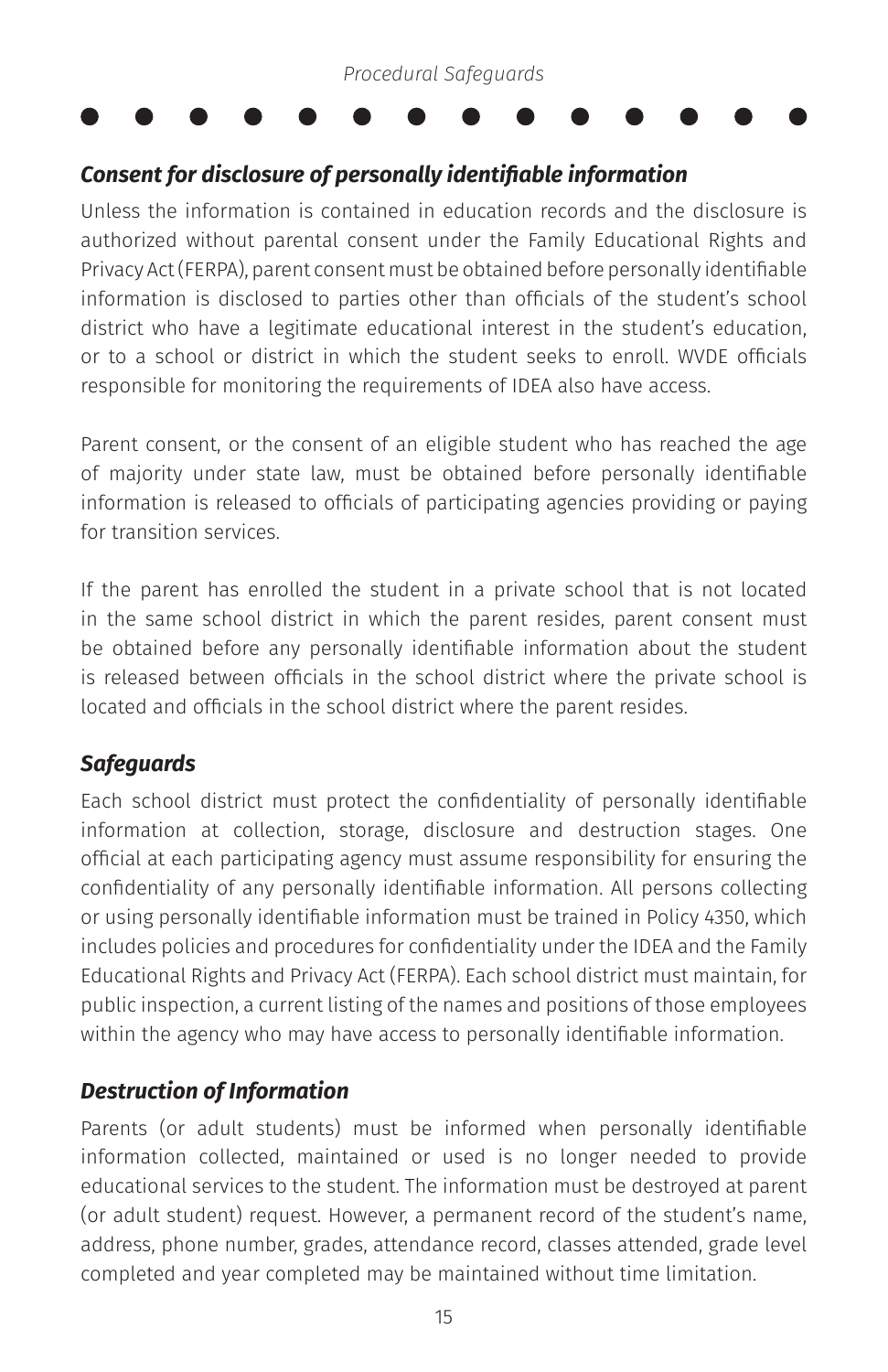

# **Dispute Resolution**

The West Virginia Department of Education (WVDE) provides four dispute resolution options to parents and school districts for resolving concerns: 1) Facilitated Individualized Education Program (FIEP) Team meeting, 2) Mediation, 3) State Complaint, and 4) Impartial Due Process Complaint and Hearing, including a Resolution Session. WVDE provides additional information on all four processes on its website (*http://wvde. state.wv.us/osp/compliance*) and upon request.

A **Facilitated IEP Team meeting** is a voluntary early dispute prevention option utilizing an impartial facilitator to guide the IEP process during the meeting and to assist members of the IEP Team to communicate effectively. A student's IEP is developed by a collaborative team whose required members share responsibilities for the process, content and results. An IEP Facilitator provides assistance to the IEP Team before a potential conflict develops into a more serious dispute. The IEP Facilitator is an impartial third party, not a member of the IEP Team, and has no stake in decisions made by the team. A district, parent or adult student may request a Facilitated IEP Team meeting.

**Mediation** is a voluntary process for both parties in which WVDE assigns a trained third party to meet with the parent and school officials to resolve the issue(s) in dispute. If the issues are resolved, a written and legally binding agreement is signed by both parties. Only the parent, the school district or an attorney representing a party may request a mediation on any matter relating to a proposal or a refusal to initiate or change the identification, evaluation or educational placement of a student with an exceptionality or the provision of a free appropriate public education.

A **State Complaint** can be filed by a parent or any individual alleging a violation of any IDEA, Part B requirement by the school district, the WVDE or any other public agency. The WVDE staff must resolve a state complaint in writing within 60 calendar days of receipt unless the timeline is properly extended or the parent and district use the early resolution process to resolve the issues.

A **Due Process Complaint** is a written complaint which meets specific legal requirements and is filed with the WVDE to request a due process hearing. This is a one- tier process in which a hearing is conducted at the state level and appeals of the decision are made in state or federal court. An impartial due process hearing officer assigned by the WVDE conducts a formal hearing with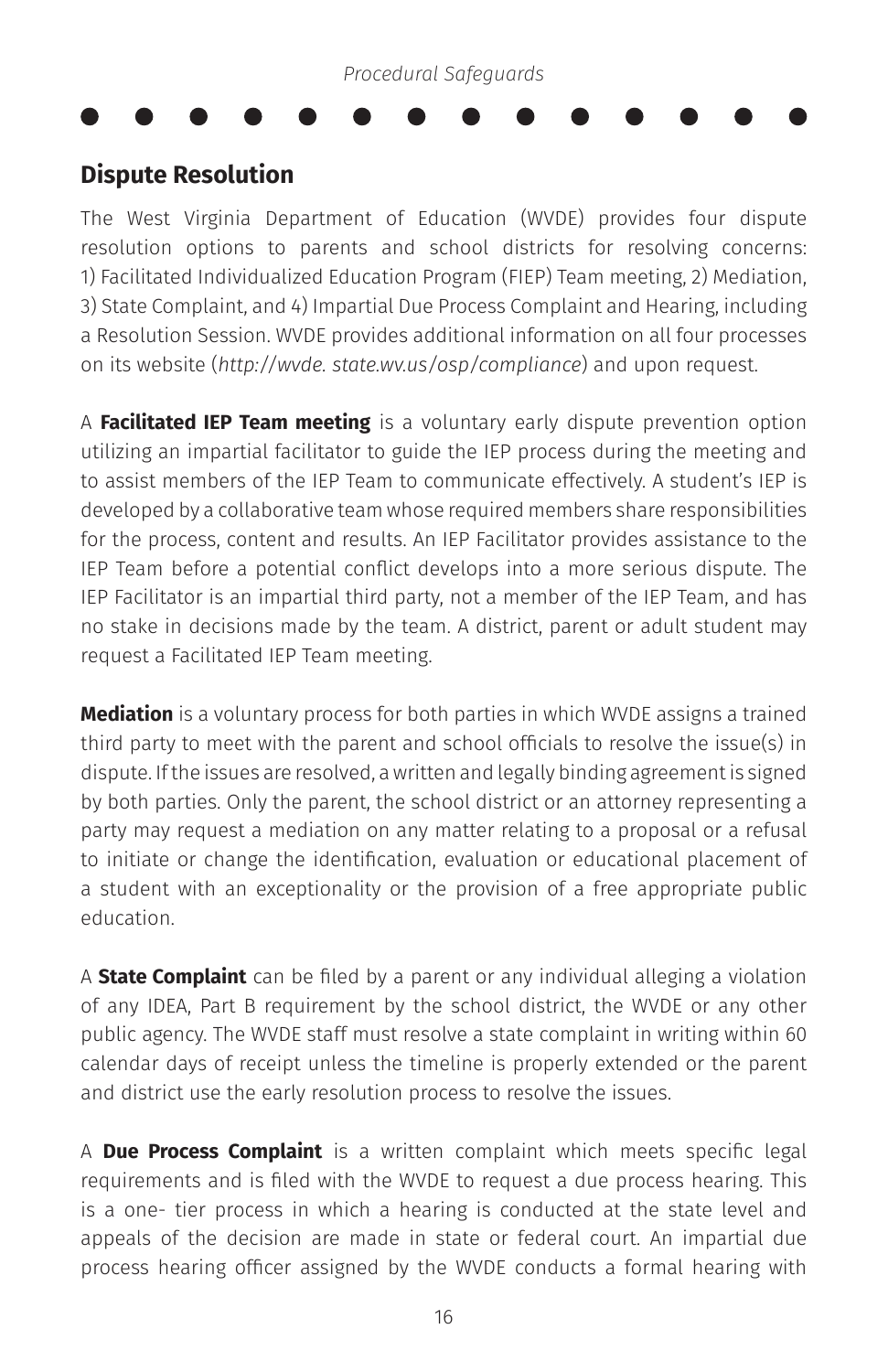

witnesses' testimony, presentation of evidence and cross examination. Parents and the district have a resolution period in which to have a meeting to attempt to resolve the issues. In addition, parties may agree to a mediation to resolve the issues prior to the hearing. An impartial due process hearing officer must hear a due process complaint (if not resolved through a resolution meeting or through mediation) and issue a written decision within 45 calendar days after the end of the resolution period, unless the due process hearing officer grants a specific extension of the timeline at the request of the parent or the school district. Both the district and parents are bound by the decision.

# *Facilitated IEP Team Meeting*

The WVDE makes Facilitated IEP Team meetings available to parents and the school districts to assist in solving problems and developing an IEP to meet the student's needs to the mutual satisfaction of the participants.

A Facilitated IEP Team Meeting:

- 1. Is free, voluntary and must be agreed to by both parties;
- 2. May not be used to deny or delay a parent/adult student's right to a hearing or to deny any other rights afforded under IDEA, Part B;
- 3. Is assigned to a qualified facilitator on a rotational basis;
- 4. Is conducted by a qualified and impartial facilitator who is trained in facilitation techniques; and
- 5. Is scheduled in a timely manner and adheres to all required timelines.

The IEP Facilitator must not:

- 1. Be an employee of the WVDE or an employee of the district who is involved in the care and education of the student;
- 2. Have a personal or professional interest that conflicts with the facilitator's objectivity; or
- 3. Have a student enrolled in the district involved in the Facilitated IEP Team meeting.

### *Mediation*

The WVDE makes mediation available to allow parents and the school district to resolve disagreements involving any matter under the IDEA, Part B, including matters arising before the filing of a due process complaint. Mediation is available whether or not a due process hearing complaint has been filed. A parent or school district may submit a written request for mediation to the WVDE, which maintains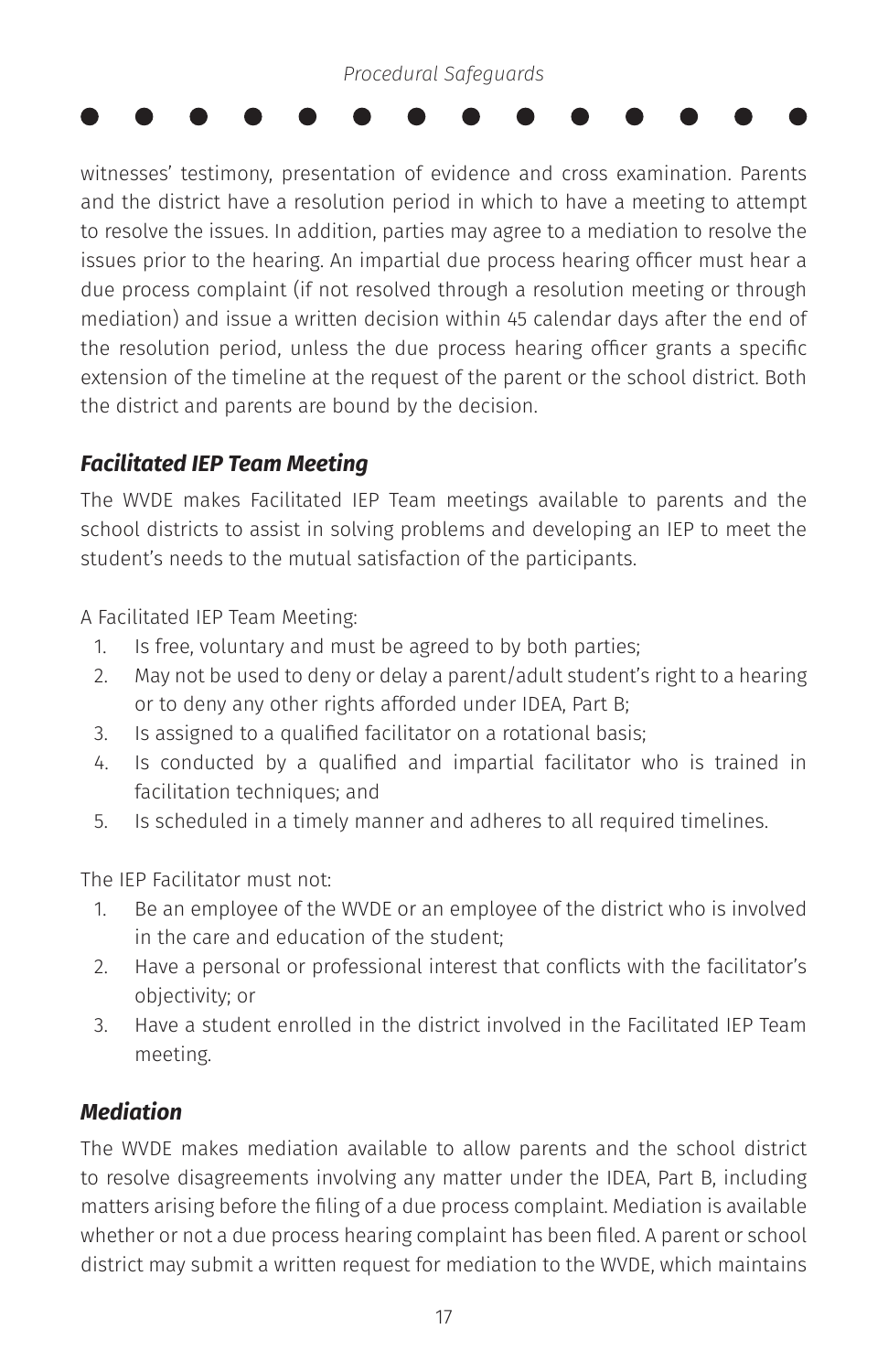

a list of qualified mediators who know the laws and regulations relating to the provision of special education and related services. The WVDE selects mediators on a rotational basis. The WVDE is responsible for the cost of the mediation process, including meetings to encourage mediation.

Mediation:

- 1. Is voluntary for parents and the school district;
- 2. May not be used to deny or delay the parent's right to a due process hearing, or to deny any other rights under the IDEA; and
- 3. Is conducted by a qualified and impartial mediator who is trained in effective mediation techniques.

The school district may develop procedures to offer parents and school districts that choose not to use the mediation process an opportunity to meet, at a time and location convenient to the parents, with a disinterested party:

- 1. Who is under contract with an appropriate alternative dispute resolution entity, or a parent training and information center or community parent resource center in the state, and
- 2. Who would explain the benefits and encourage the use of the mediation process to the parent.

Each meeting in the mediation process must be scheduled in a timely manner and held at a place that is convenient for the parent and the school district.

If the parent and the school district resolve a dispute through mediation, both parties must enter into a legally binding agreement that states the resolution and:

- 1. States all discussions that happened during the mediation process will remain confidential and may not be used as evidence in any later due process hearing or court proceeding, and
- 2. Is signed by both the parent and a representative of the school district who has the authority to bind the school district to the agreement.

A written, signed mediation agreement is enforceable in any state court that has the authority under state law to hear this type of case or in a federal district court.

Discussions that happened during the mediation process must be confidential. They cannot be used as evidence in any future due process hearing or civil proceeding in any federal or state court.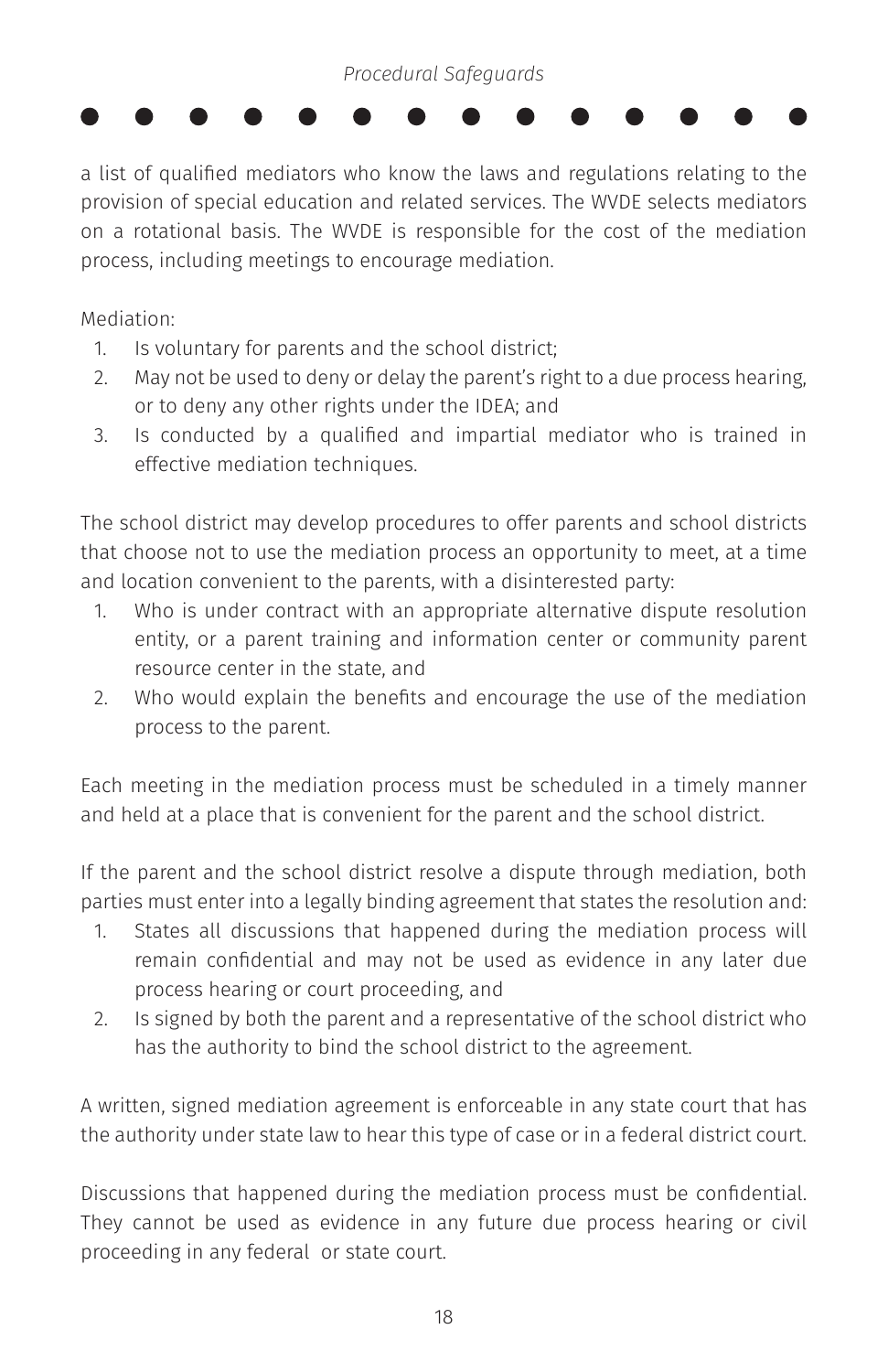

# *Impartiality of the mediator*

The mediator:

- 1. 1. May not be an employee of the WVDE or the school district involved in the education or care of the student, and
- 2. 2. Must not have a personal or professional interest which conflicts with the mediator's objectivity.

A person who otherwise qualifies as a mediator is not an employee of the WVDE solely because the person is paid by the WVDE to serve as a mediator.

# **State Complaint**

The WVDE has written procedures for:

- 1. Filing a complaint with the WVDE;
- 2. Resolving any special education complaint, including a complaint filed by an organization or individual from another state;
- 3. Disseminating the state complaint procedures to parents and other interested individuals, including parent training and information centers, protection and advocacy agencies, independent living centers and other appropriate entities.

# *Filing a State Complaint*

An organization or individual, including one from another state, may file a signed, written state complaint by sending a request to:

West Virginia Department of Education, Office of Federal Programs 1900 Kanawha Boulevard, East, Building 6 Charleston, WV 25305

The complaint must include:

- 1. A statement that a school district or other public agency has violated a requirement of Part B of IDEA or its regulations;
- 2. The facts on which the statement is based;
- 3. The signature and contact information for the complainant; and
- 4. If alleging violations regarding a specific student:
	- (a) The name of the student and address of the residence of the student;
	- (b) The name of the school the student is attending;
	- (c) In the case of a homeless student, available contact information for the child and the name of the school the student is attending;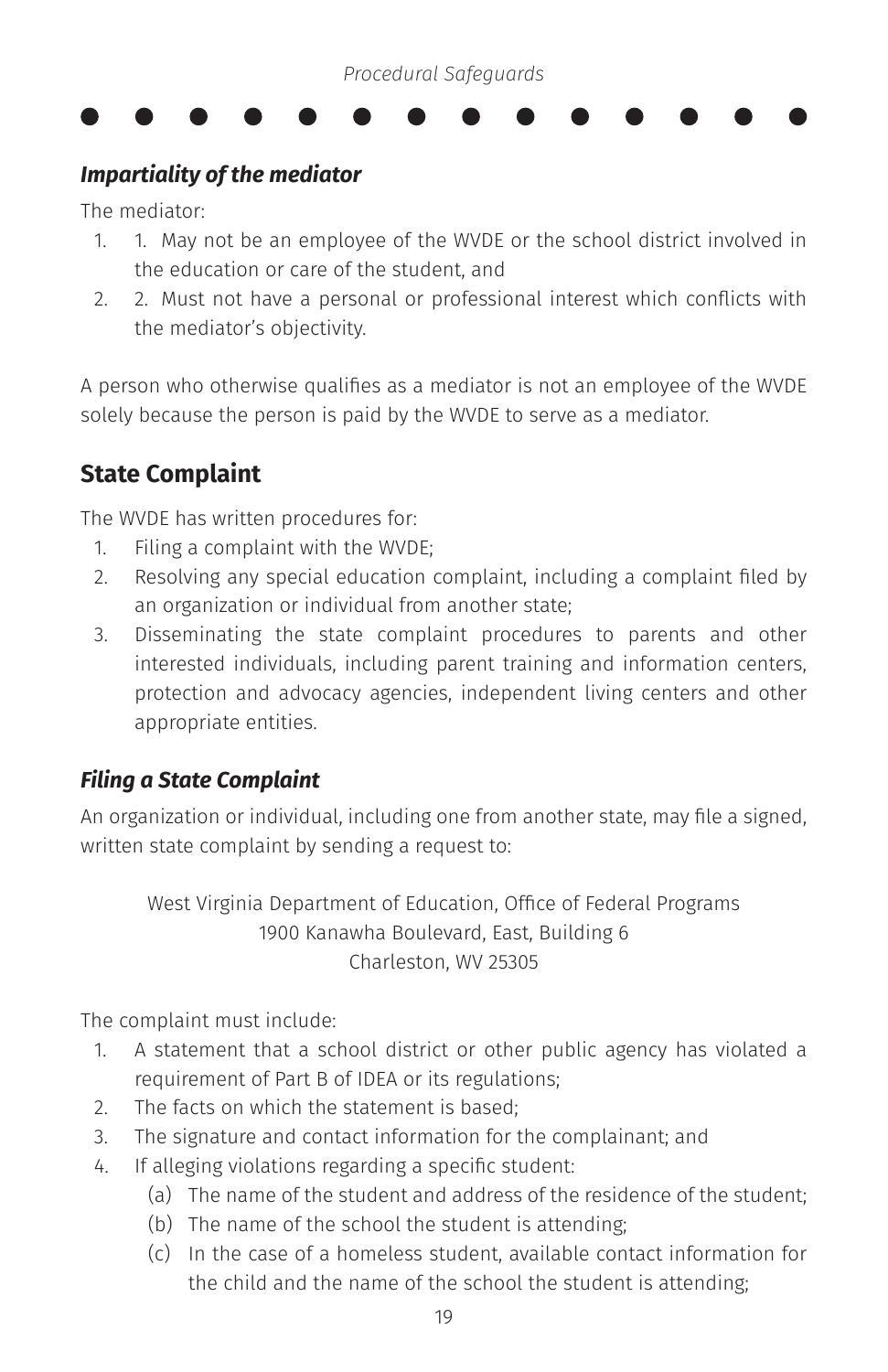

- (d) A description of the nature of the problem, including facts relating to the problem; and
- (e) A proposed resolution of the problem to the extent known and available to the party filing the complaint at the time the complaint is filed.

The complaint must allege a violation that occurred not more than one year before the date the complaint is received. The party filing the complaint must forward a copy of the complaint to the school district or other public agency serving the student at the same time the party files the complaint with the WVDE.

# *Timelines*

The WVDE's complaint procedures include a timeline of 60 calendar days from the date the WVDE receives a complaint that it determines to be sufficient. The WVDE will:

- 1. Give the complainant the opportunity to submit additional information, either orally or in writing , about the allegations in the complaint;
- 2. Provide the school district (or other public agency involved) the opportunity to respond to the complaint, including, at a minimum: (a) at the option of the agency, a proposal to resolve the complaint, and (b) an opportunity for a parent who has filed a complaint and the agency to agree voluntarily to try early resolution and / or mediation;
- 3. Carry out an independent investigation, on-site if necessary;
- 4. Review all relevant information and make an independent determination as to whether the school district or other public agency is violating a requirement of Part B of the IDEA; and
- 5. Issue a written decision that addresses each allegation in the complaint with (a) findings of fact and conclusions, and (b) the reasons for the WVDE's final decision.

The WVDE's complaint process:

- 1. Permits an extension of the 60-calendar-day timeline only if: (a) exceptional circumstances exist with respect to a particular state complaint, or (b) the parent and the school district or other public agency involved voluntarily agree to extend the time to engage in mediation or alternative means of dispute resolution.
- 2. Includes procedures for effective implementation of the WVDE's final decision, if needed, including: (a) technical assistance activities; (b) negotiations, and (c) corrective actions to achieve compliance.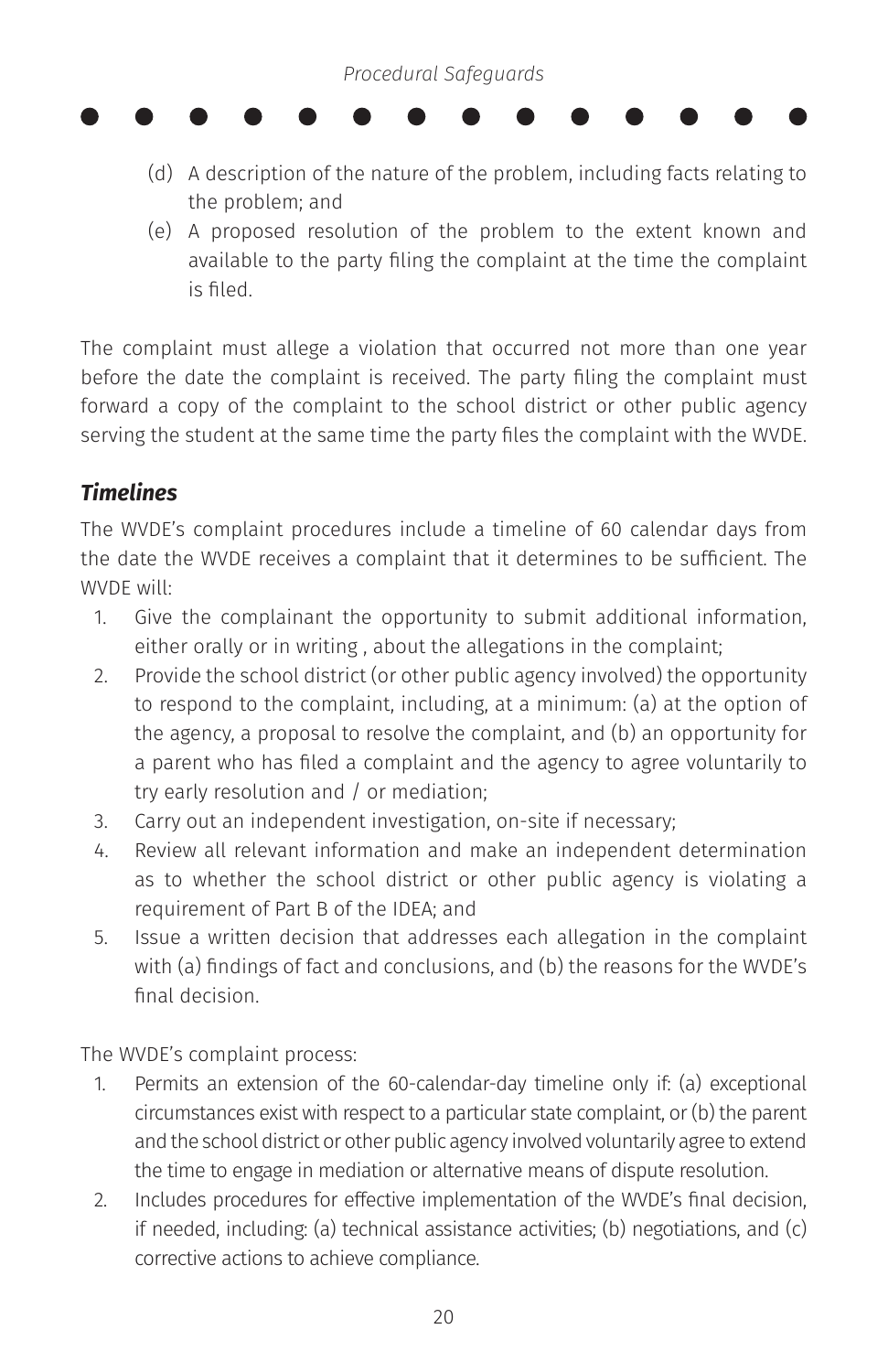

# *Early resolution of state complaints*

Either the parent or the school district may request early resolution of a state complaint by contacting the other party and participating in a local conference, which is voluntary for both parties. If early resolution is reached on any or all allegations in the complaint within fifteen days of being notified of the receipt of the state complaint, the school district submits the signed Verification of Early Resolution form and the complaint is considered resolved. Allegations not resolved will be investigated using the procedures described above.

# *State complaints and due process hearings*

If a state complaint is received that is also the subject of a due process complaint, or the complaint has multiple issues of which one or more are part of a due process complaint, the WVDE must set aside the state complaint, or any part of the complaint that is being addressed in the due process hearing, until the hearing is over. Any issue in the complaint that is not a part of the due process hearing must be resolved using the time limit and procedures described above. If an issue raised in a complaint has previously been decided in a due process hearing involving the same parties (the parent and the school district), then the due process hearing decision is binding on that issue and the WVDE must inform the complainant that the decision is binding. A complaint alleging a school district's or other public agency's failure to implement a due process hearing decision must be resolved through the state complaint procedures by the WVDE.

# *Remedies for denial of appropriate services*

In resolving a state special education complaint in which the WVDE has found a failure to provide appropriate services, the WVDE must address:

- 1. The district's failure to provide appropriate services, including corrective action appropriate to address the needs of the student, and
- 2. Appropriate future provision of services for all students with disabilities.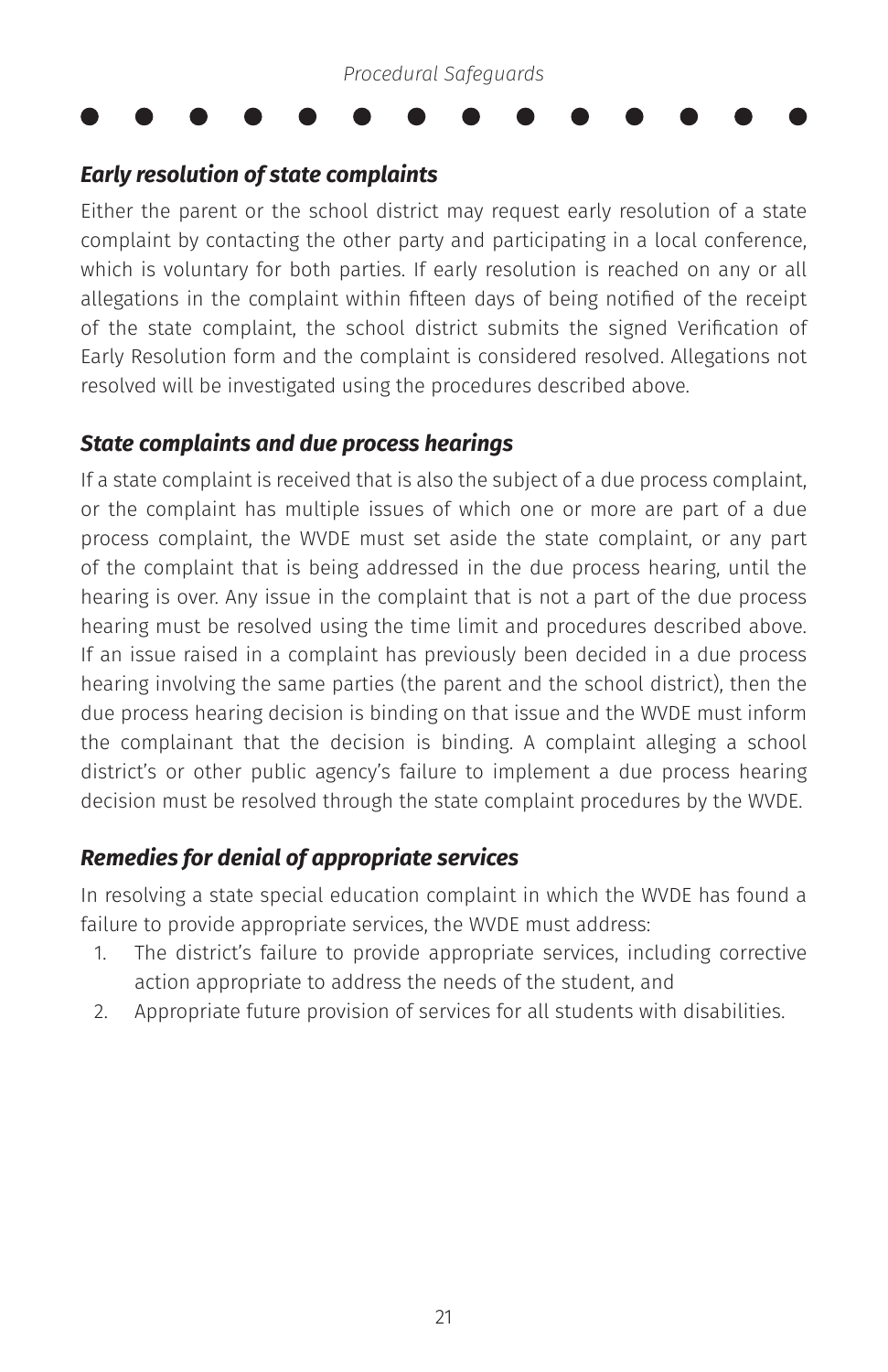

### *Due Process Hearing Complaint*

#### **Filing a due process complaint**

A parent or the school district may file a due process complaint on any matter relating to the identification, evaluation or educational placement of a student or the provision of a FAPE. The due process complaint must allege a violation that happened not more than two years before the parent or the school district knew or should have known about the alleged action that forms the basis of the due process complaint.

This timeline does not apply if the parent could not file a due process complaint within the timeline because:

- 1. The school district specifically misrepresented it had resolved the issues identified in the complaint, or
- 2. The school district withheld information from the parent it was required to provide under the IDEA, Part B.

The WVDE will inform parents of any free or low-cost legal and other relevant services available in the area when a due process complaint is filed. The complaint must contain all of the content listed below and must be kept confidential. The party filing the complaint, or the attorney representing the party, must forward a copy of the complaint to the other party and to the WVDE.

The burden of proof will be on the party seeking relief in accordance with the decision in Shaffer v. Weast, 546 U.S. 49, 126 S. Ct. 528, 163L. Ed.2d 387 (2005).

### **Content of the due process complaint**

The due process complaint must include:

- 1. The name of the student;
- 2. The address of the student's residence;
- 3. The name of the student's school;
- 4. If the student is a homeless child or youth, the student's contact information and the name of the student's school;
- 5. A description of the nature of the problem of the student relating to the proposed or refused action, including facts relating to the problem; and
- 6. A proposed resolution of the problem to the extent known and available to the parent or the school district at the time.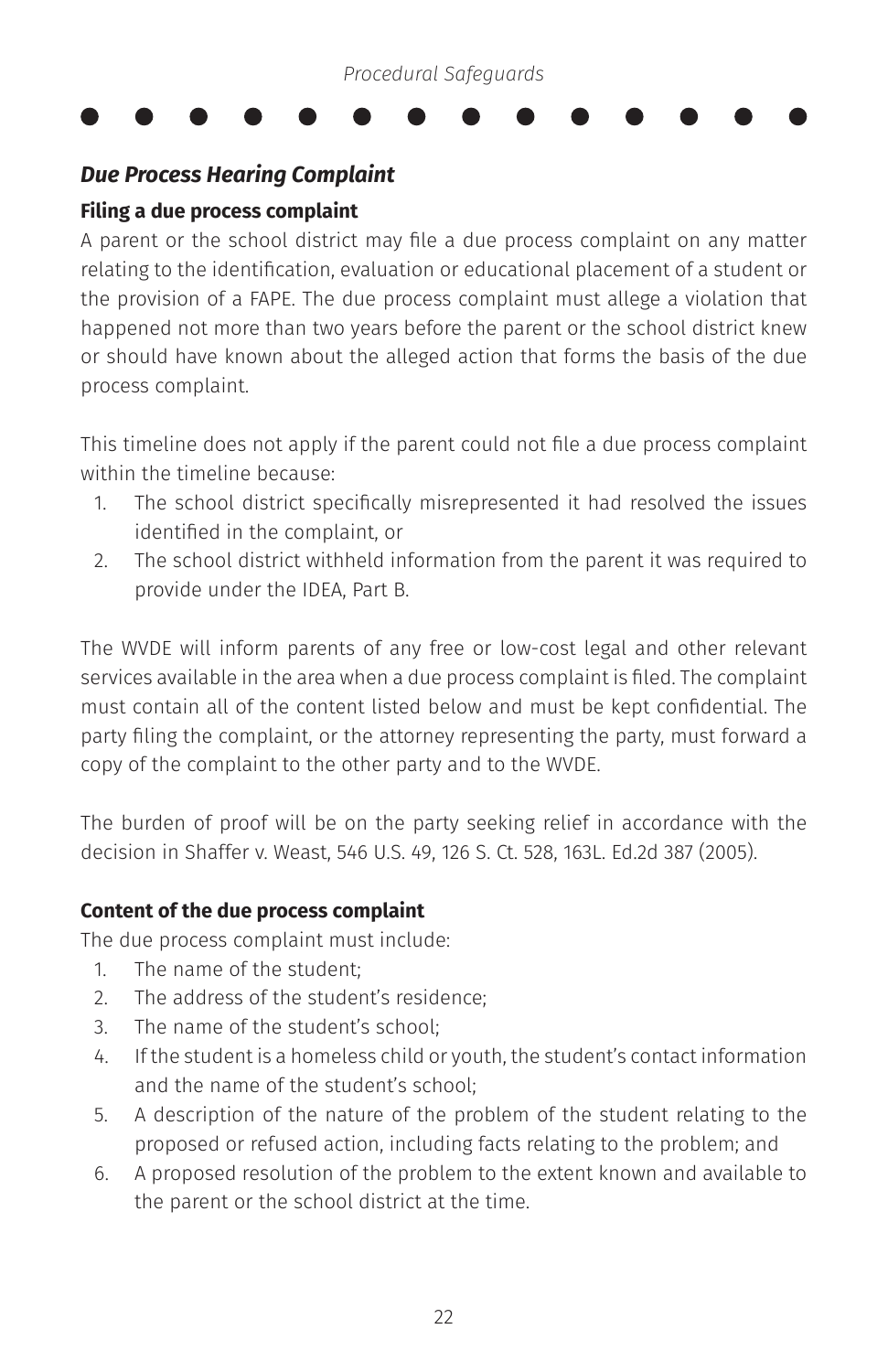

The parent or the school district may not have a due process hearing until the party requesting the hearing (or the parent's or the school district's attorney) files a due process complaint that includes this information.

#### **Sufficiency of the due process complaint**

For a due process complaint to go forward, it must be sufficient. The due process complaint request will be considered sufficient (to have met the content requirements above) unless the party receiving it (the parent or the school district) notifies the due process hearing officer and the other party in writing, within 15 calendar days of receiving the complaint, that the receiving party believes the hearing request does not meet the requirements listed above. Within 5 calendar days of receiving this notice, the hearing officer must decide if the complaint meets the requirements listed above and notify the parent and the school district in writing immediately.

#### **Amendment of the due process complaint**

The parent or the school district may make changes to the due process complaint request only if:

- 1. The other party consents to the amendment in writing and is given the chance to resolve the due process complaint through a resolution meeting, or
- 2. By no later than 5 days before the due process hearing begins, the due process hearing officer grants permission for the amendment.

If a party amends the due process complaint, the 15 day timeline for the resolution meeting and the 30 day timeline for the resolution period start again on the date the amended complaint is filed.

### **School district response to a due process complaint**

If the school district has not given the parent a PWN regarding the subject matter in the parent's due process complaint, the school district must, within 10 calendar days of receiving the due process complaint, send the parent a response that includes:

- 1. An explanation of why the school district proposed or refused to take the action raised in the due process complaint;
- 2. A description of other options the student's IEP Team considered and the reasons why those options were rejected;
- 3. A description of each evaluation procedure, assessment, record or report the school district used as the basis for the proposed or refused action; and
- 4. A description of the other factors that are relevant to the school district's proposed or refused action.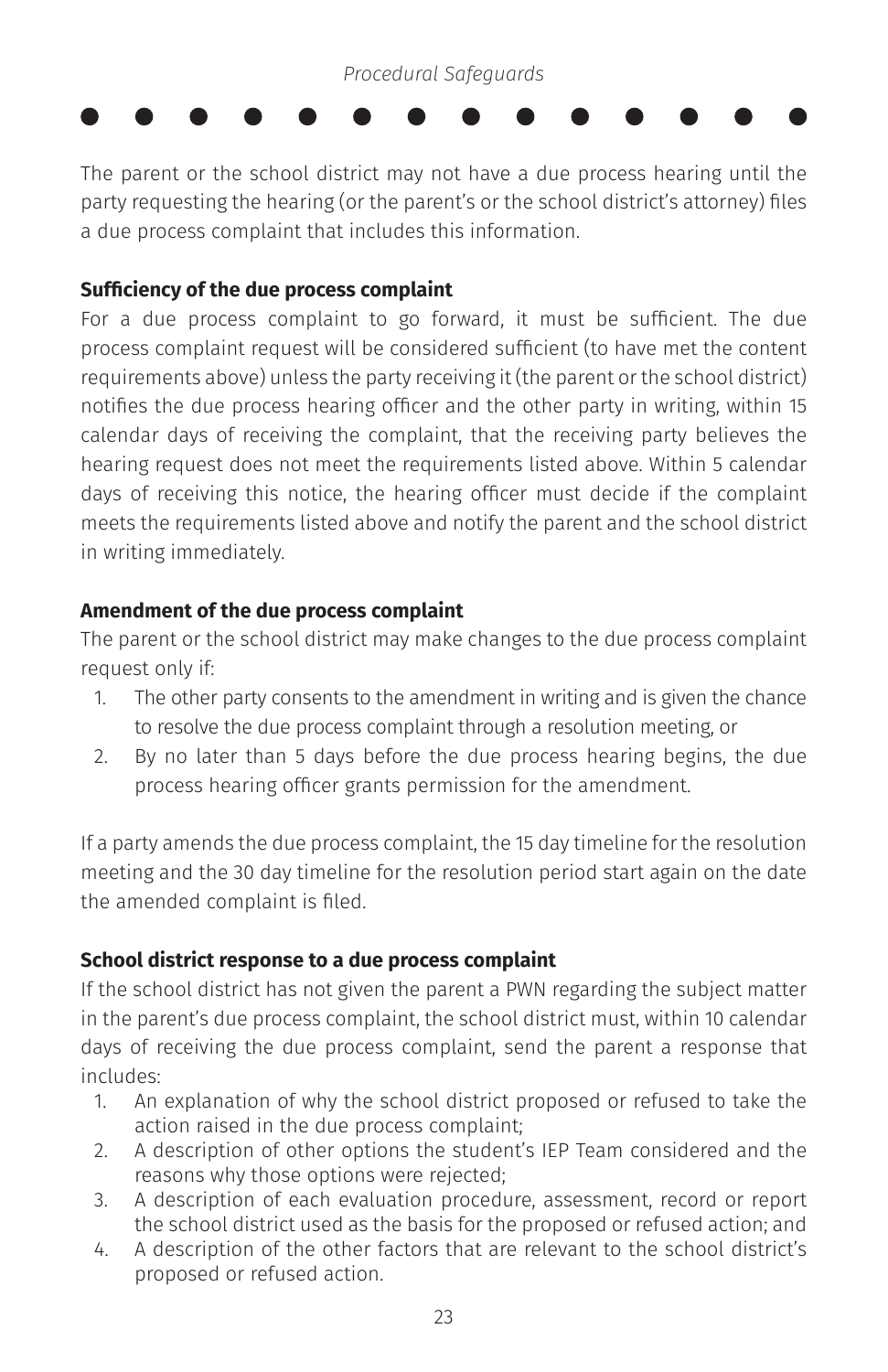

Providing the information in items 1-4 above does not prevent the school district from stating a due process complaint was insufficient.

#### **Other party response to a due process complaint**

Except as stated immediately above, the party receiving a due process complaint must, within 10 days of receiving the complaint, send the other party a response that specifically addresses the issues in the complaint.

#### **WVDE forms**

The WVDE has forms for accessing all of the dispute resolution processes. These forms are not required, but any other form or letter used must include the required information.

### **Placement while the due process hearing is pending**

Except as provided below under the heading **Procedures When Disciplining Students with Disabilities**, once a due process complaint is sent to the other party, during the resolution period and while waiting for the decision of any impartial due process hearing or court proceeding, unless the parent and the state or the school district agree otherwise, the student must remain in his or her current educational placement.

If the due process complaint involves an application for initial admission to public school, the student, with parent consent, must be placed in the regular public school program until the completion of all such proceedings. If the due process complaint involves an application for initial services under IDEA, Part B for a child who is transitioning from being served under Part C of the IDEA to Part B of the IDEA and who is no longer eligible for Part C services because the child has turned three, the school district is not required to provide the Part C services the child has been receiving. If the child is found eligible under IDEA, Part B and the parent consents for the child to receive special education and related services for the first time, then, pending the outcome of the proceedings, the school district must provide those special education and related services that are not in dispute (those to which the parent and the school district both agree).

If the hearing officer in a due process hearing conducted by WVDE agrees with the parent that a change of placement is appropriate, that placement must be treated as the student's current educational placement where the student will remain while waiting for the decision of the impartial due process hearing officer or court proceeding.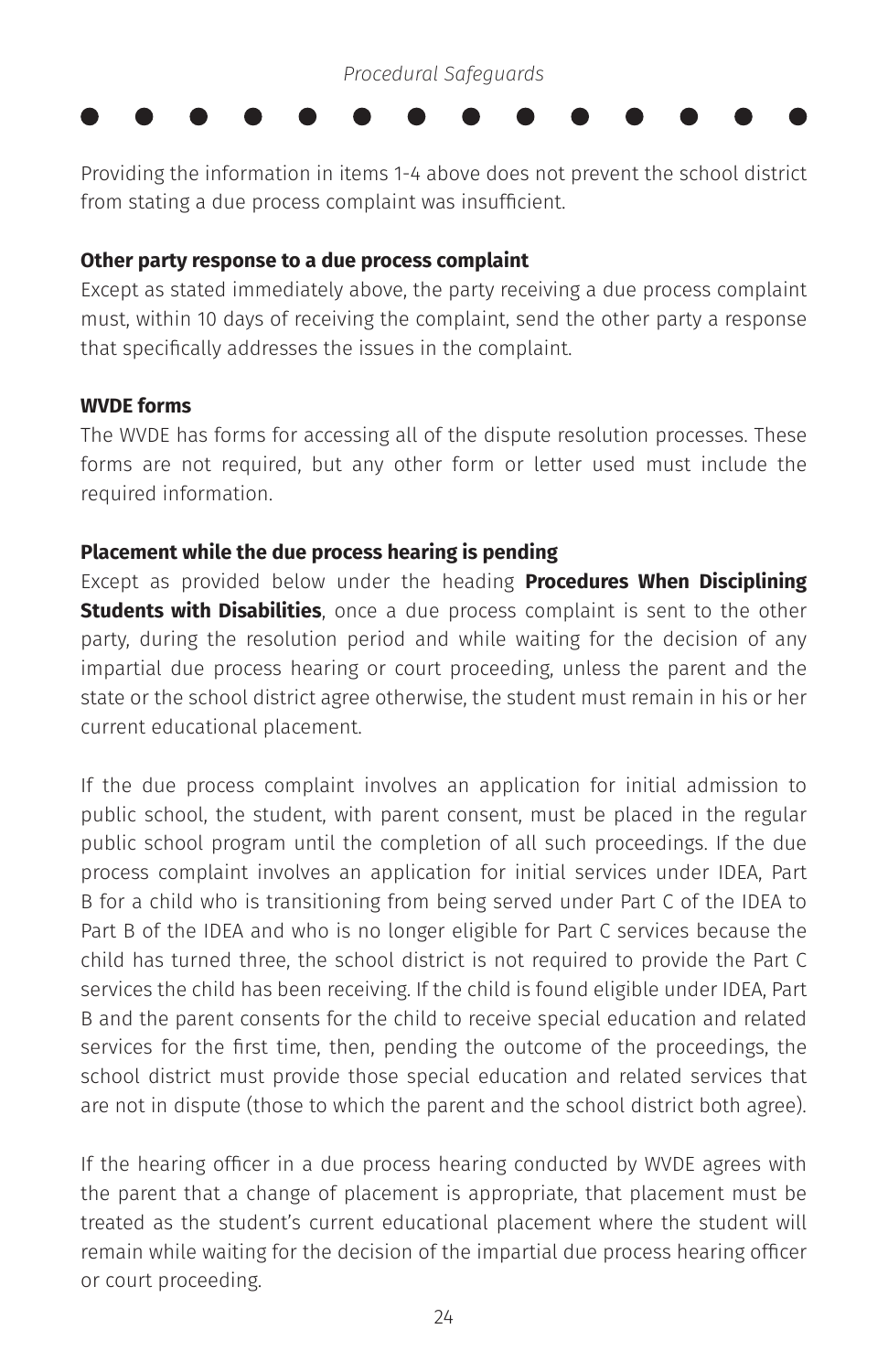

### *Resolution Process*

#### **Resolution Meeting**

Within 15 days of receiving a parent's due process complaint, and before the due process hearing begins, the school district must hold a resolution meeting with the parent and the relevant members of the IEP Team who have specific knowledge of the facts identified in the due process complaint. The parent and the school district determine the relevant members of the IEP Team to attend the meeting.

The meeting:

- 1. Must include a representative of the school district who has decisionmaking authority on behalf of the school district; and
- 2. May not include an attorney of the school district unless the parent brings an attorney.

The purpose of the meeting is for the parent to discuss the due process complaint and the facts that form the basis of the request, so the school district has the opportunity to resolve the dispute. The resolution meeting is not necessary if:

- 1. The parent and the school district agree in writing to waive the meeting, or
- 2. The parent and the school district agree to try mediation, as described under the heading Mediation.

Note: A resolution meeting is not necessary when the district submits a due process complaint.

### **Resolution period**

If the school district has not resolved the due process complaint to the parent's satisfaction within 30 days of receiving the request (the resolution period), the due process hearing may occur. Except as provided below, the 45 day timeline for issuing a final decision begins at the end of the 30 day resolution period.

Unless the parent and the school district have both agreed to waive the resolution process or to use mediation, a parent's failure to participate in the resolution meeting will delay the timelines for the resolution process and due process hearing until the meeting is held. If, after making reasonable efforts and documenting such efforts, the school district is not able to obtain parent participation in the resolution meeting, the school district may, at the end of the 30-day resolution period, request the due process hearing officer dismiss the due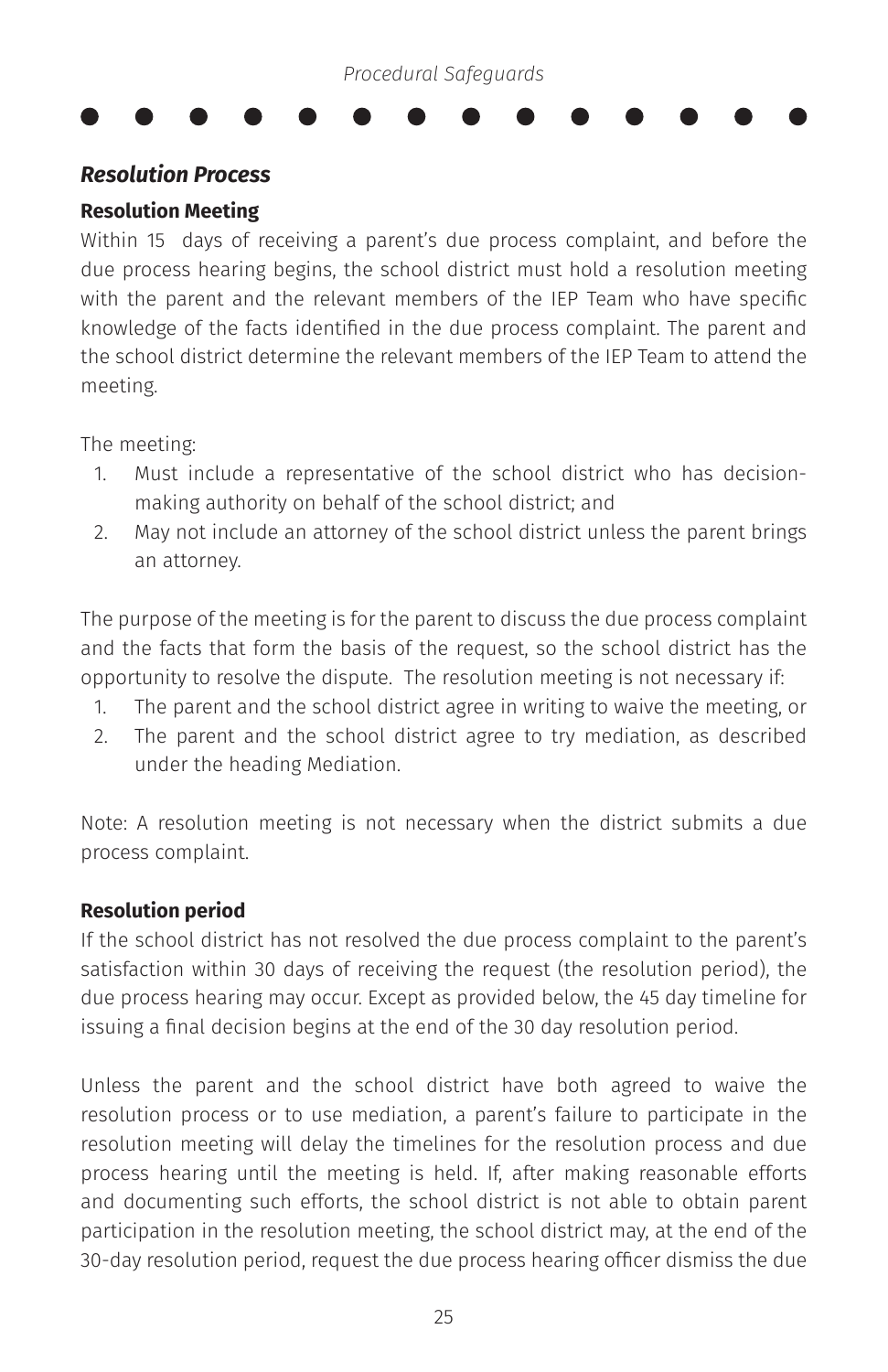

process complaint. Documentation of the district's efforts must include a record of attempts to arrange a mutually agreed upon time and place, such as:

- 1. Detailed records of telephone calls made or attempted and the results of those calls;
- 2. Copies of correspondence sent to the parent and any responses received; and
- 3. Detailed records of visits made to the home or parent's place of employment and the results of those visits.

If the school district does not hold the resolution meeting within 15 days of receiving notice of the due process complaint or does not participate in the resolution meeting, the parent may ask the due process hearing officer to begin the 45-day due process hearing timeline. If the parent and the school district agree in writing to waive the resolution meeting, then the 45-day timeline for the due process hearing starts the next day.

#### **Adjustments to the 30 day resolution period**

After the start of mediation or the resolution meeting and before the end of the 30-day resolution period, if the parent and the school district agree in writing that no agreement is possible, then the 45 day timeline for the due process hearing starts the next day. If the parent and the school district agree to try mediation, at the end of the 30 day resolution period, both parties can agree in writing to continue the mediation process until an agreement is reached. However, if either the parent or the school district withdraws from the mediation process, then the 45 day timeline for the due process hearing starts the next day.

#### **Written Settlement Agreement**

If a resolution to the dispute is reached at the resolution meeting, the parent and the school district must enter into a legally binding agreement that is:

- 1. Signed by the parent and a representative of the school district who has the authority to bind the school district, and
- 2. Enforceable in any state court of competent jurisdiction (a state court that has authority to hear this type of case) or in a federal district court.

#### **Agreement Review Period**

If the parent and the school district enter into an agreement as a result of a resolution meeting, either party may void the agreement within 3 business days of the time both parties signed the agreement.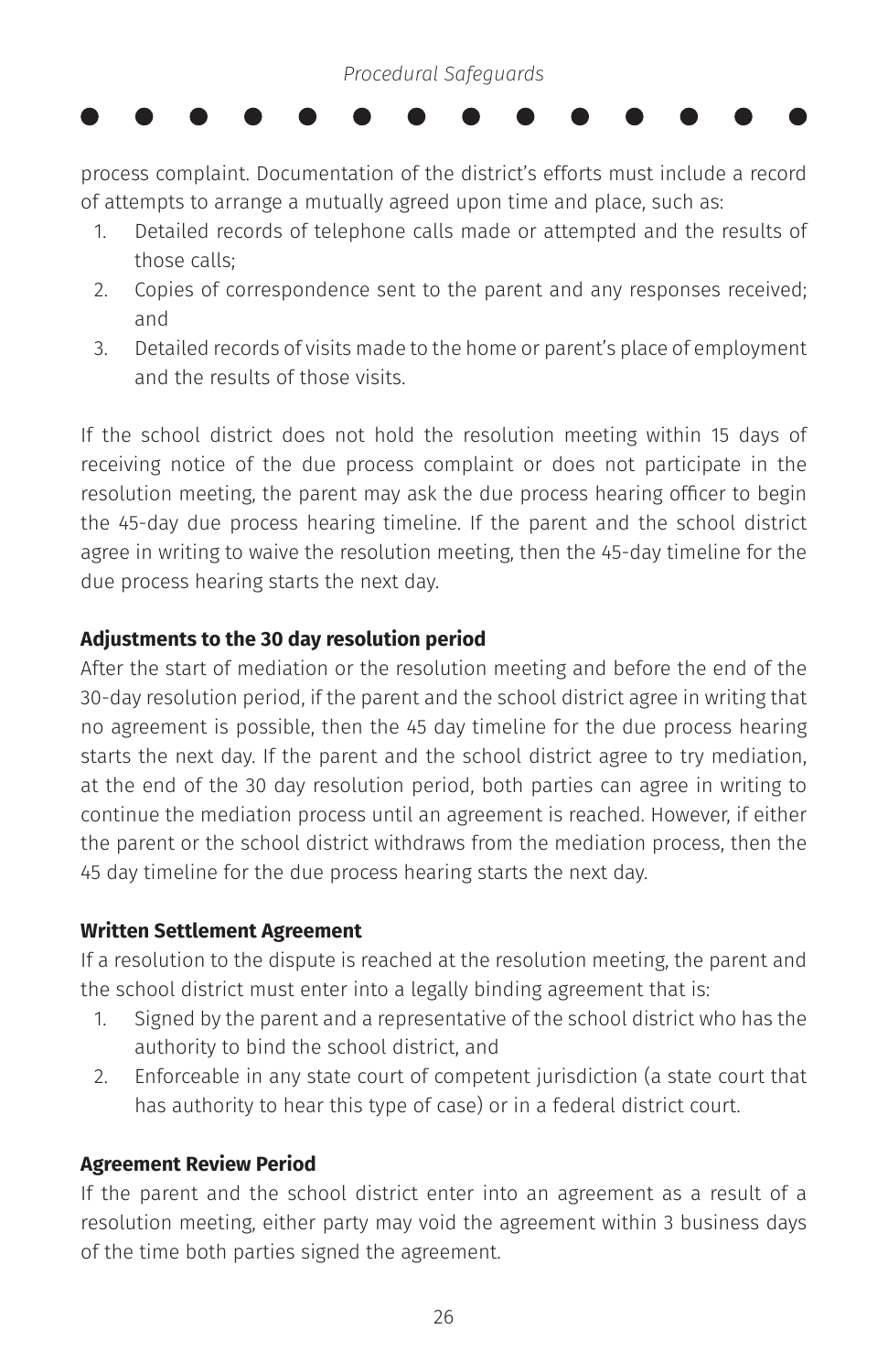

#### **Impartial Due Process Hearing Officer**

Whenever a due process complaint is filed, the parent or the school district involved in the dispute must have an opportunity for an impartial due process hearing, as described above and in this section, conducted by an impartial due process hearing officer. At a minimum, a due process hearing officer:

- 1. Must not be an employee of the WVDE or the school district that is involved in the education or care of the student. A person is not an employee of the WVDE solely because the person is paid by the WVDE to serve as a due process hearing officer;
- 2. Must not have a personal or professional interest that conflicts with the due process hearing officer's objectivity in the hearing;
- 3. Must be knowledgeable and understand the provisions of the IDEA, federal and state regulations pertaining to the IDEA and legal interpretations of the IDEA by federal and state courts; and
- 4. Must have the knowledge and ability to conduct hearings and to make and write decisions, consistent with appropriate, standard legal practice.

The WVDE keeps a list of those persons who serve as due process hearing officers and a statement of the qualifications for each one.

### **Subject matter of due process hearing**

The party (parent or the school district) that requests the due process hearing may not raise issues at the due process hearing that were not addressed in the due process complaint, unless the other party agrees.

### **Hearing Rights**

Any party to a due process hearing (including a hearing relating to IDEA disciplinary procedures) has the right to:

- 1. Be accompanied and advised by a lawyer and/or persons with special knowledge or training regarding the problems of students with exceptionalities;
- 2. Present evidence and confront, cross-examine and require the attendance of witnesses;
- 3. Object to the introduction of any evidence at the hearing that has not been disclosed to that party at least 5 business days before the hearing;
- 4. Obtain a written, or, at the parent's option, electronic, word-for-word record of the hearing; and
- 5. Obtain written, or, at the parent's option, electronic findings of fact and decisions.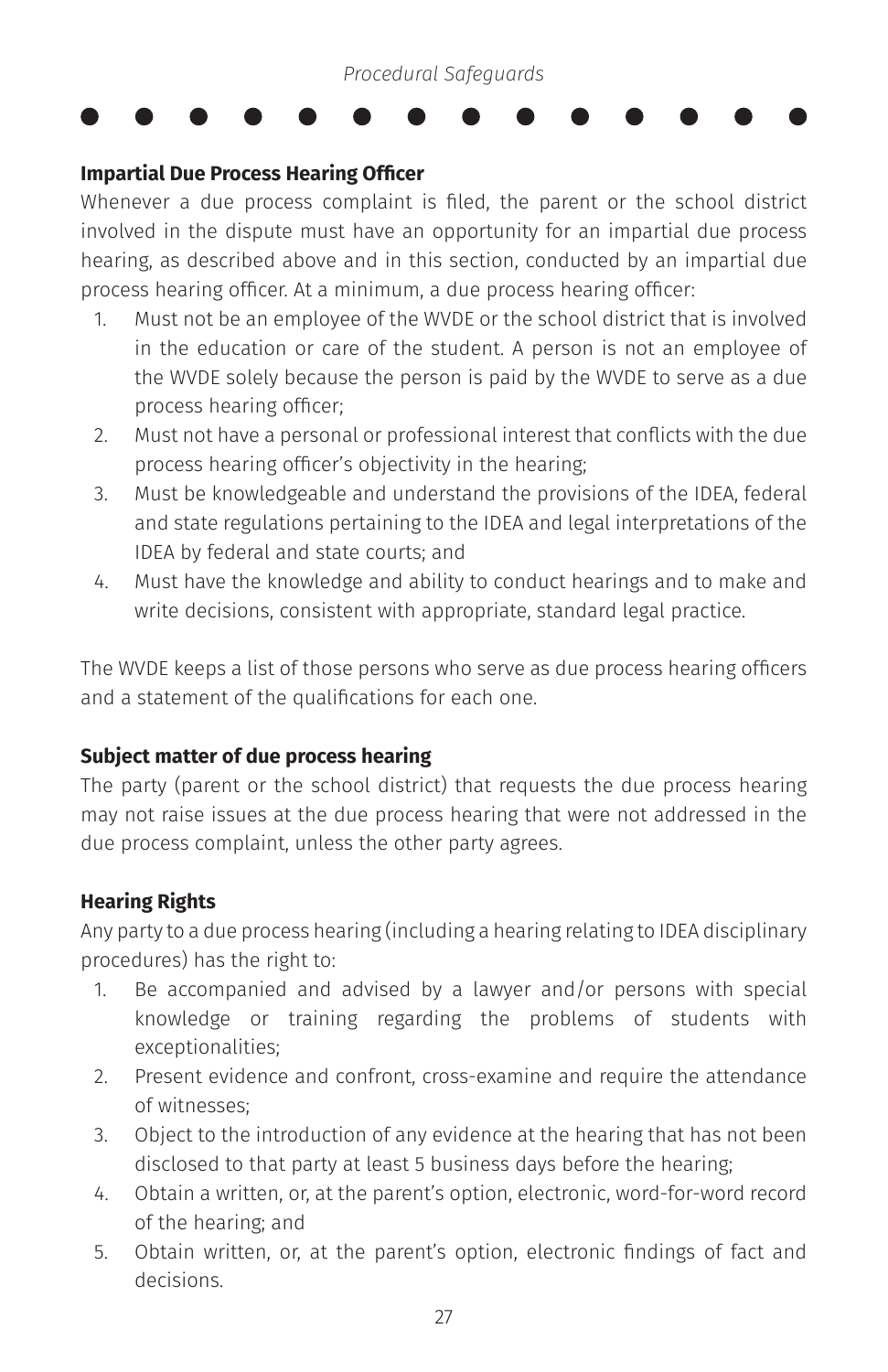

At least 5 business days before a due process hearing, the parent and the school district must disclose to each other all evaluations completed by that date and recommendations based on those evaluations they intend to use at the hearing. A due process hearing officer may bar any party that does not comply with this requirement from introducing the relevant evaluation or recommendation at the hearing without the consent of the other party.

#### **Parental rights at hearings**

The parent must be given the right to:

- 1. Have the student present at the hearing;
- 2. Open the hearing to the public; and
- 3. Have the record of the hearing, the findings of fact and decisions provided at no cost.

### **Timelines and convenience of hearings**

The WVDE ensures not later than 45 days after the end of the 30 day period for resolution meetings or, as described under the subheading Adjustments to the 30 day resolution period, not later than 45 days after the end of the adjusted time period:

- 1. A final decision is reached in the hearing, and
- 2. A copy of the decision is mailed to each of the parties.

A due process hearing officer may grant specific extensions of time beyond the 45 day time period at the request of either party. Each hearing must be conducted at a time and place that is reasonably convenient to the parent and student.

#### **Separate request for a due process hearing**

Nothing in the procedural safeguards section of the federal regulations under IDEA, Part B (34 CFR §§300.500 through 300.536) prevents a parent from filing a separate due process complaint on an issue separate from a due process complaint already filed.

### **Hearing Decision**

A due process hearing officer's decision on whether a student received a free appropriate public education (FAPE) must be based on evidence and arguments directly relating to FAPE. In matters alleging a procedural violation, a due process hearing officer may find that the student did not receive FAPE only if the procedural inadequacies: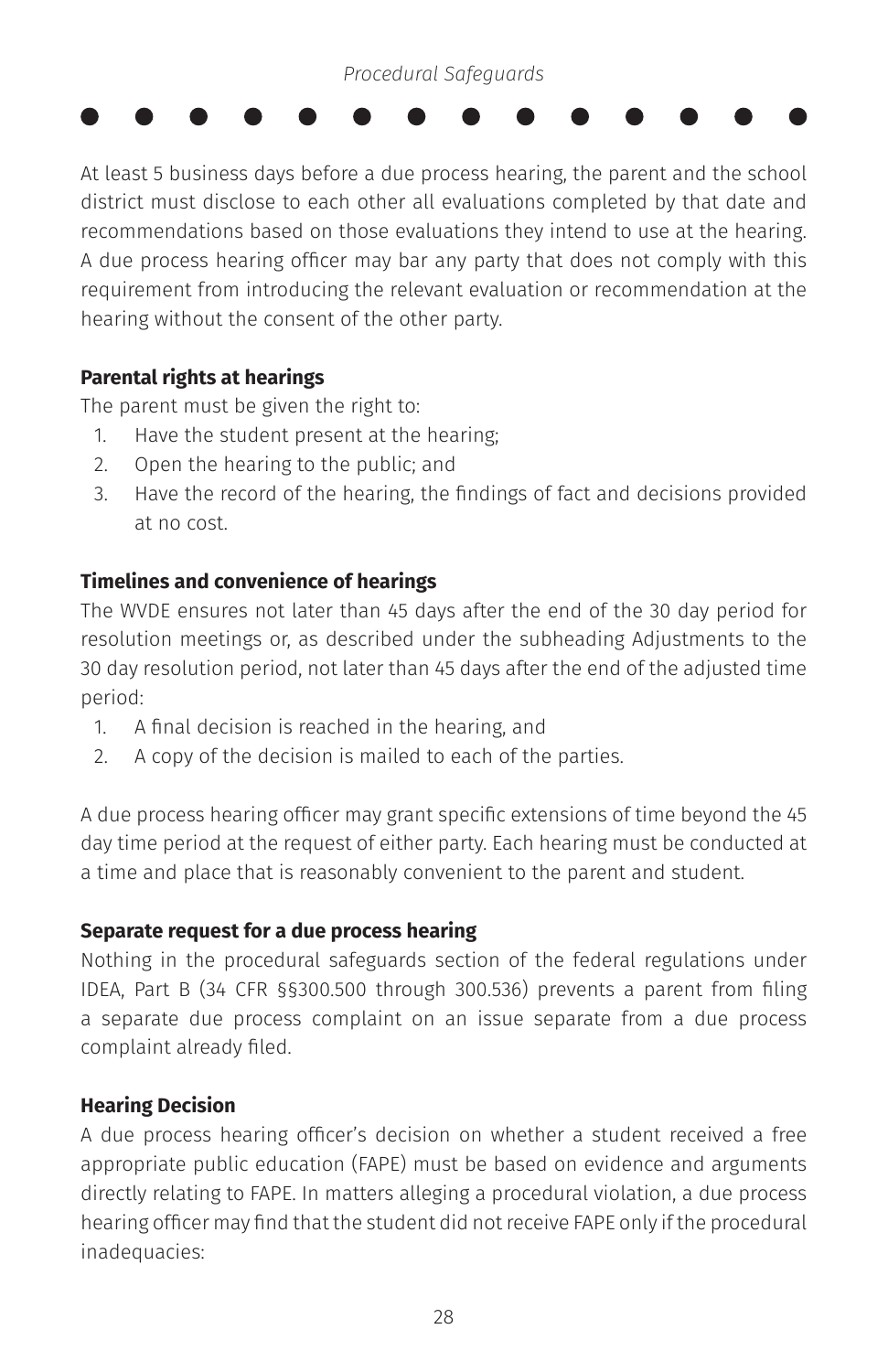- 1. Impeded the student's right to FAPE;
- 2. Significantly impeded the parent's opportunity to participate in the decision-making process regarding the provision of FAPE to the student; or
- 3. Caused a deprivation of an educational benefit.

These provisions do not prevent a due process hearing officer from ordering a school district to comply with the requirements in the procedural safeguards section of the IDEA regulations (34 CFR §§300.500 through 300.537).

### **Findings and decision to the advisory panel and general public**

The WVDE, after deleting any personally identifiable information:

- 1. Provides the findings and decisions in the due process hearing to the West Virginia Advisory Council for the Education of Exceptional Children; and
- 2. Makes those findings and decisions available to the public.

#### **Finality of the hearing decision**

A decision made in a due process hearing (including a hearing relating to IDEA disciplinary procedures for students with disabilities) is final, except that any party involved in the hearing may appeal the decision by bringing a civil action in court, as described below.

### **Civil actions, including the time period to file**

A party (the parent or the school district) who does not agree with the findings and decision in the due process hearing (including a hearing relating to IDEA disciplinary procedures for students with disabilities) has the right to bring a civil action with respect to the matter that was the subject of the due process hearing. The action may be brought in a state court of competent jurisdiction (a state court that has authority to hear this type of case) or in a federal district court without regard to the amount in dispute.

#### **Time limitation**

The party bringing the action has 90 calendar days from the date of the decision of the due process hearing officer to file a civil action.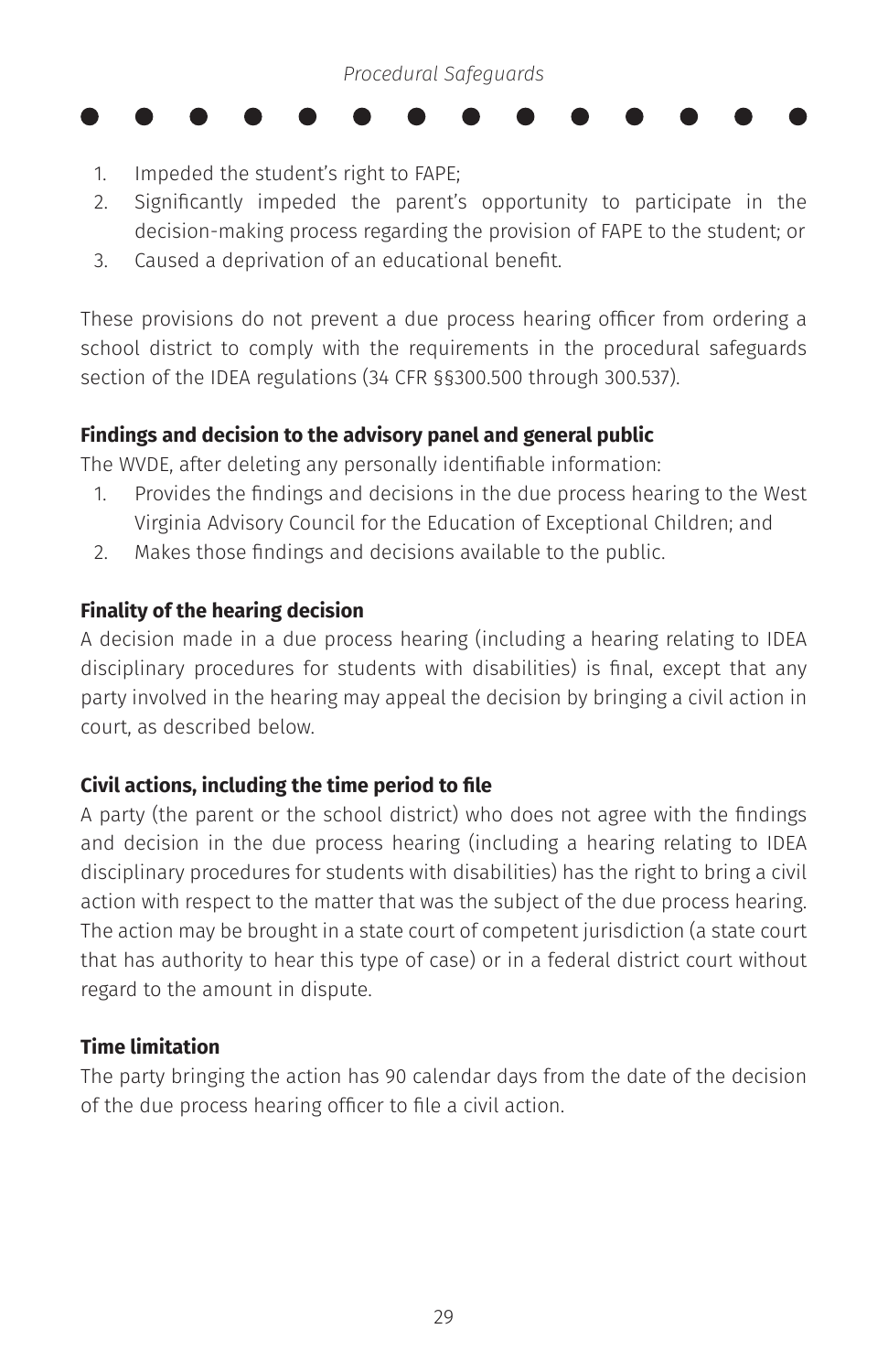

#### **Additional procedures**

In any civil action, the court:

- 1. Receives the records of the administrative proceedings;
- 2. Hears additional evidence at the request of either party; and
- 3. Bases its decision on the preponderance of the evidence and grants the relief the court determines to be appropriate.

### **Jurisdiction of district courts**

The district courts of the United States have authority to rule on actions brought under Part B of the IDEA without regard to the amount in dispute.

#### **Rule of Construction**

Nothing in IDEA, Part B restricts or limits the rights, procedures and remedies available under the U.S. Constitution, the Americans with Disabilities Act of 1990, Title V of the Rehabilitation Act of 1973 (Section 504) or other federal laws protecting the rights of students with disabilities, except that before the filing of a civil action under these laws seeking relief that is also available under IDEA, Part B, the due process procedures described above must be exhausted to the same extent as would be required if the party filed the action under IDEA, Part B.

This means the party may have remedies available under other laws that overlap with those available under IDEA, but in general, to obtain relief under those other laws, the available administrative remedies under IDEA (i.e., the state complaint process; resolution process, including the resolution meeting; and impartial due process hearing procedures) must be used first, before going directly into court.

### **Attorneys' Fees**

In any action or proceeding brought under IDEA, Part B, the court, in its discretion, may award reasonable attorneys' fees as part of the costs to:

- 1. The parent who is the prevailing party;
- 2. To the WVDE or a school district as a prevailing party, to be paid by the parent's attorney, if the attorney: (a) filed a due process complaint or court case the court finds is frivolous, unreasonable, or without foundation, or (b) continued to litigate after the litigation clearly became frivolous, unreasonable, or without foundation; or
- 30 3. To the WVDE or a school district as a prevailing party, to be paid by the parent or the parent's attorney, if the request for a due process hearing or later court case was presented for any improper purpose, such as to harass, to cause unnecessary delay or to unnecessarily increase the cost of the action or proceeding.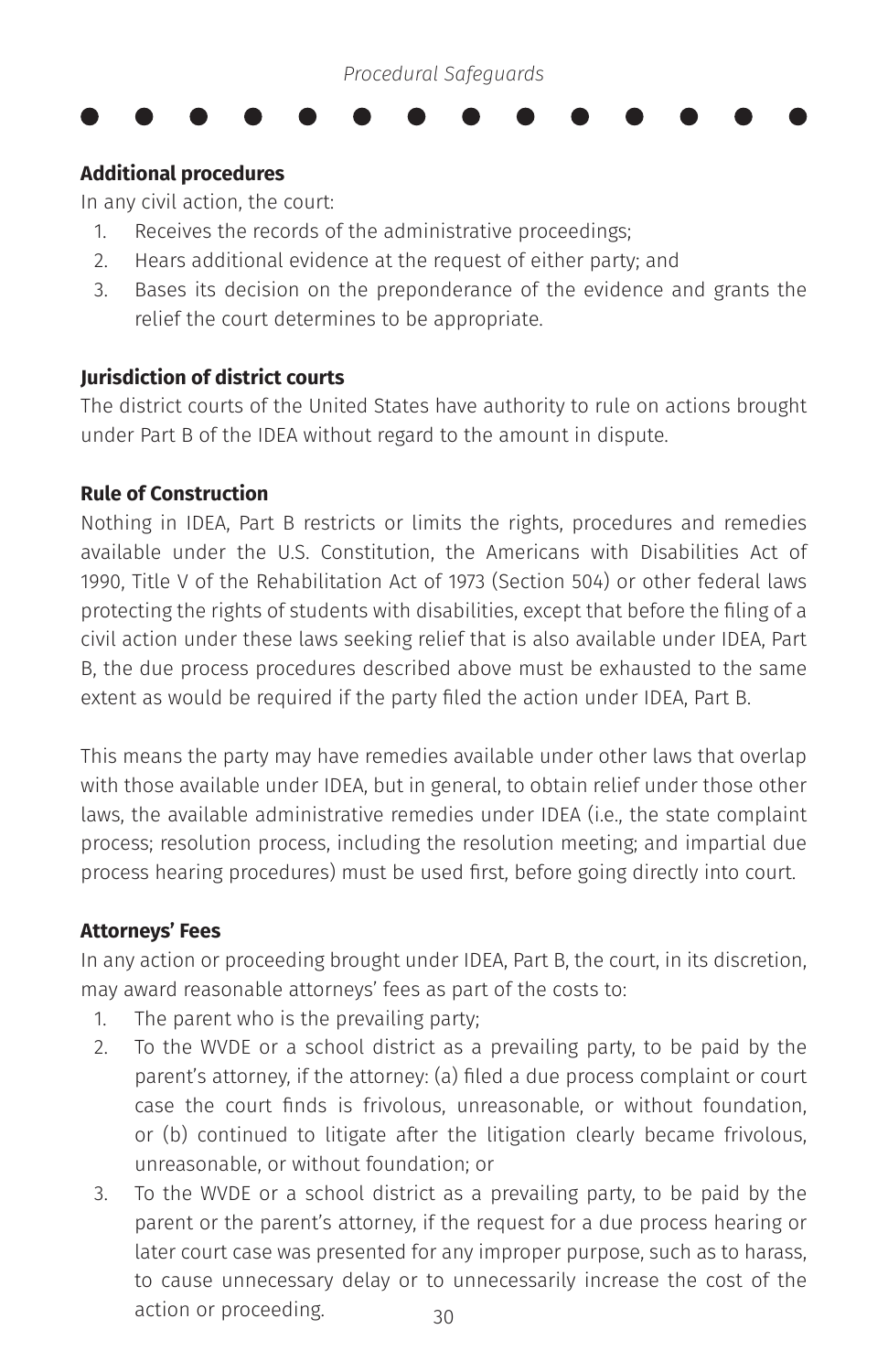

A court awards reasonable attorneys' fees as follows:

- 1. Fees must be based on rates prevailing in the community in which the action or hearing arose for the kind and quality of services furnished. No bonus or multiplier may be used in calculating the fees awarded.
- 2. Fees may not be awarded and related costs may not be reimbursed in any action or proceeding under IDEA, Part B for services performed after a written offer of settlement to the parent if:
	- (a) The offer is made within the time prescribed by Rule 68 of the Federal Rules of Civil Procedure or, in the case of a due process hearing, at any time more than 10 calendar days before the proceeding begins;
	- (b) The offer is not accepted within 10 calendar days; and
	- (c) The court finds the relief finally obtained by the parent is not more favorable than the offer of settlement. Despite these restrictions, an award of attorneys' fees and related costs may be made to the parent who prevails and was substantially justified in rejecting the settlement offer.
- 3. Fees may not be awarded relating to any meeting of the IEP Team, including resolution meetings, unless the meeting is held as a result of a due process decision or judicial action.
- 4. A resolution meeting is not considered a meeting convened as a result of an administrative hearing or court action and also is not considered an administrative hearing or court action for purposes of these attorneys' fees provisions.

The court reduces, as appropriate, the amount of the attorneys' fees awarded under IDEA, Part B, if the court finds that:

- 1. The parent or parent's attorney, during the course of the action or proceeding, unreasonably delayed the final resolution of the dispute;
- 2. The amount of the attorneys' fees otherwise authorized to be awarded unreasonably exceeds the hourly rate prevailing in the community for similar services by attorneys of reasonably similar skill, reputation and experience;
- 3. The time spent and legal services furnished were excessive considering the nature of the action or proceeding; or
- 4. The attorney representing the parent did not provide to the school district the appropriate information in the due process complaint.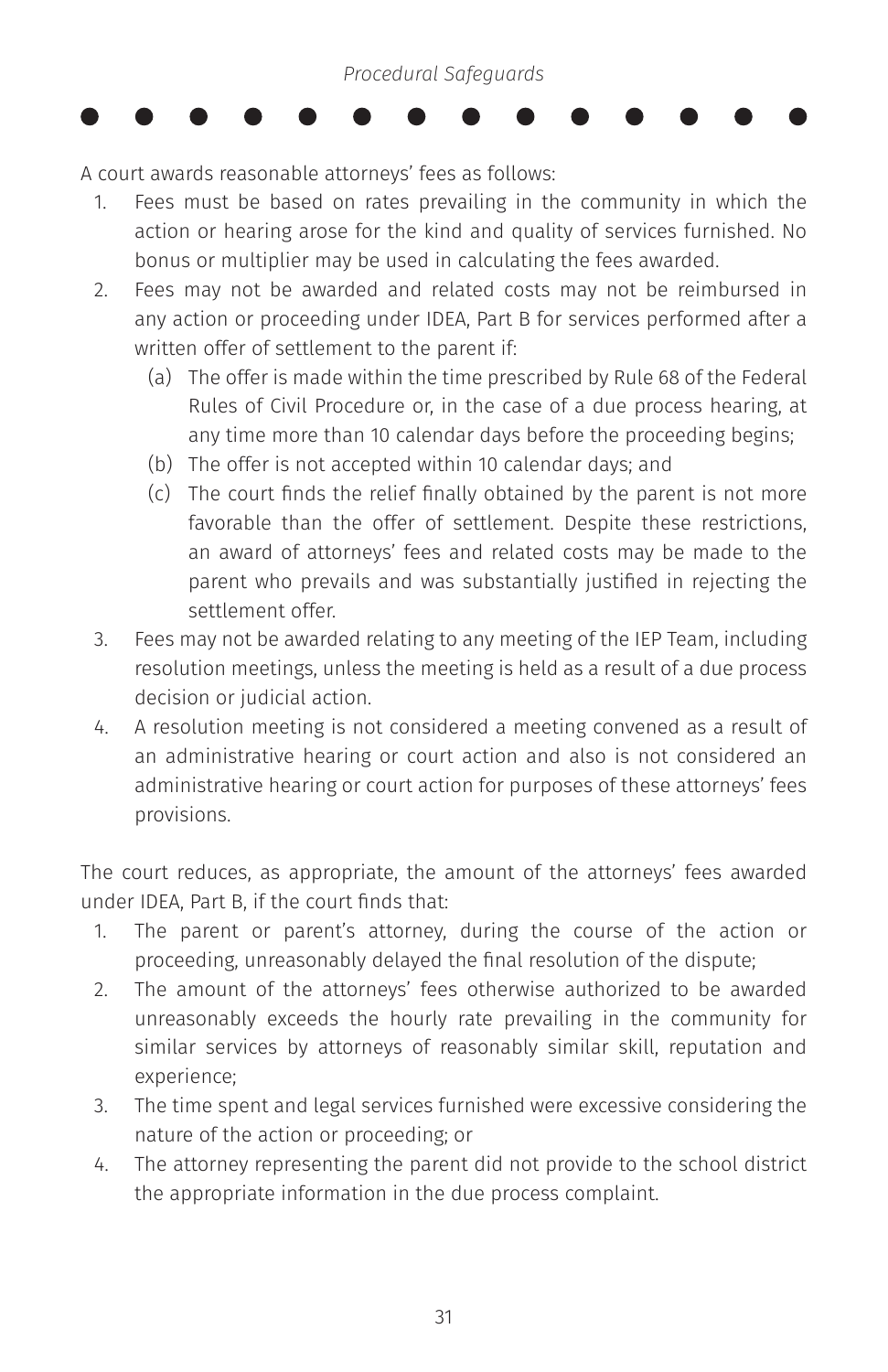

However, the court may not reduce fees if the court finds the state or school district unreasonably delayed the final resolution of the action or proceeding or there was a violation under the procedural safeguards provisions of IDEA, Part B.

# **Procedures When Disciplining Students with Disabilities**

# *Authority of School Personnel*

School personnel may consider any unique circumstances on a case-by-case basis when determining whether a change of placement, made in accordance with the following requirements related to discipline, is appropriate for a student with a disability who violates the student code of conduct. To the extent they also take disciplinary action for students without disabilities, school personnel may, for not more than 10 consecutive school days, remove a student with a disability who violates the student code of conduct from the current placement to an appropriate interim alternative educational setting, another setting or suspension. School personnel also may impose additional removals of the student of not more than 10 consecutive school days in that same school year for separate incidents of misconduct, as long as those removals do not constitute a change of placement. (See Change of Placement, below)

Once a student with a disability has been removed from his or her current placement for a total of 10 school days in the same school year, the school district must, during any later days of removal in that school year, provide services to the extent required below under Services.

If the behavior that violated the student code of conduct was not a manifestation of the student's disability (see Manifestation Determination, below) and the disciplinary change of placement would exceed 10 consecutive school days, school personnel may apply the disciplinary procedures to that student with a disability in the same manner and for the same duration as it would to students without disabilities, except that the school must provide services to that student. The student's IEP Team determines appropriate services to be provided as set forth in the student's IEP.

# *Services*

The services that must be provided to a student with a disability who has been removed from the student's current placement may be provided in an Interim Alternative Educational Setting (IAES). A school district is only required to provide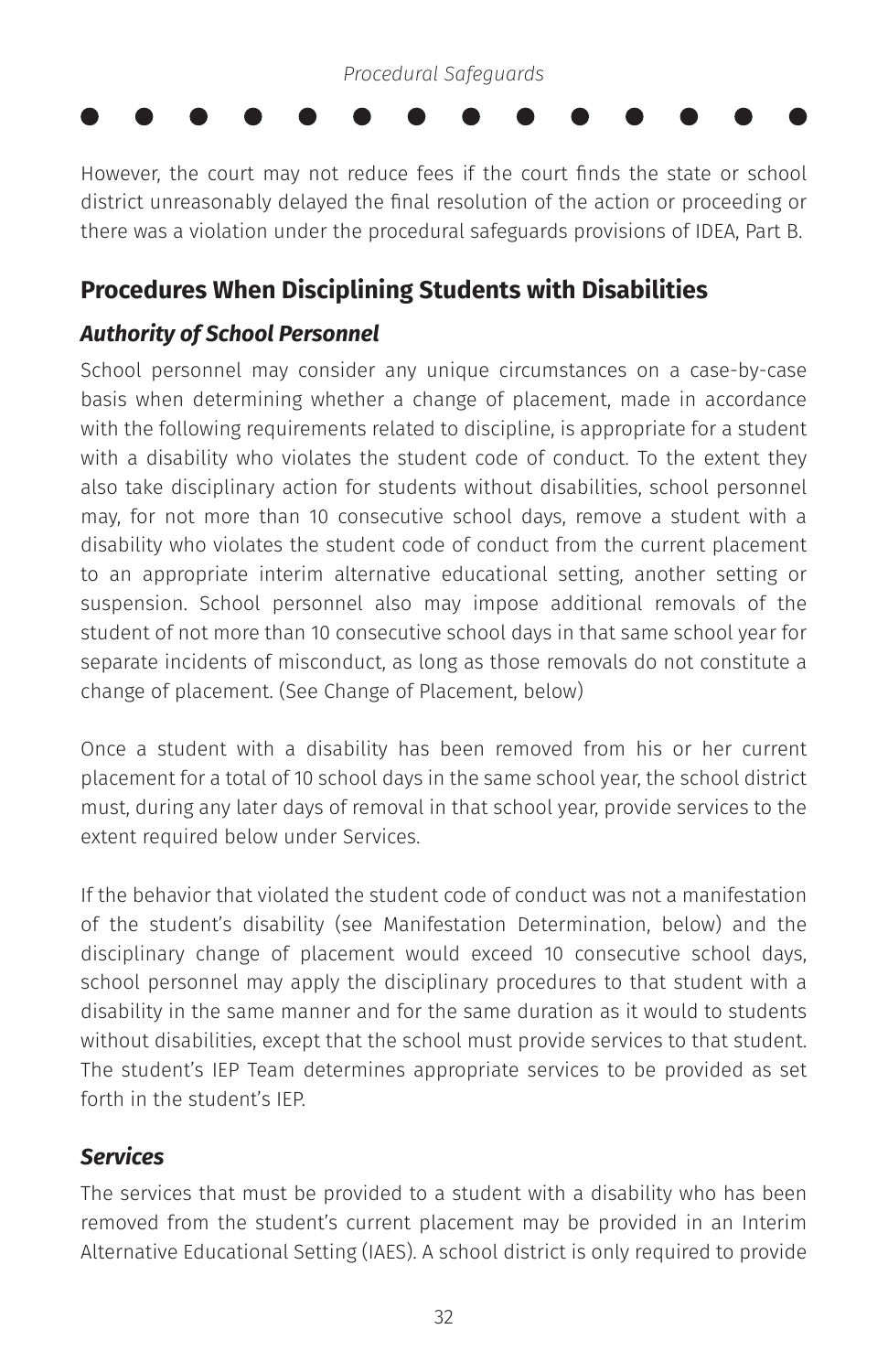

services to a student with a disability who has been removed from his or her current placement for 10 school days or less in that school year, if it provides services to a student without disabilities who has been similarly removed. Districts typically do not provide such services.

A student with a disability who is removed from the student's current placement for more than 10 school days must:

- 1. Continue to receive educational services to enable the student to continue to participate in the general education curriculum, although in another setting, and to progress toward meeting the goals in the student's IEP, and
- 2. Receive, as appropriate, a functional behavioral assessment and behavioral intervention services and modifications that are designed to address the behavior violation so it does not happen again.

After a student with a disability has been removed from his or her current placement for 10 school days in that same school year, and if the current removal is for 10 consecutive school days or less and if the removal is not a change of placement (see Change in Placement, below), then school personnel, in consultation with at least one of the student's teachers, determine the extent to which services are needed to enable the student to continue to participate in the general education curriculum, although in another setting, and to progress toward meeting the goals set out in the student's IEP. Decisions made must be documented on the Disciplinary Action Review Form (DARF). If the removal is a change of placement, the student's IEP Team determines the appropriate services to meet the above requirements.

# *Manifestation Determination*

Within 10 school days of any decision to change the placement of a student with a disability because of a violation of the student code of conduct (see Change of Placement, below), the school district, the parent and relevant members of the IEP Team (as determined by the parent and the school district) must review all relevant information in the student's file, including the student's IEP, any teacher observations and any relevant information provided by the parent to determine:

- 1. If the conduct in question was caused by, or had a direct and substantial relationship to, the student's disability, or
- 2. If the conduct in question was the direct result of the school district's failure to implement the student's IEP.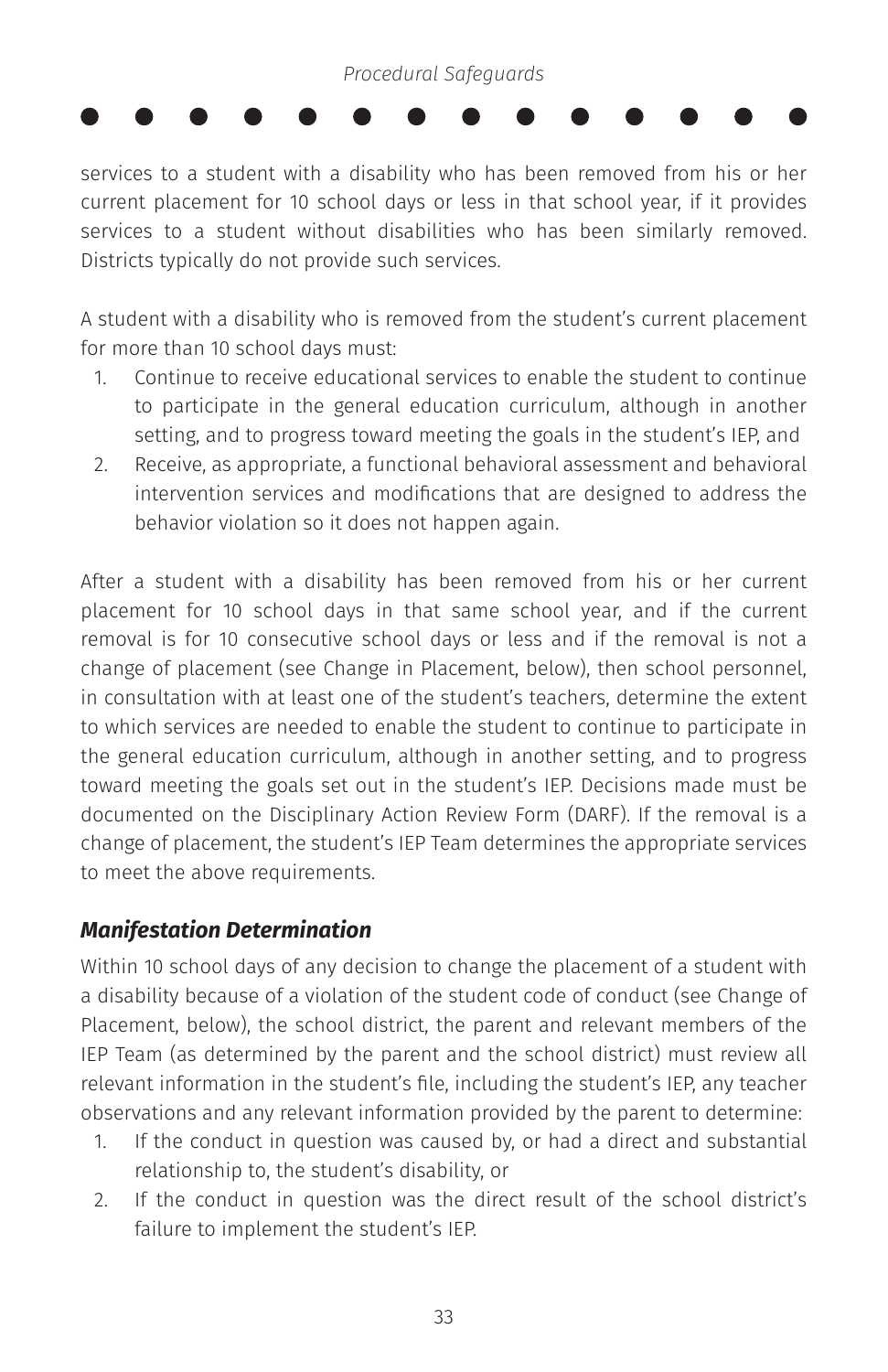

If the school district, the parent and relevant members of the student's IEP Team determine either of those conditions was met, the conduct must be found to be a manifestation of the student's disability. If they determine the conduct in question was the direct result of the school district's failure to implement the IEP, the school district must take immediate action to remedy those deficiencies.

If the conduct was a manifestation of the student's disability, the IEP Team must either:

- 1. Conduct a functional behavioral assessment, unless the school district had conducted a functional behavioral assessment before the behavior that resulted in the change of placement occurred, and implement a behavioral intervention plan for the student, or
- 2. If a behavioral intervention plan already has been developed, review the behavioral intervention plan, and modify it, as necessary, to address the behavior.

Except as described below under special circumstances, the school district must return the student to the placement from which the student was removed, unless the parent and the district agree to a change of placement as part of the modification of the behavioral intervention plan.

# *Special Circumstances*

Whether or not the behavior was a manifestation of the student's disability, school personnel may remove a student to an IAES (determined by the student's IEP Team) for up to 45 school days, if the student:

- 1. Carries a weapon to school or has a weapon at school, on school premises or at a school function under the jurisdiction of the WVDE or a school district;
- 2. Knowingly has or uses illegal drugs or sells or solicits the sale of a controlled substance while at school, on school premises or at a school function under the jurisdiction of the WVDE or a school district; or
- 3. Has inflicted serious bodily injury upon another person while at school, on school premises or at a school function under the jurisdiction of the WVDE or a school district.

**Controlled substance** means a drug or other substance identified under schedules I, II, III, IV, or V in section 202(c) of the Controlled Substances Act (21 U.S.C. 812(c)).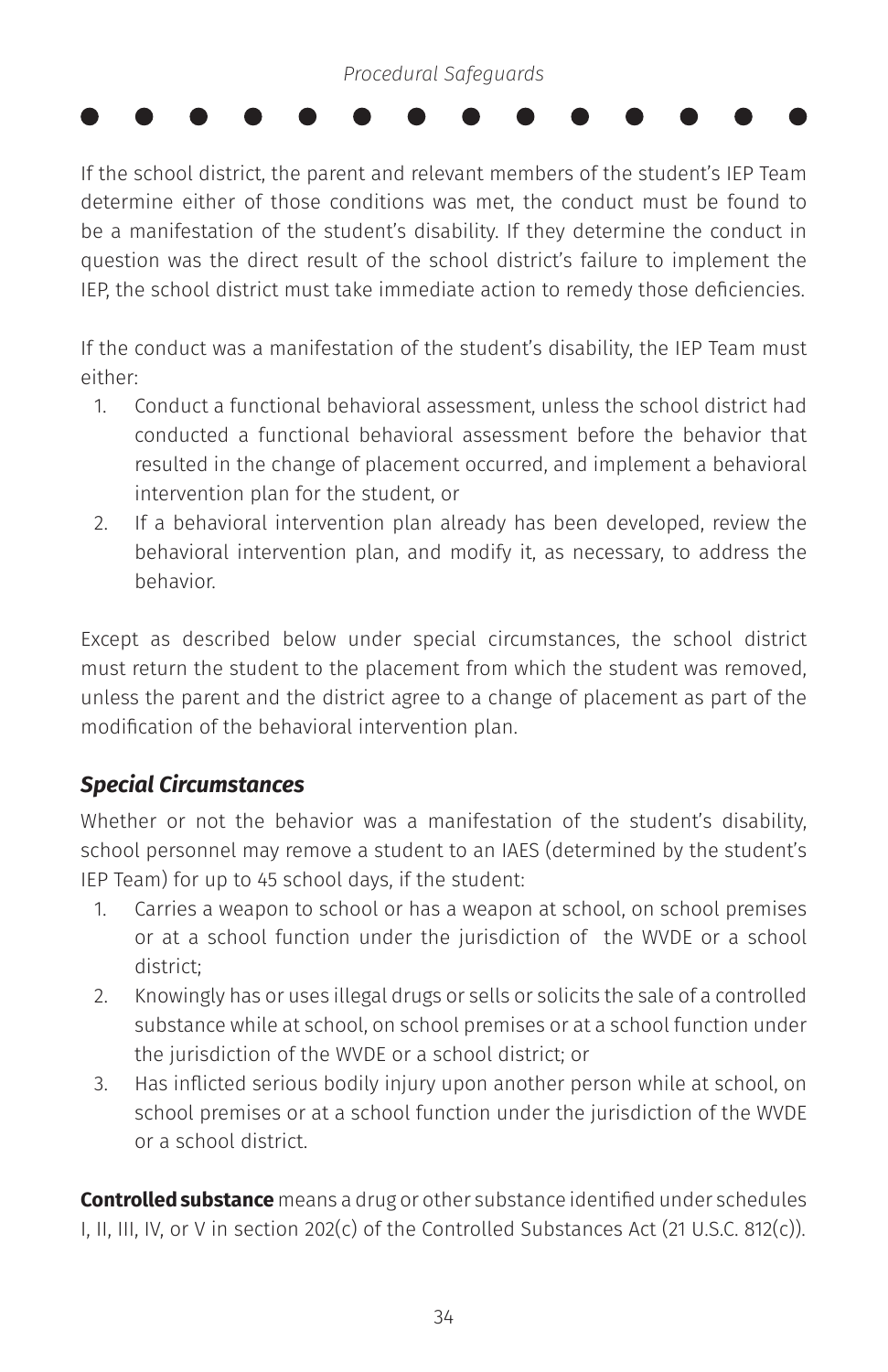

**Illegal drug** means a controlled substance; but does not include a controlled substance that is legally possessed or used under the supervision of a licensed health-care professional or that is legally possessed or used under any other authority under that Act or under any other provision of Federal law.

**Serious bodily injury** has the meaning given the term "serious bodily injury" under paragraph (3) of subsection (h) of section 1365 of title 18, United States Code.

**Weapon** has the meaning given the term ''dangerous weapon'' under paragraph (2) of the first subsection (g) of section 930 of title 18, United States Code.

# *Parent Notice*

On the date the school district makes the decision to make a removal that is a change of placement of the student because of a violation of the student code of conduct, the school district must notify the parents of that decision and provide the parents with this notice of procedural safeguards.

# *Change of placement because of disciplinary removals*

A removal of a student with a disability from the student's current educational placement is a change of placement if:

- 1. The removal is for more than 10 consecutive school days; or
- 2. The student has had a series of removals that constitute a pattern because:
	- (a) The series of removals totals more than 10 school days in a school year;
	- (b) The student's behavior is substantially (for the most part) similar to the student's behavior in previous incidents that resulted in the series of removals; and
	- (c) Of such additional factors as the length of each removal, the total amount of time the student has been removed and the proximity of the removals to one another.

Whether a pattern of removals constitutes a change of placement is determined on a case- by-case basis by the school district and, if challenged, is subject to review through due process and judicial proceedings. The IEP Team determines the IAES for removals that are changes of placement, and removals under the subheadings authority of school personnel and special circumstances.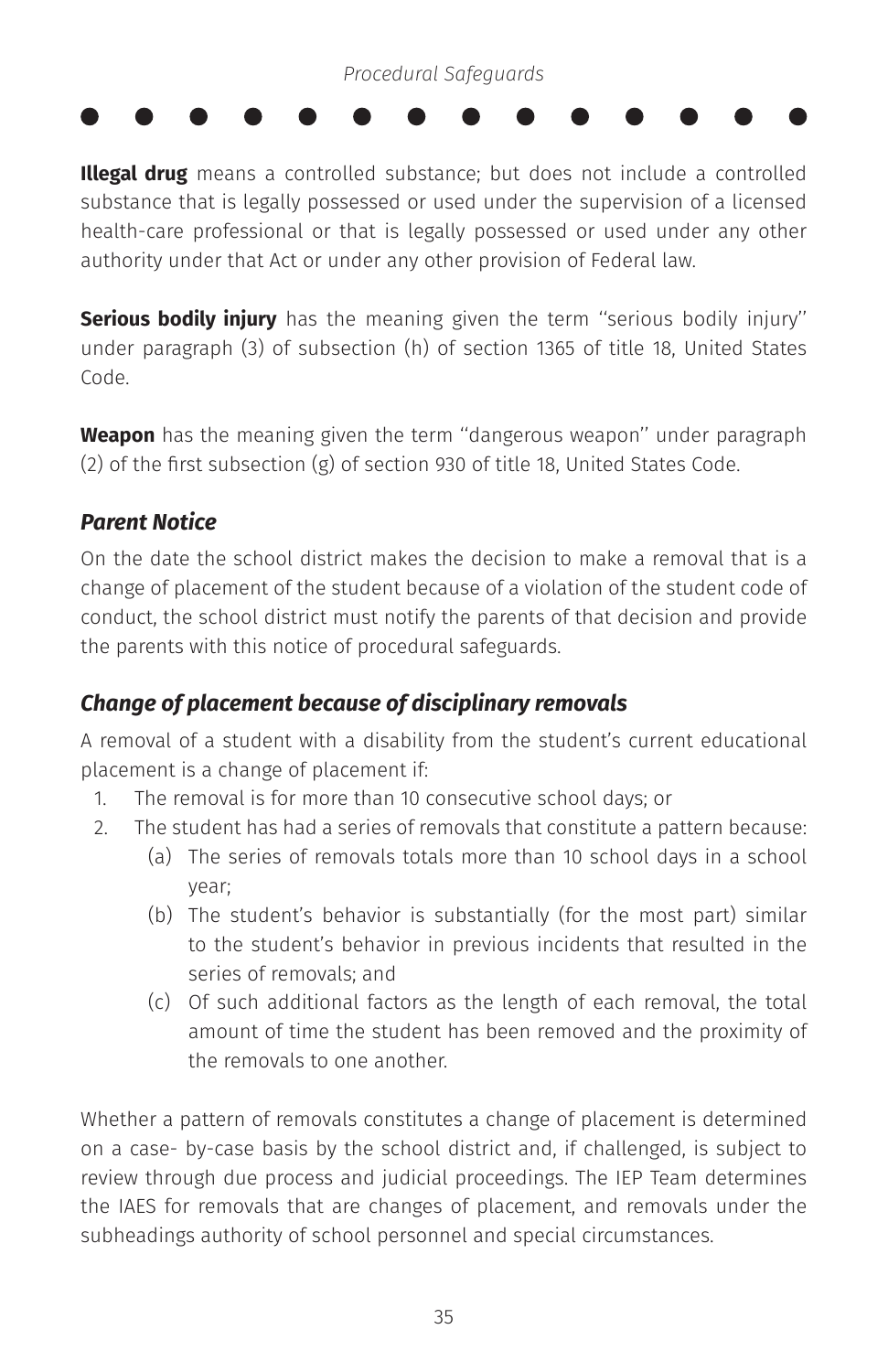

# *Appeal*

The parent of a student with a disability may file a due process complaint to request a due process hearing if he or she disagrees with:

- 1. Any decision regarding placement made under these discipline provisions, or
- 2. The manifestation determination described above.

The school district may file a due process complaint if it believes maintaining the current placement of the student is substantially likely to result in injury to the student or to others.

# *Expedited due process hearing for disciplinary removal or manifestation determination*

Whenever a parent or a school district files a due process complaint to request a due process hearing, a hearing must be held that meets the requirements described under the heading Due Process Hearing Complaint, except as follows:

- 1. The WVDE must arrange for an expedited due process hearing, which must occur within 20 school days of the date the hearing is requested and must result in a determination within 10 school days after the hearing.
- 2. Unless the parents and the school district agree in writing to waive the meeting, or agree to use mediation, a resolution meeting must occur within 7 calendar days of receiving notice of the due process complaint. The hearing may proceed unless the matter has been resolved to the satisfaction of both parties within 15 calendar days of receipt of the due process complaint.

A party may appeal the decision in an expedited due process hearing by bringing civil action in a state court of competent justification or a U.S. district court.

# *Authority of an impartial due process hearing officer*

An impartial due process hearing officer who meets the requirements above under the subheading impartial due process hearing officer, must conduct the due process hearing and make a decision. The due process hearing officer may:

1. Return the student with a disability to the placement from which the student was removed if the due process hearing officer determines the removal was a violation of the discipline requirements or that the student's behavior was a manifestation of the student's disability; or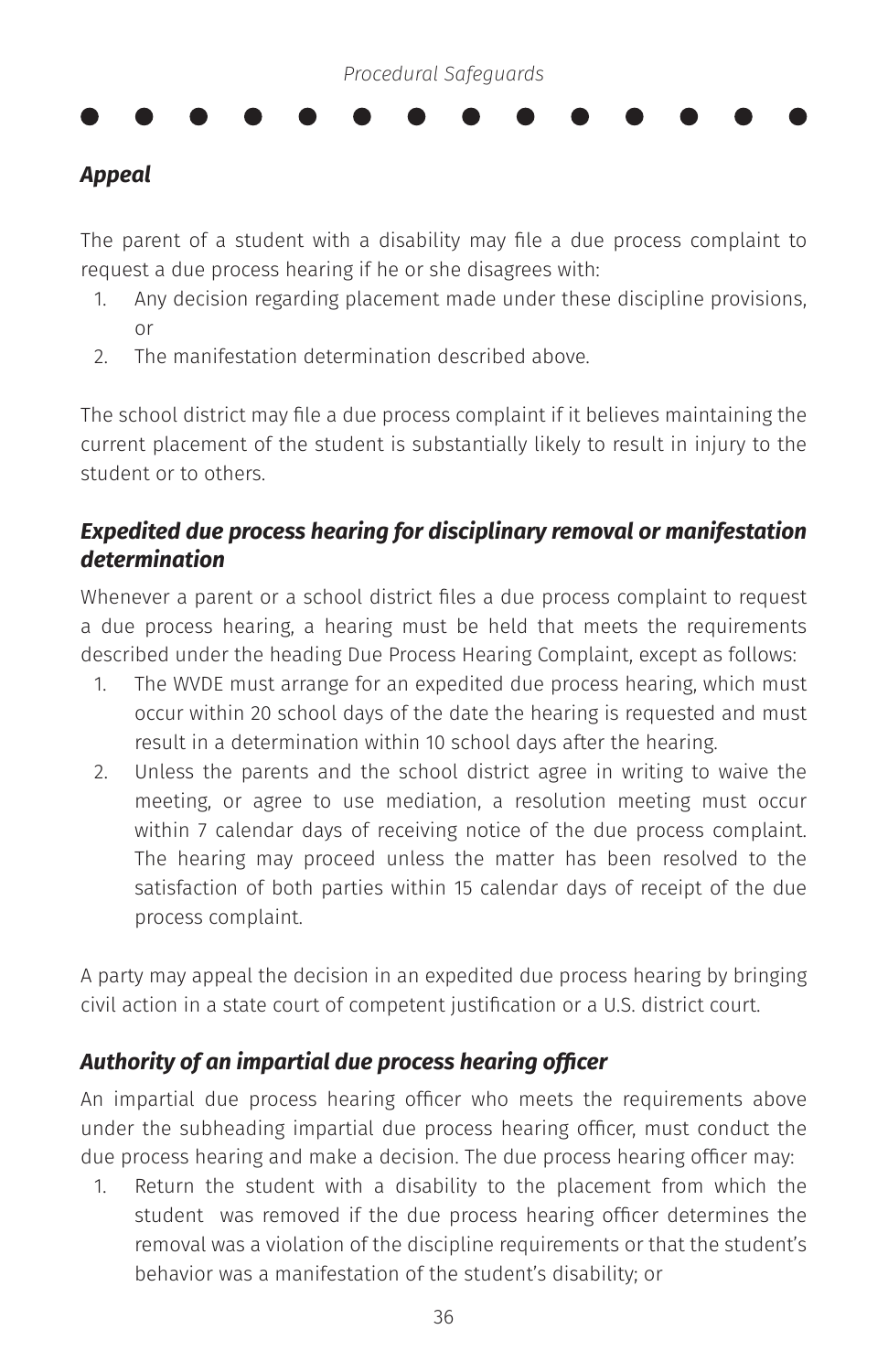

2. Order a change of placement of the student with a disability to an appropriate IAES for not more than 45 school days if the due process hearing officer determines that maintaining the current placement of the student is substantially likely to result in injury to the student or to others.

These hearing procedures may be repeated if the school district believes returning the student to the original placement is substantially likely to result in injury to the student or to others.

# *Placement during appeals*

When the parent or school district has filed a due process complaint related to disciplinary matters, the student must (unless the parent and school district agree otherwise) remain in the IAES pending the decision of the hearing officer, or until the expiration of the time period of removal as provided for and described under the heading Authority of School Personnel, whichever occurs first.

# *Protections for Students Not Yet Eligible for Special Education and Related Services*

If a student has not been determined eligible for special education and related services and violates the student code of conduct, but the school district had knowledge (as determined below) before the behavior that brought about the disciplinary action occurred that the student was a student with a disability, then the student may assert any of the protections described in this notice.

### **Basis of knowledge for disciplinary matters**

A school district must be deemed to have knowledge that a student is a student with a disability if, one or more of the following is true:

- 1. The parent/adult student has expressed concern to district professional personnel that results in written documentation, that the student may need special education and related services.
- 2. The parent/adult student has requested in writing that the student be evaluated for special education.
- 3. The student's teacher or other school district personnel expressed specific concerns about a pattern of behavior demonstrated by the student directly to the school district's director of special education or to other supervisory personnel of the school district in accordance with the district's established child find system and referral process.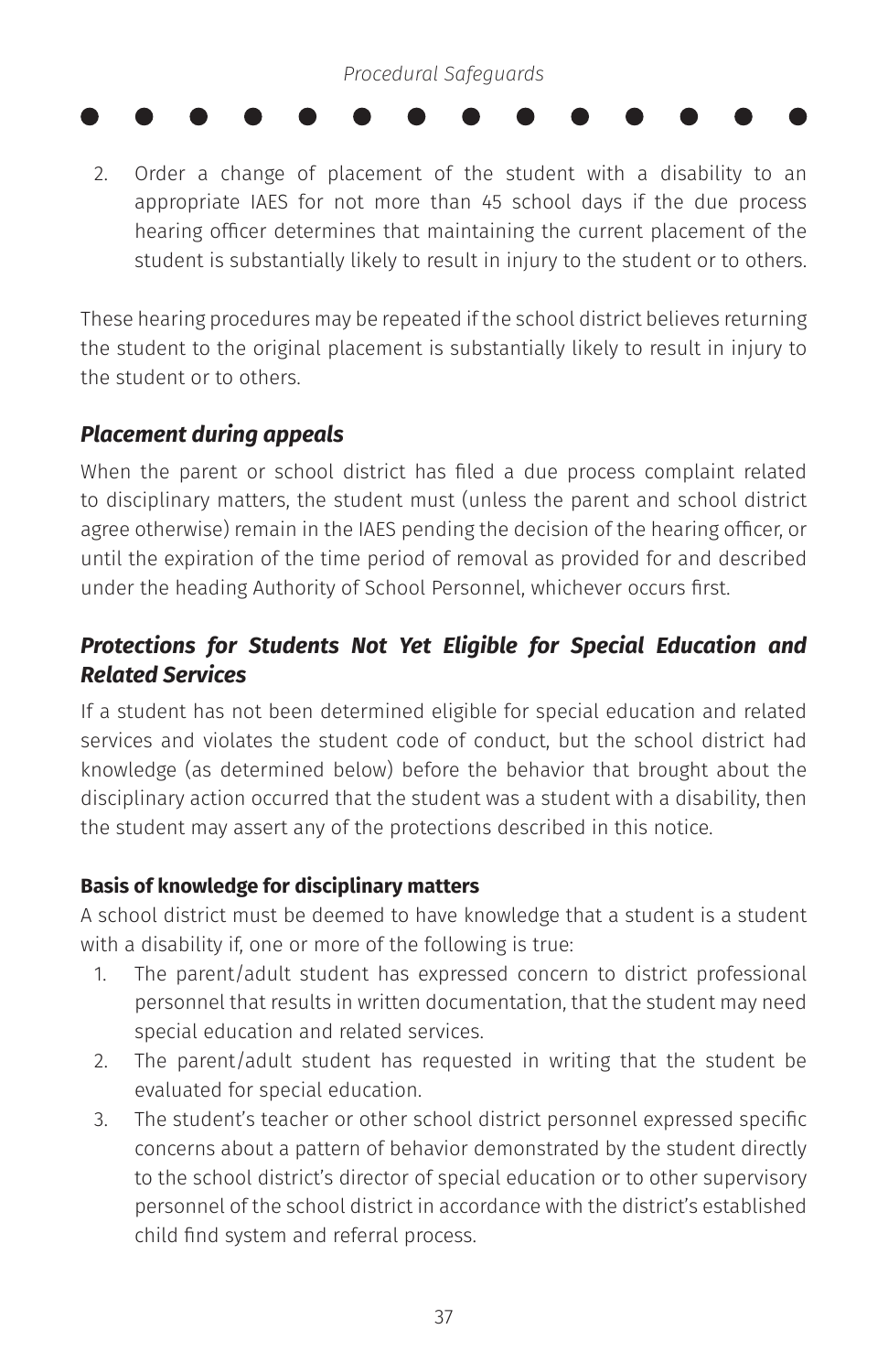

These protections may apply if a request for evaluation of a student who is not currently eligible for special education is made during the period in which the student is subject to disciplinary measures.

#### **No basis of knowledge**

These protections are not afforded to students who:

- 1. Are solely eligible under the category of gifted; and
- 2. When there is no basis of knowledge that a student has a disability because one or more of the following is true:
	- (a) an evaluation was conducted and a determination was made that the student did not have a disability;
	- (b) the parent/adult student did not give written consent for an evaluation; or
	- (c) the parent/adult student refused special education services.

If before taking disciplinary measures against the student, a school district does not have knowledge that a student is a student with a disability (as described above), the student may be given the disciplinary measures that are applied to students without disabilities who engaged in the same type of behaviors. However, if a request is made for an evaluation of a student during the time period in which the student is given disciplinary measures, the evaluation must be conducted in an expedited manner (more quickly than otherwise).

Until the evaluation is completed, the student remains in the educational placement determined by school authorities, which can include suspension or expulsion. If the student is determined to be a student with a disability, taking into consideration information from the evaluation conducted by the school district and information provided by the parents, the school district must provide special education and related services in accordance with the IDEA, including the disciplinary requirements described above.

### **Referral to and action by law enforcement and judicial authorities**

The IDEA does not:

- 1. Prohibit an agency from reporting a crime committed by a student with a disability to appropriate authorities, or
- 2. Prevent state law enforcement and judicial authorities from exercising their responsibilities with regard to the application of federal and state law to crimes committed by a student with a disability.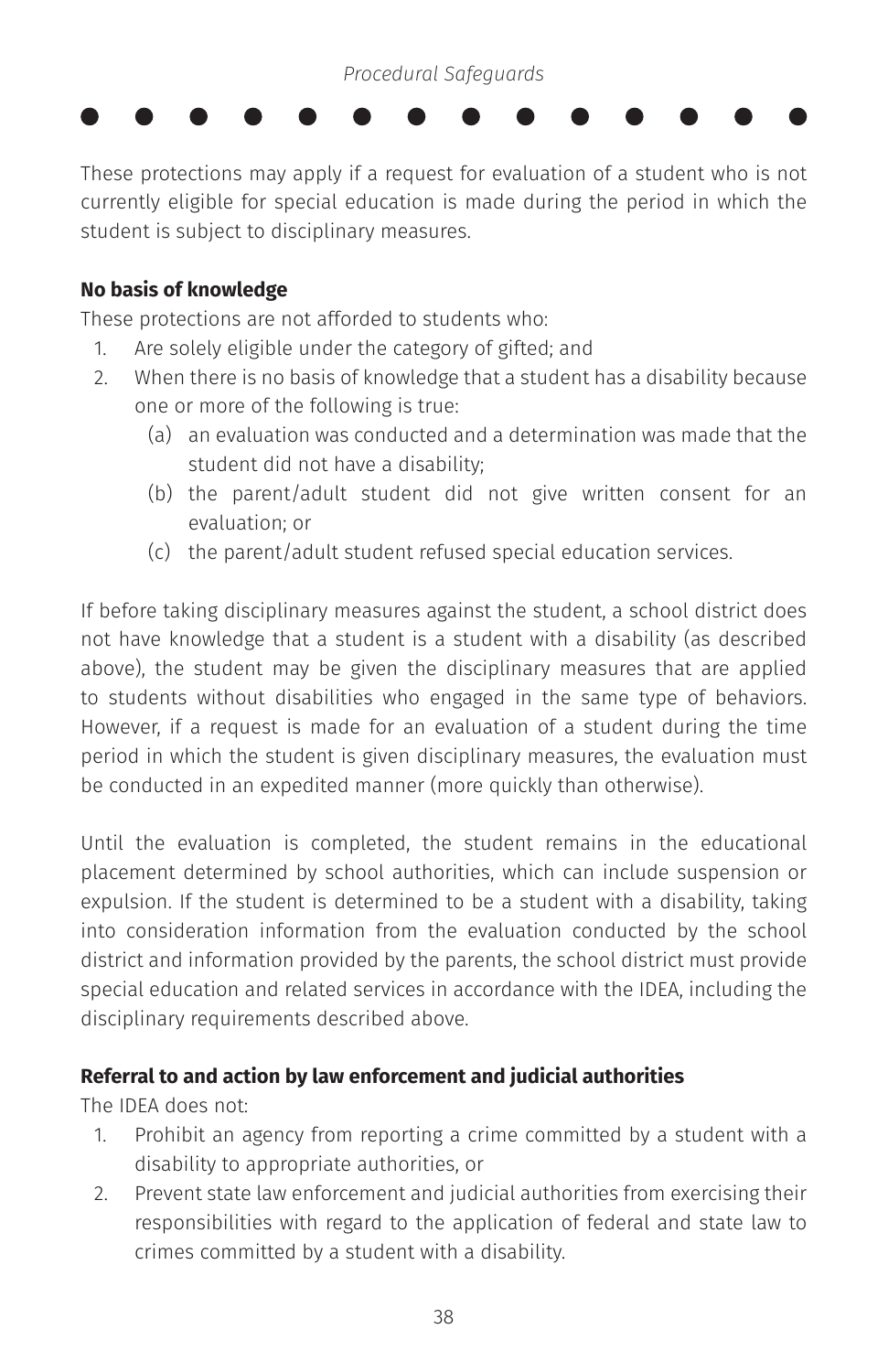

If a school district reports a crime committed by a student with a disability, the school district must ensure copies of the student's special education and disciplinary records are transmitted for consideration by the authorities to whom the agency reports the crime, but only to the extent permitted by the Family Educational Rights and Privacy Act (FERPA).

# **Unilateral Placement by Parents of Students in Private Schools at Public Expense**

The IDEA does not require a school district to pay for the cost of education, including special education and related services, of a student with a disability at a private school or facility if the school district made FAPE available and the parent chose to place the student in a private school or facility. However, the school district where the private school is located must include the student in the population whose needs are addressed under the IDEA provisions regarding students who have been placed by their parents in a private school under 34 CFR §§300.131-300.144.

# *Reimbursement for private school placement*

If the student previously received special education and related services under the authority of a school district, and the parent chooses to enroll the student in a private preschool, elementary or secondary school without the consent of or referral by the school district, a court or a due process hearing officer may require the agency to reimburse the parent for the cost of that enrollment if the court or due process hearing officer finds the agency had not made FAPE available in a timely manner before that enrollment and that the private placement is appropriate. A due process hearing officer or court may find the placement to be appropriate, even if the placement does not meet the state standards that apply to education provided by the WVDE and school districts.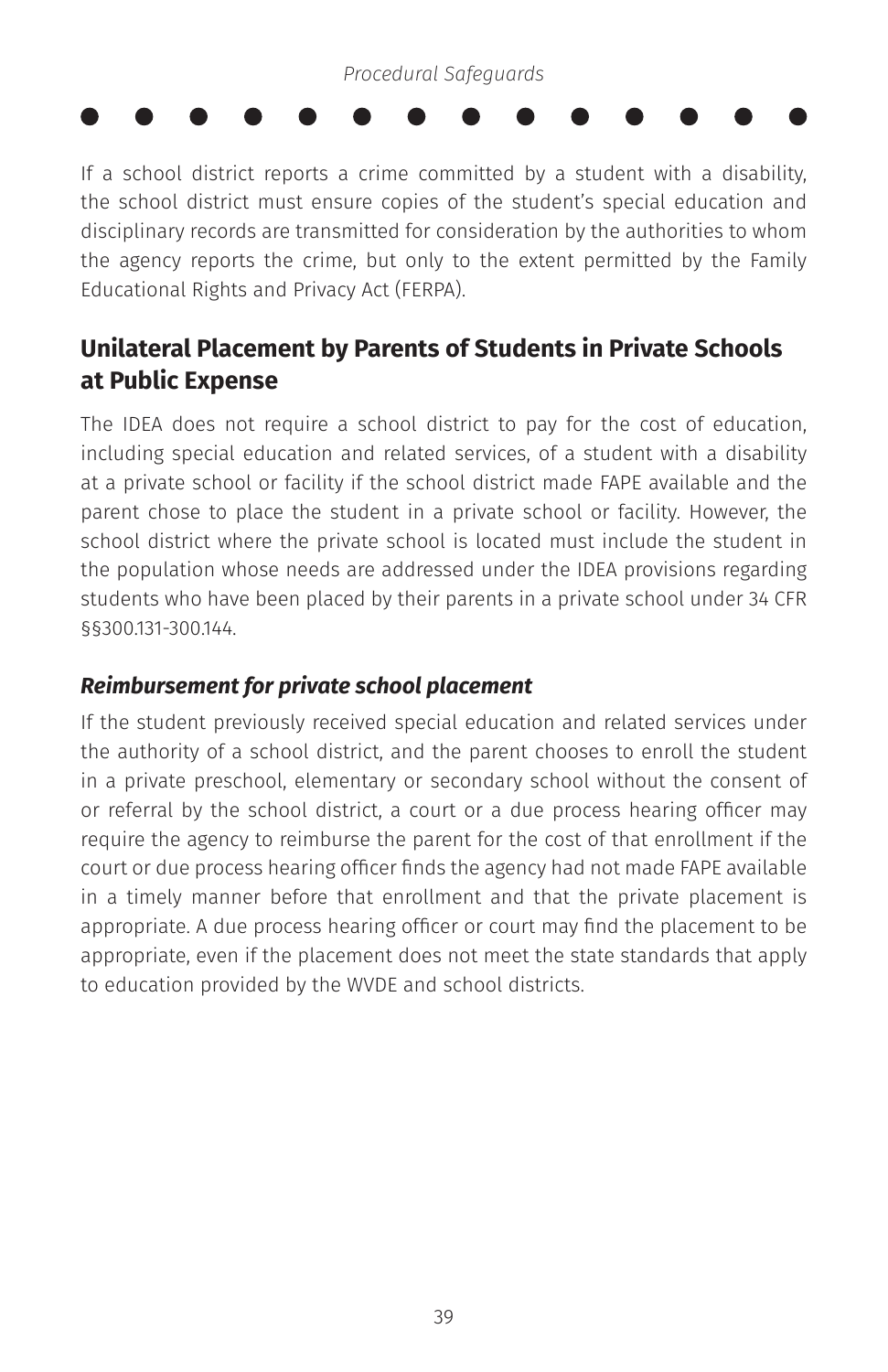

# *Limitation on reimbursement*

The cost of reimbursement described in the paragraph above may be reduced or denied:

- 1. If: (a) at the most recent IEP Team meeting the parent attended prior to removing the student from the public school, the parent did not inform the IEP Team that he or she was rejecting the placement proposed by the school district to provide FAPE to the student, including stating the parent's concerns and intent to enroll the student in a private school at public expense; or (b) At least 10 business days (including any holidays that occur on a business day) before removing the student from the public school, the parent did not give written notice to the school district of that information;
- 2. If, before removing of the student from the public school, the school district provided the parent prior written notice of its intent to evaluate the student (including a statement of the purpose of the evaluation that was appropriate and reasonable), but the parent did not make the student available for the evaluation; or
- 3. Upon a court's finding that the parent's actions were unreasonable.

However, the cost of reimbursement:

- 1. Must not be reduced or denied for failure to provide the notice if: (a) the school prevented the parent from providing the notice; (b) the parent had not received notice of the responsibility to provide the notice described above; or (c) compliance with the requirements above would likely result in physical harm to the student; and
- 2. May, in the discretion of the court or a due process hearing officer, not be reduced or denied for the parent's failure to provide the required notice if: (a) the parent is not literate or cannot write in English; or (b) compliance with the above requirement would likely result in serious emotional harm to the student.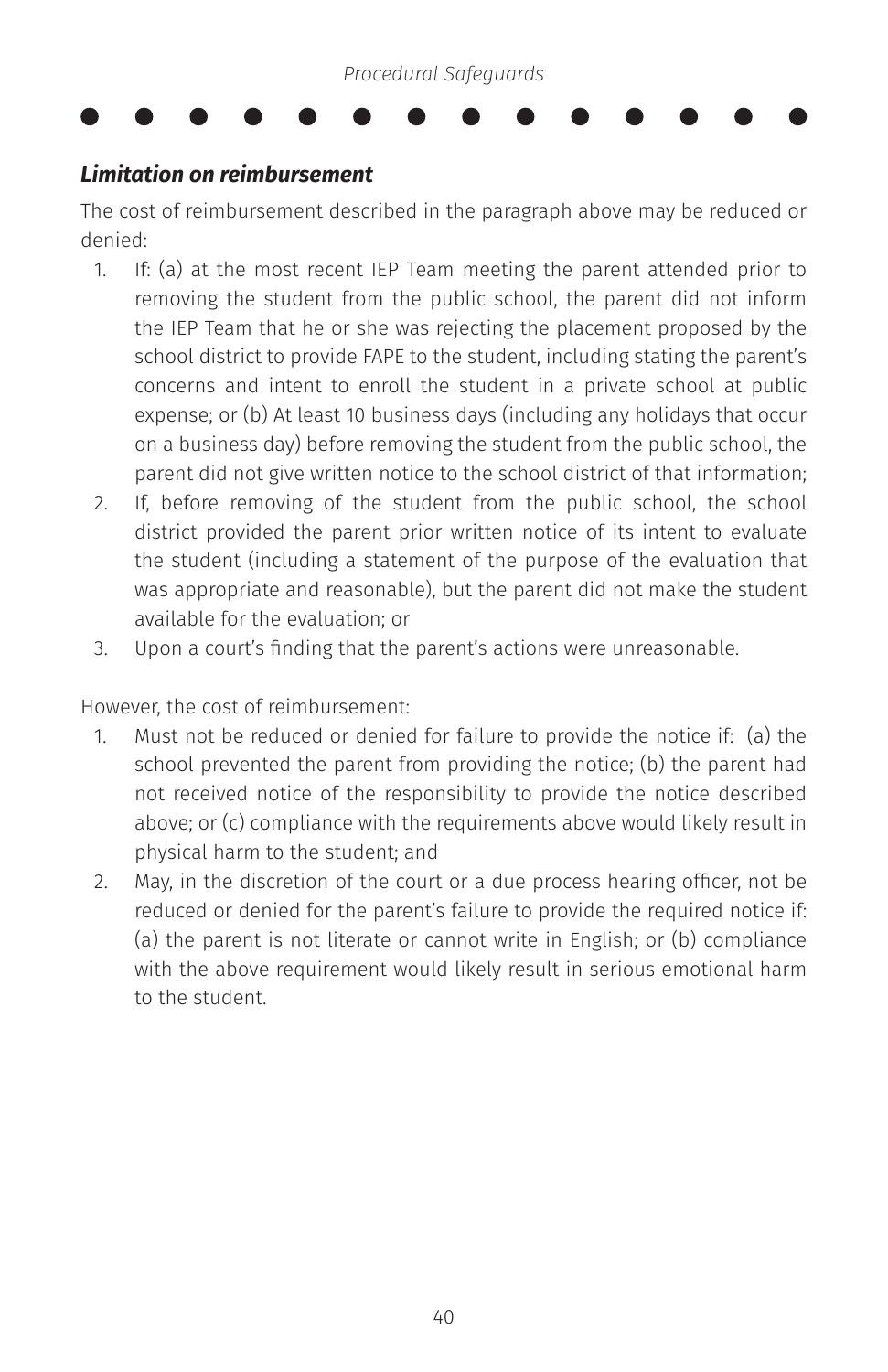# **NOTICE TO PARENTS PARENTAL CONSENT TO ACCESS PUBLIC BENEFITS OR INSURANCE (E.G, MEDICAID)**

This notice informs parents of the Individuals with Disabilities Education Act of 2004 (IDEA) regulations at 34 CRF §300.154, effective March 18, 2013, regarding written notification and parent consent to access public benefits or insurance, such as Medicaid. Before the school district accesses the parent's or child's Medicaid or other publicly funded benefits for the first time to seek reimbursement for services provided to an eligible student, and annually thereafter, this written notice is provided to inform parents of the following:

- A prior written parental consent will be requested to release personal information from a child's education records or information about the services that may be provided for the purpose of billing Medicaid or another specific agency for Individualized Education Program (IEP) services.
- The consent form will state the student's personal education records and information that will be disclosed, the purpose of the disclosure (e.g. Medicaid billing) and the agency to which the records will be released. By consenting, parents state they understand and agree that their or their child's public benefits or insurance will be accessed to reimburse the cost of services.
- Parents cannot be required to sign up for or enroll in public benefits or insurance programs for their child to receive free appropriate public education, that is, IEP services.
- Parents are not required to pay out-of-pocket expense such as a deductible or co-pay amount resulting from filing a claim, but may pay the cost that otherwise would be paid by parents.
- Parents must be informed that their public benefits or insurance (e.g., Medicaid) will not be billed if it would:
	- » result in a decrease in lifetime benefits;
	- » result in the child's parents paying for services that would otherwise be covered and that are needed for the child outside of the time the child is in school;
	- » result in an increase in premiums or discontinuation of public benefits or insurance; or
	- » risk loss of eligibility for home and community-based waivers based on the total (aggregated) health-related expenditures for the child or the child's parents.
- Parents have the right to withdraw consent to disclose their child's personal information for billing purposes at any time.
- Parents' withdrawal of consent, or refusal to provide consent, to release their child's personal information for purposes of accessing their public benefits or insurance (e.g., for Medicaid billing) does not relieve the school district of its responsibility to ensure that all required IEP services are provided at no cost to parents.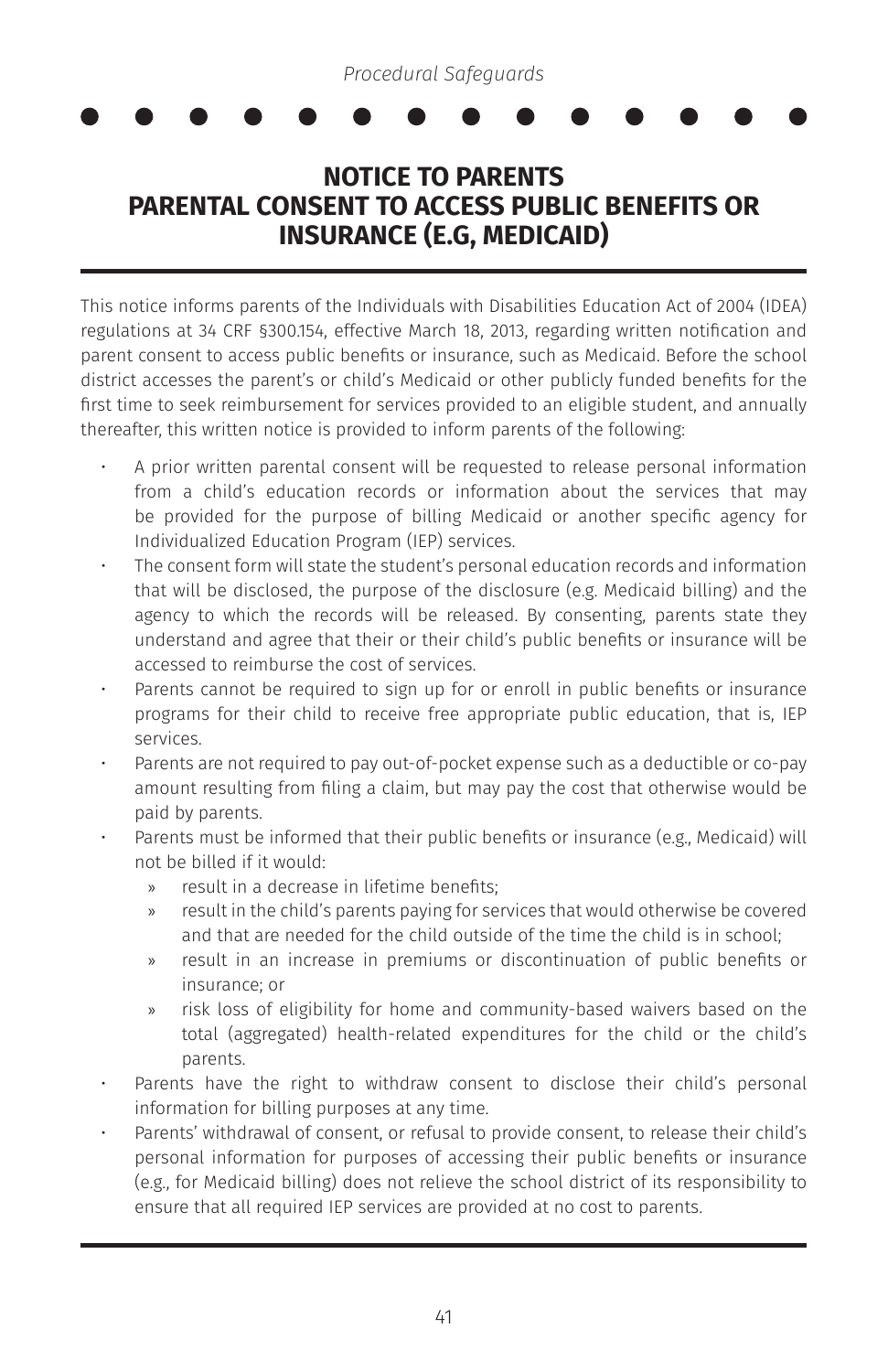



County Director of Special Education County Board of Education Office County Parent/Educator Resource Center

*State complaints, mediations and due process hearing complaints may be filed with:*

#### *West Virginia Department of Education Office of Federal Programs*

Bldg. 6 1900 Kanawha Blvd. E. Charleston, WV 25305

 (800) 642-8541 toll free (304) 558-7805 or (304) 558-2696 telephone (304) 558-3741 fax **http://wvde.state.wv.us/osp/**